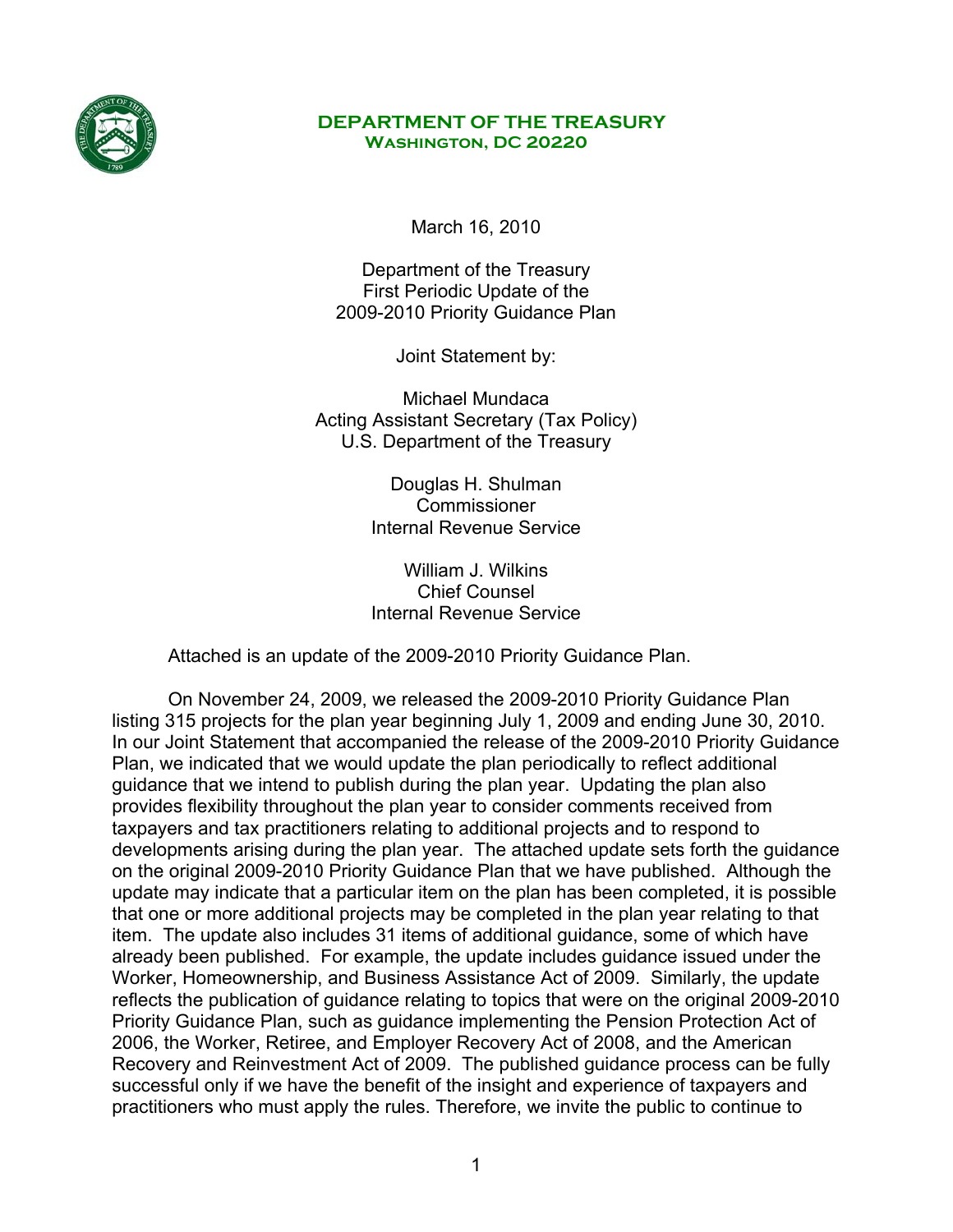provide us with their comments and suggestions as we write guidance throughout the plan year.

The updated 2009-2010 Priority Guidance Plan will be republished on the IRS website on the Internet at [http://www.irs.gov/foia/article/0,,id=181687,00.html.](http://www.irs.gov/foia/article/0,,id=181687,00.html) Copies can also be obtained by calling Treasury's Office of Public Affairs at (202) 622-2960.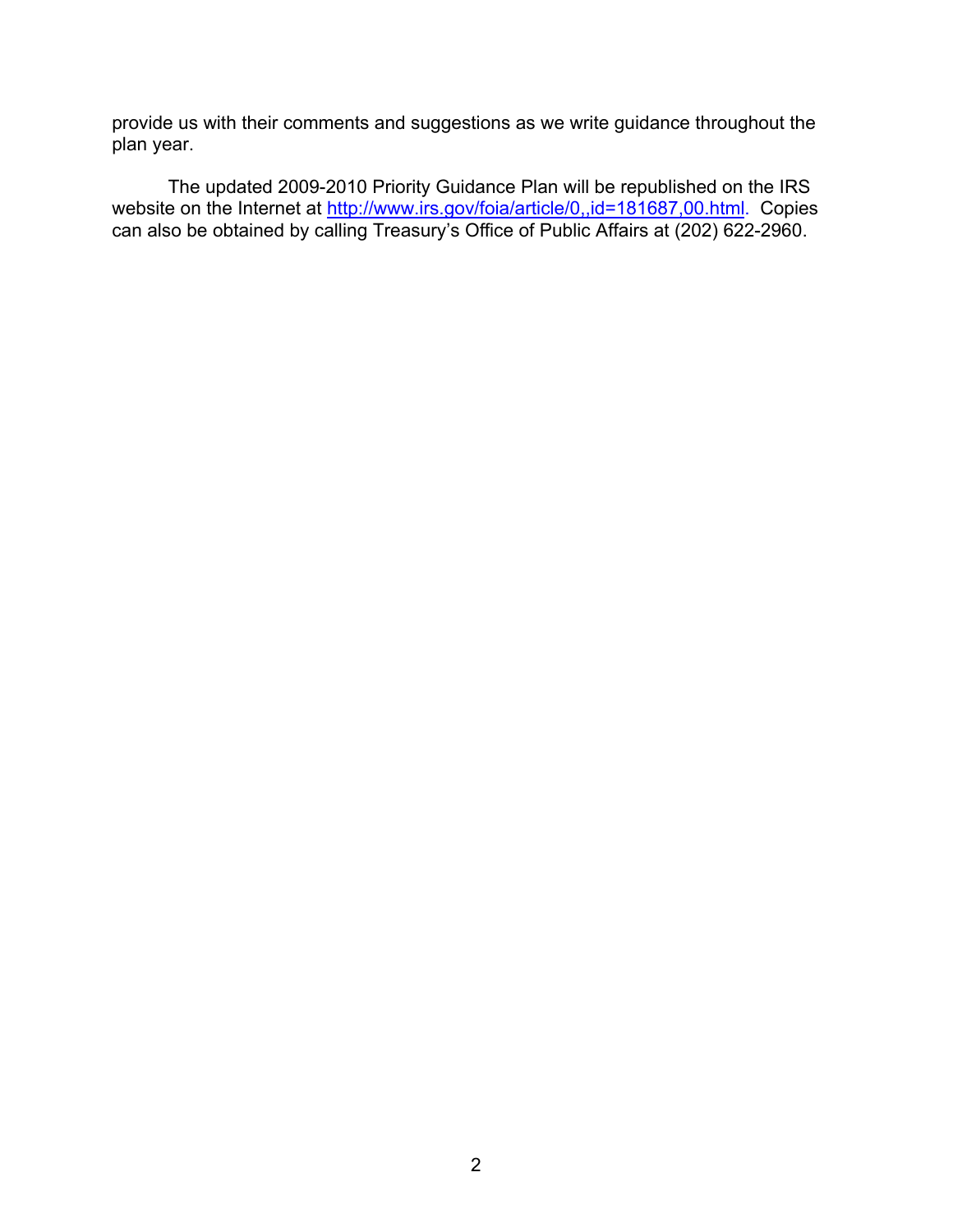#### **OFFICE OF TAX POLICY AND INTERNAL REVENUE SERVICE**

# **UPDATE TO 2009-2010 PRIORITY GUIDANCE PLAN**

## **March 16, 2010**

#### **CONSOLIDATED RETURNS**

- 1. Regulations regarding the application of §172(h) to a consolidated group.
- 2. Regulations on allocation of tax benefits under §1561.
	- PUBLISHED 12/28/09 in FR as TD 9476.
- 3. Final regulations redetermining gain under §1.1502-13(c). Proposed regulations were published on March 7, 2008.
- 4. Technical revisions to the consolidated return regulations, including regulations regarding loss transfers of member stock.
- 5. Guidance regarding consolidated return aspects of §108(i).

#### **Additional PGP Projects:**

- 6. Modify consolidated return regulations to permit election to treat liquidation of target, followed by recontribution of assets to new target, as cross-chain reorganization.
	- PUBLISHED 09/04/09 in FR as TD 9458
- 7. Clarification of section 1.1563-1.
	- PUBLISHED 09/29/09 in FR as NPRM REG-135005-07.
- 8. Guidance regarding treatment of certain losses between members of a section 267(f) controlled group.

#### **CORPORATIONS AND THEIR SHAREHOLDERS**

- 1. Guidance regarding certain stock and cash distributions by regulated investment companies (RICs) and real estate investment trust (REITs).
	- PUBLISHED 01/19/10 IRB 2010-3 as REV. PROC. 2010-12 (RELEASED 12/22/09).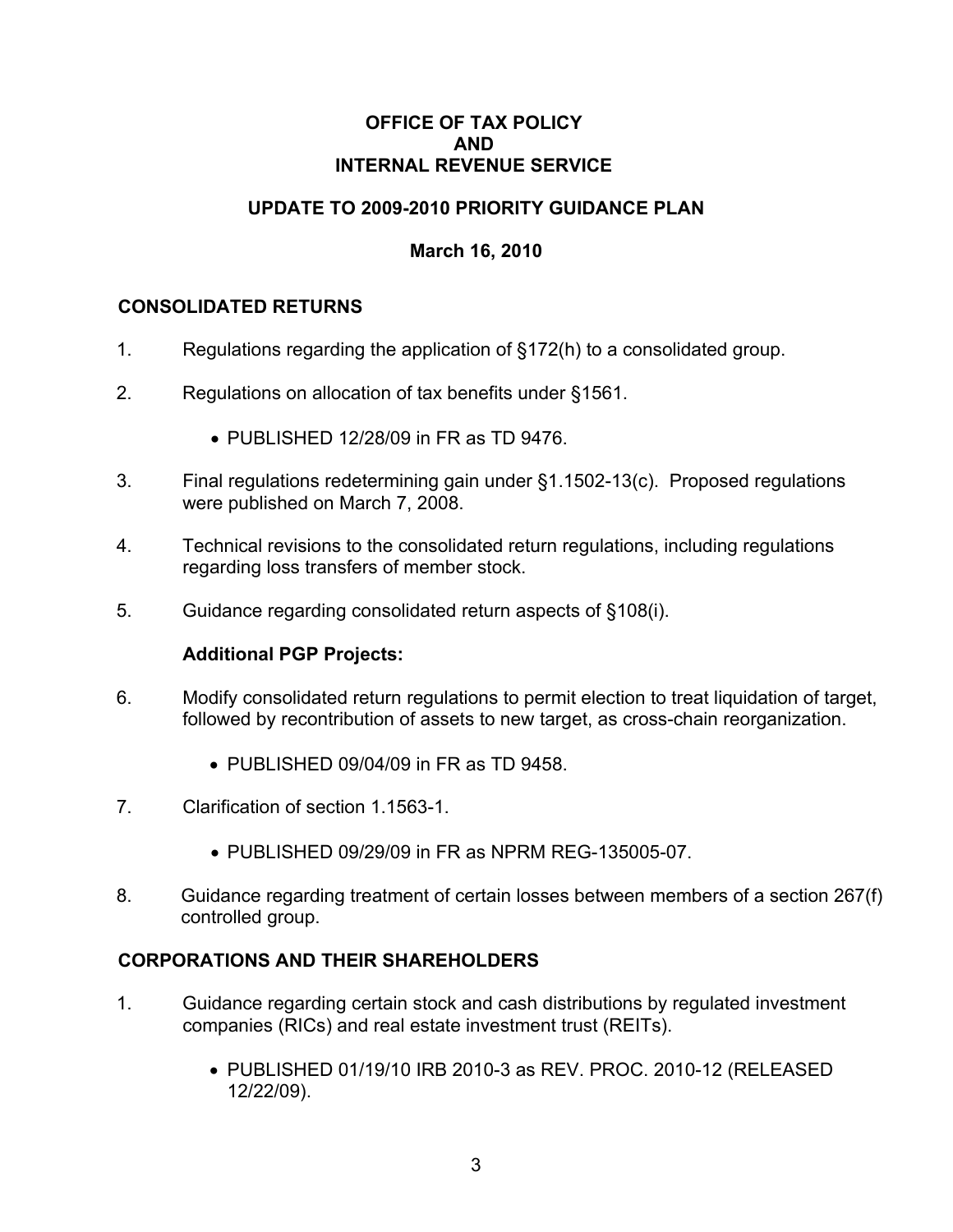- 2. Regulations enabling elections for certain transactions under §336(e). A notice was published in the Federal Register on August 25, 2008.
- 3. Guidance under §337(d) related to real estate investment trusts (REITs) and regulated investment companies (RICs).
- 4. Regulations regarding the effect of stock redemptions on the application of §355(e).
- 5. Guidance under §362(e) regarding the importation or duplication of losses. Notice 2005-70 was published on October 11, 2005. Proposed regulations were published on October 23, 2006, and January 23, 2007.
- 6. Regulations regarding continuity of interest. Temporary regulations were published on March 20, 2007.
- 7. Guidance regarding the scope of §368(a)(1)(D). Temporary regulations applicable to transactions on or before December 18, 2009 were published on March 1, 2007.
	- PUBLISHED on 12/18/09 in FR as TD 9475.
- 8. Guidance under §382(l)(3)(C) regarding the effects of fluctuations in the relative values of different classes of stock on the determination of ownership changes.
- 9. Guidance relating to the estimation of stock basis in certain non-recognition stock for stock exchanges. A notice was published on January 12, 2009.
- 10. Guidance regarding the application of §108(i) to corporations.
- 11. Guidance regarding the treatment of non-stock as stock under §382.
- 12. Guidance regarding the scope and application of §597.

- 13. Guidance under § 312 on treatment of interest deductions disallowed under §section 264(a)(4) for purposes of calculating earnings and profits.
	- PUBLISHED 09/21/09 in IRB 2009-38 as REV. RUL. 2009-25 (RELEASED 09/4/09).
- 14. Section 807(e)(4) exceptions for section 338 regulations.
	- PUBLISHED 01/11/10 in IRB 2010-2 as NOT. 2010-1 (RELEASED 12/10/09).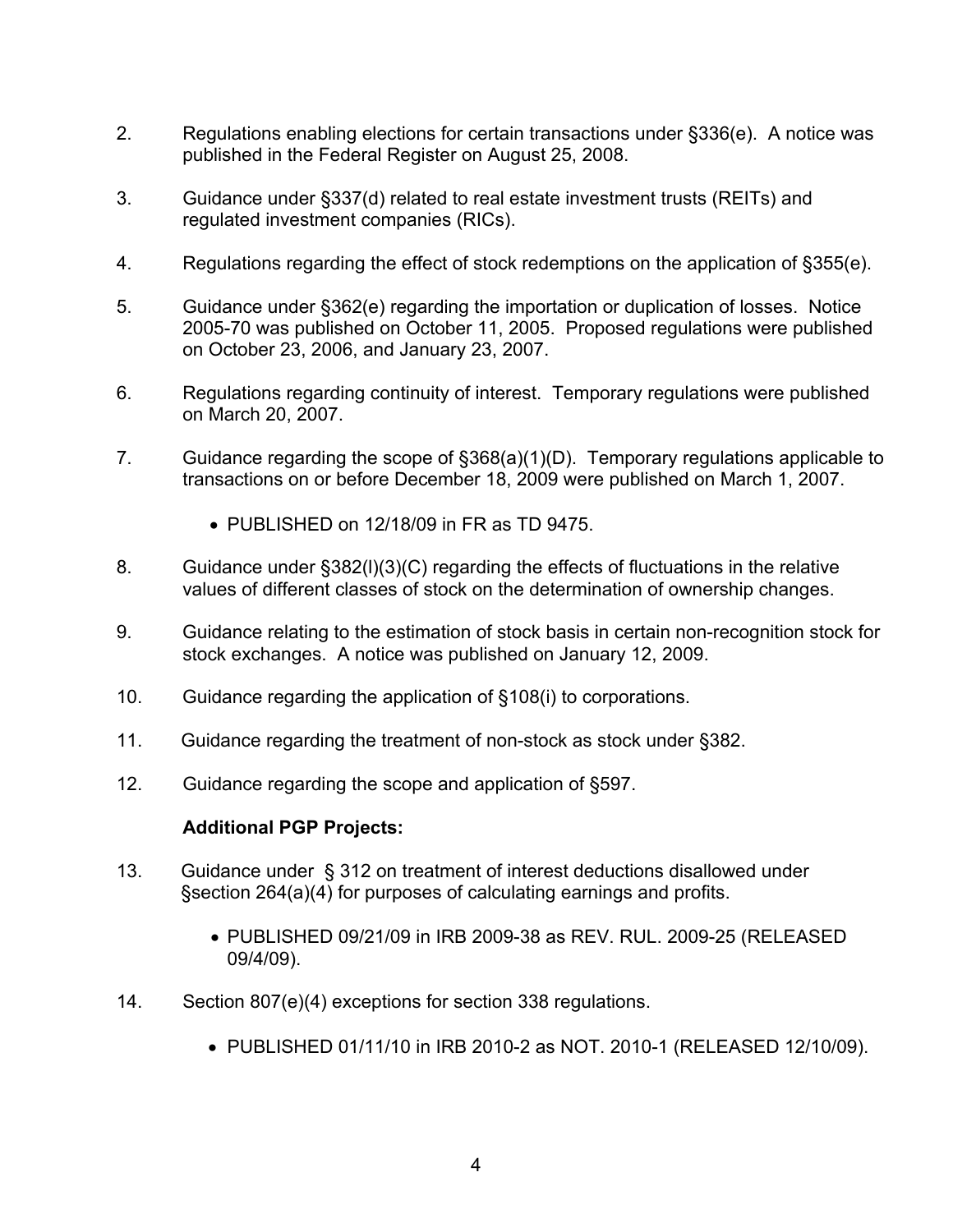- 15. Update to Notice 2009-38.
	- PUBLISHED 01/11/10 in IRB 2010-2 as NOT. 2010-2 (RELEASED 12/11/09).
- 16. Extension of Notice 2008-55.
	- PUBLISHED 01/11/10 in IRB 2010-2 as NOT. 2010-3 (RELEASED 12/22/09).

# **EMPLOYEE BENEFITS**

## **A. Retirement Benefits**

- 1. Guidance on group trusts under Rev. Ruls. 81-100 and 2004-67.
- 2. Notice on cumulative list of changes in plan qualification requirements.
	- PUBLISHED 12/28/09 in IRB 2009-52 as NOT. 2009-98 (RELEASED 12/11/09).
- 3. Guidance on various international tax issues related to tax-favored retirement plans.
- 4. Notice extending effective date of normal retirement age regulations for governmental plans.
	- PUBLISHED 11/16/09 in IRB 2009-46 as NOT. 2009-86 (RELEASED 10/28/09).
- 5. Guidance relating to lifetime income from defined contribution plans.
	- PUBLISHED 02/02/10 in FR as Request for Information REG-148681-09.
- 6. Guidance relating to certain annuity distributions from defined benefit pension plans.
- 7. Revenue ruling under §§401(a) and 401(k) on contributions of unused paid time-off to a tax qualified retirement plan during employment.
	- PUBLISHED 09/28/09 in IRB 2009-39 as REV. RUL. 2009-31 (RELEASED 09/05/09).
- 8. Revenue ruling under §§401(a) and 401(k) on contributions of unused paid time-off to a tax qualified retirement plan upon termination of employment.
	- PUBLISHED 09/28/09 in IRB 2009-39 as REV. RUL. 2009-32 (RELEASED 09/05/09).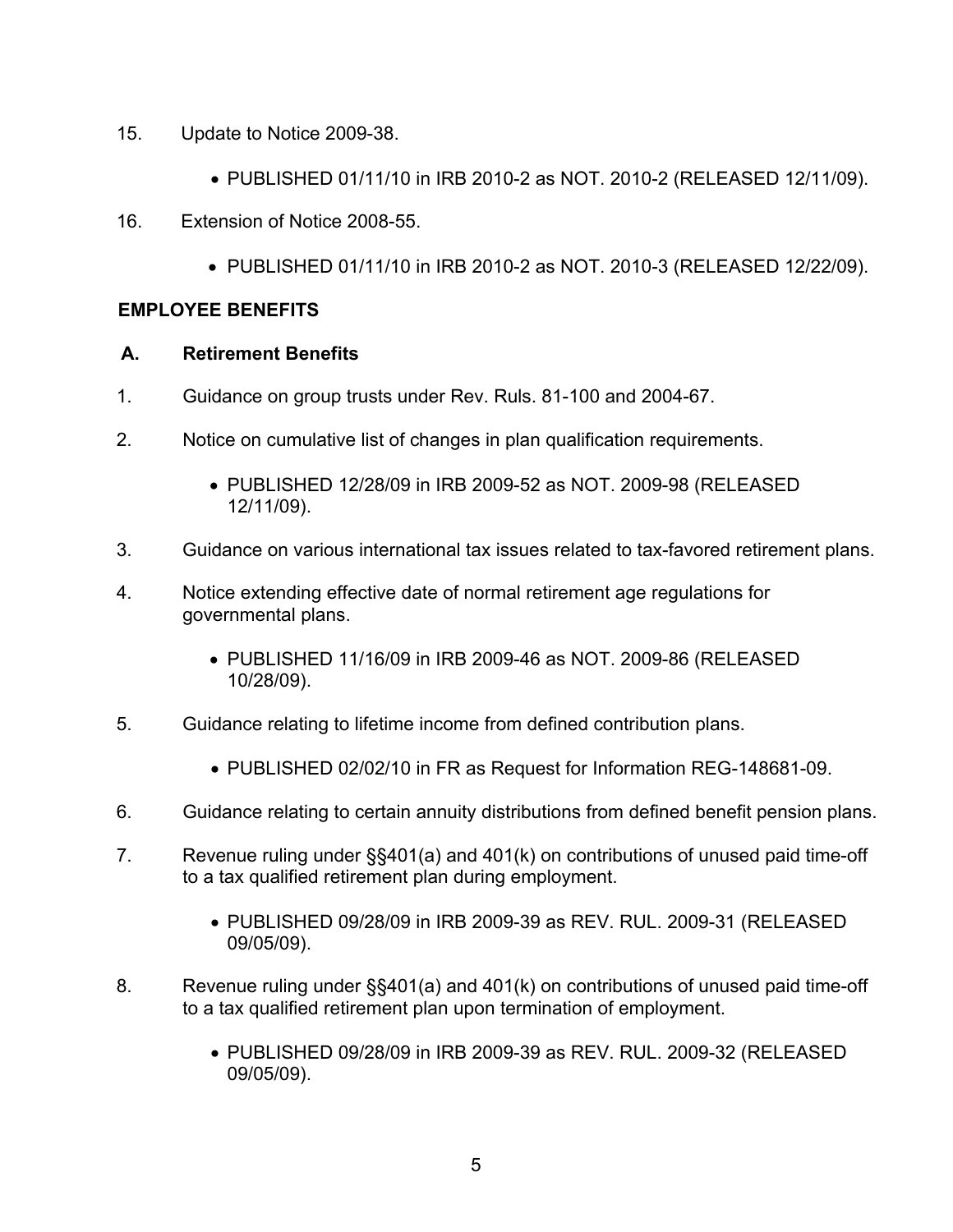- 9. Final regulations under §401(a)(9) on required minimum distribution rules for governmental plans, as directed by the Pension Protection Act of 2006. Proposed regulations were published on July 10, 2008.
	- PUBLISHED 09/08/09 in FR as TD 9459.
- 10. Guidance on modifications made to required minimum distributions by the Worker, Retiree, and Employer Recovery Act of 2008.
	- PUBLISHED 10/13/09 in IRB 2009-41 as NOT. 2009-82 (RELEASED 09/24/09).
- 11. Notice on the definition of readily tradable securities for ESOPs.
- 12. Final regulations on diversification requirements under §401(a)(35), as added by the Pension Protection Act of 2006. Proposed regulations were published on January 3, 2008.
- 13. Extension of remedial amendment period for governmental plans.
	- PUBLISHED 08/31/09 in IRB 2009-35 as REV. PROC. 2009-36 (RELEASED 08/12/09).
- 14. Announcement on the GUST pre-approved defined benefit program.
	- PUBLISHED 12/21/09 in IRB 2009-51 as ANN. 2009-85 (RELEASED 11/23/09).
- 15. Final regulations on suspension or reduction of safe harbor nonelective contributions under §401(k) and (m). Proposed regulations were published on May 18, 2009.
- 16. Revenue ruling relating to increases in default contributions under automatic contribution arrangements.
	- PUBLISHED 09/28/09 in IRB 2009-39 as REV. RUL. 2009-30 (RELEASED 09/05/09).
- 17. Notice under §§401(k) and 414(w) providing sample plan amendments for automatic contribution arrangements.
	- PUBLISHED 09/28/09 in IRB 2009-39 as NOT. 2009-65 (RELEASED 09/05/09).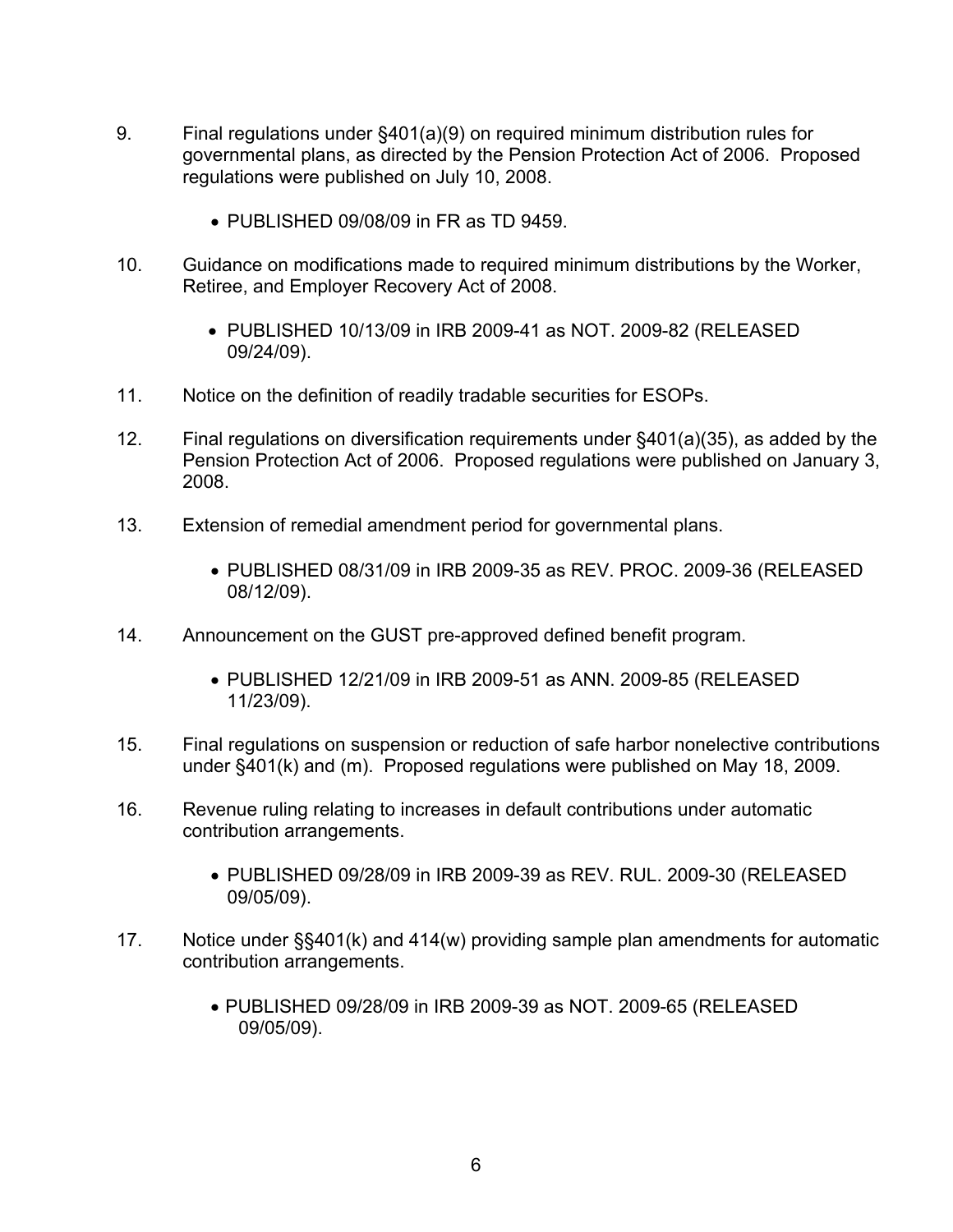- 18. Guidance on special issues relating to rollovers from employer plans to Roth IRAs.
	- PUBLISHED 09/28/09 in IRB 2009-39 as NOT. 2009-75 (RELEASED 09/08/09).
- 19. Update of model notice under §402(f) relating to eligible rollover distributions.
	- PUBLISHED 09/28/09 in IRB 2009-39 as NOT. 2009-68 (RELEASED 09/05/09).
- 20. Guidance on §403(b) plan terminations.
- 21. Revenue procedure on §403(b) prototype program.
- 22. Notice under §408(p) on the use of automatic contribution arrangements in SIMPLE IRA plans.
	- PUBLISHED 09/28/09 in IRB 2009-39 as NOT. 2009-66 (RELEASED 09/05/09).
- 23. Notice under §408(p) providing a sample amendment to add an automatic contribution arrangement to a SIMPLE IRA plan.
	- PUBLISHED 09/28/09 in IRB 2009-39 as NOT. 2009-67 (RELEASED 09/05/09).
- 24. Final regulations on hybrid plans under §§411(a)(13) and 411(b)(5), as added by the Pension Protection Act of 2006. Proposed regulations were published on December 28, 2007.
- 25. Proposed regulations addressing additional issues on hybrid plans under §§411(a)(13) and 411(b)(5), as added by the Pension Protection Act of 2006.
- 26. Guidance on retroactive plan amendments under the Pension Protection Act of 2006.
	- PUBLISHED 11/30/09 in IRB 2009-48 as ANN. 2009-82 (RELEASED 11/10/09).
- 27. Guidance on governmental plan status under §414(d).
- 28. Guidance on procedures for ruling requests under §414(e) for church plans.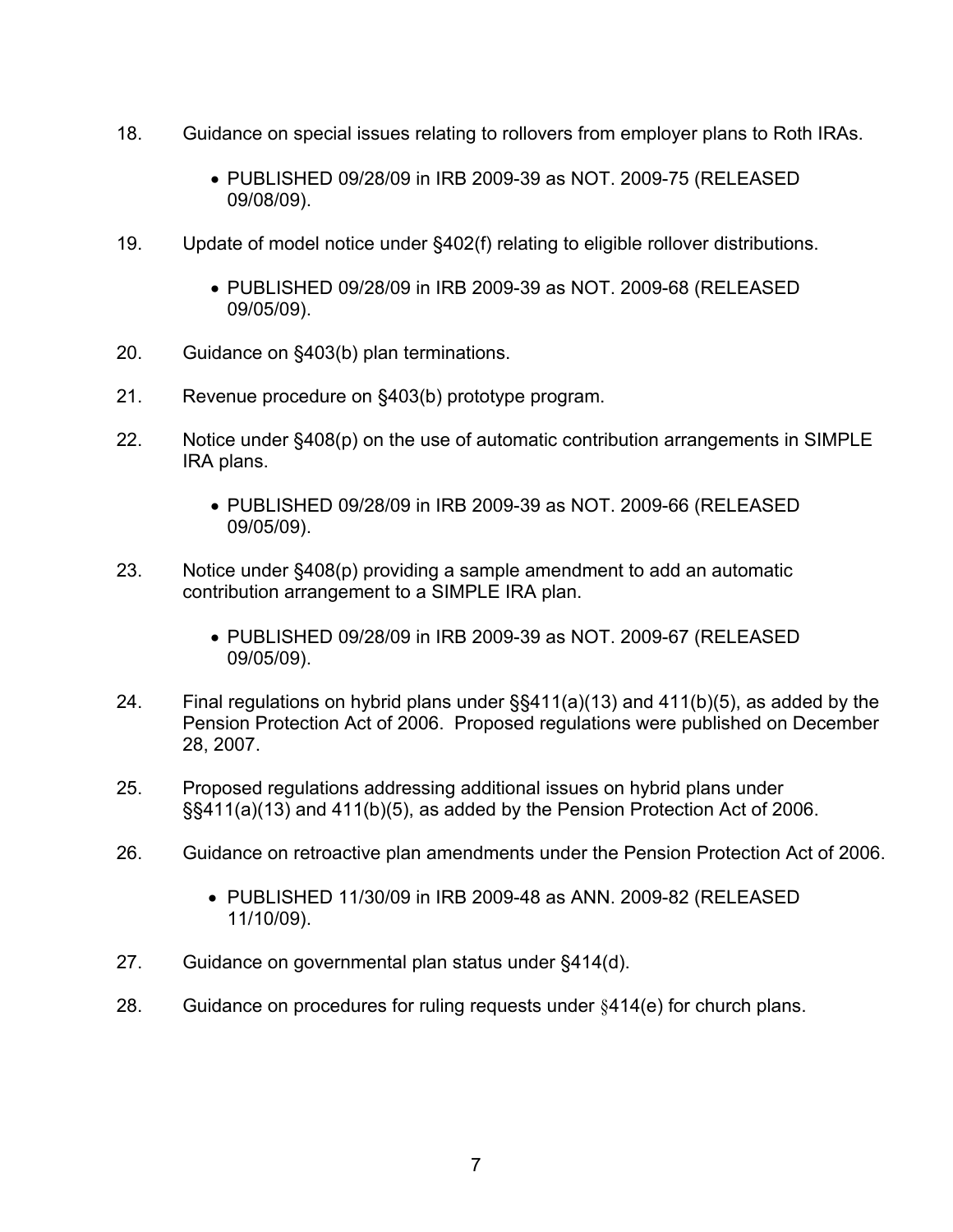- 29. Notice on certain retirement plan provisions of the Heroes Earnings Assistance and Relief Tax Act of 2008.
	- PUBLISHED 02/08/10 in IRB 2010-6 as NOT. 2010-15 (RELEASED 01/20/10).
- 30. Notice requesting comments on guidance needed on eligible combined plans under §414(x), as added by the Pension Protection Act of 2006.
	- PUBLISHED 08/31/09 in IRB 2009-35 as NOT. 2009-71 (RELEASED 08/12/09).
- 31. Guidance on eligible combined plans under §414(x), as added by the Pension Protection Act of 2006.
- 32. Final regulations on the measurement of assets and liabilities under §430, as added by the Pension Protection Act of 2006. Proposed regulations were published on December 31, 2007.
	- PUBLISHED 10/15/09 in FR as TD 9467.
- 33. Final regulations on the determination of the minimum required contributions under §430, as added by the Pension Protection Act of 2006. Proposed regulations were published on April 15, 2008.
- 34. Update of revenue procedure on multiemployer plan amortization extension requests.
- 35. Proposed regulations under §432 and related excise taxes under §4971(g), as added by the Pension Protection Act of 2006.
- 36. Revenue procedure on revocation of a multiemployer plan election to freeze funded status under section 204 of the Worker, Retiree, and Employer Recovery Act of 2008.
	- PUBLISHED 10/05/09 in IRB 2009-40 as REV. PROC. 2009-43 (RELEASED 09/09/09).
- 37. Final regulations on funding-based benefit limits under §436, as added by the Pension Protection Act of 2006. Proposed regulations were published on August 31, 2007.
	- PUBLISHED 10/15/09 in FR as TD 9467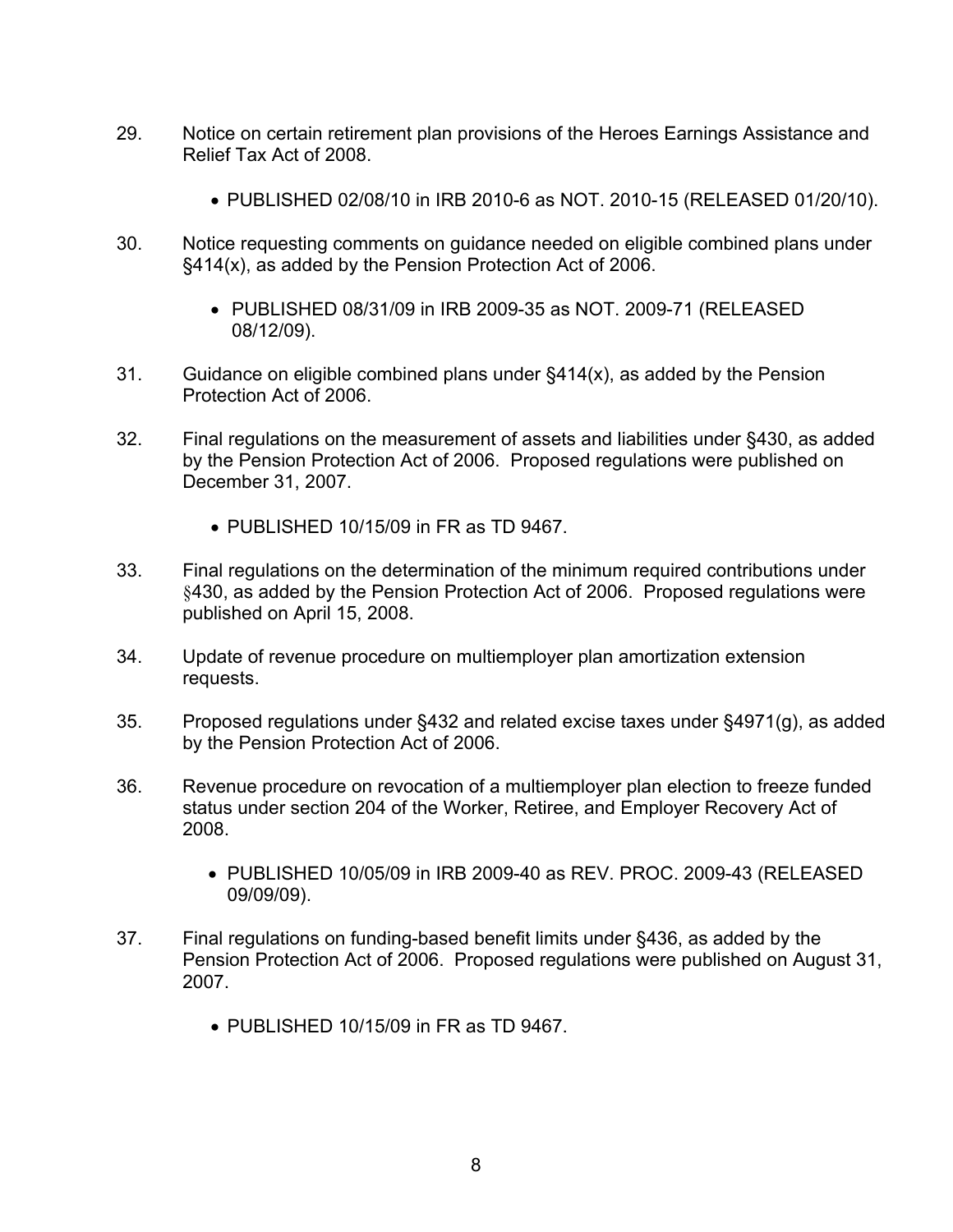- 38. Guidance under section 101(j) of the Employee Retirement Income Security Act of 1974 (ERISA) regarding notice requirements applicable to single-employer plans that become subject to funding-based benefit limitations as added by the Pension Protection Act of 2006.
- 39. Guidance on distributions from §457(b) plans for unforeseeable emergencies.
- 40. Final regulations under §4980F with respect to retroactive effective dates. Proposed regulations were published on March 21, 2008.
	- PUBLISHED 11/24/09 in FR as TD 9472.
- 41. Proposed regulations on certain reporting requirements for qualified plans.
- 42. Proposed regulations governing the performance of actuarial services under ERISA.
	- PUBLISHED 09/21/09 in FR as NPRM REG-159704-03.

- 43. Announcement providing a remedial amendment period for §403(b) plans.
	- PUBLISHED 12/28/09 in IRB 2009-52 as ANN. 2009-89 (RELEASED 12/10/09).
- 44. Notice extending the deadline to adopt certain retirement plan amendments.
	- PUBLISHED 12/28/09 in IRB 2009-52 as NOT. 2009-97 (RELEASED 12/11/09).
- 45. Announcement providing automatic approval for certain changes in funding method with respect to single-employer defined benefit plans.
	- PUBLISHED 01/25/10 in IRB 2010-4 as ANN. 2010-3 (RELEASED 12/28/09).
- **B. Executive Compensation, Health Care and Other Benefits, and Employment Taxes**
- 1. Notice under §51 regarding definition of "disconnected youth" for purposes of the Work Opportunity Tax Credit.
	- PUBLISHED 08/31/09 in IRB 2009-35 as NOT. 2009-69 (RELEASED 08/12/09).
- 2. Proposed regulations under §83 to incorporate the holding in Rev. Rul. 2005-48.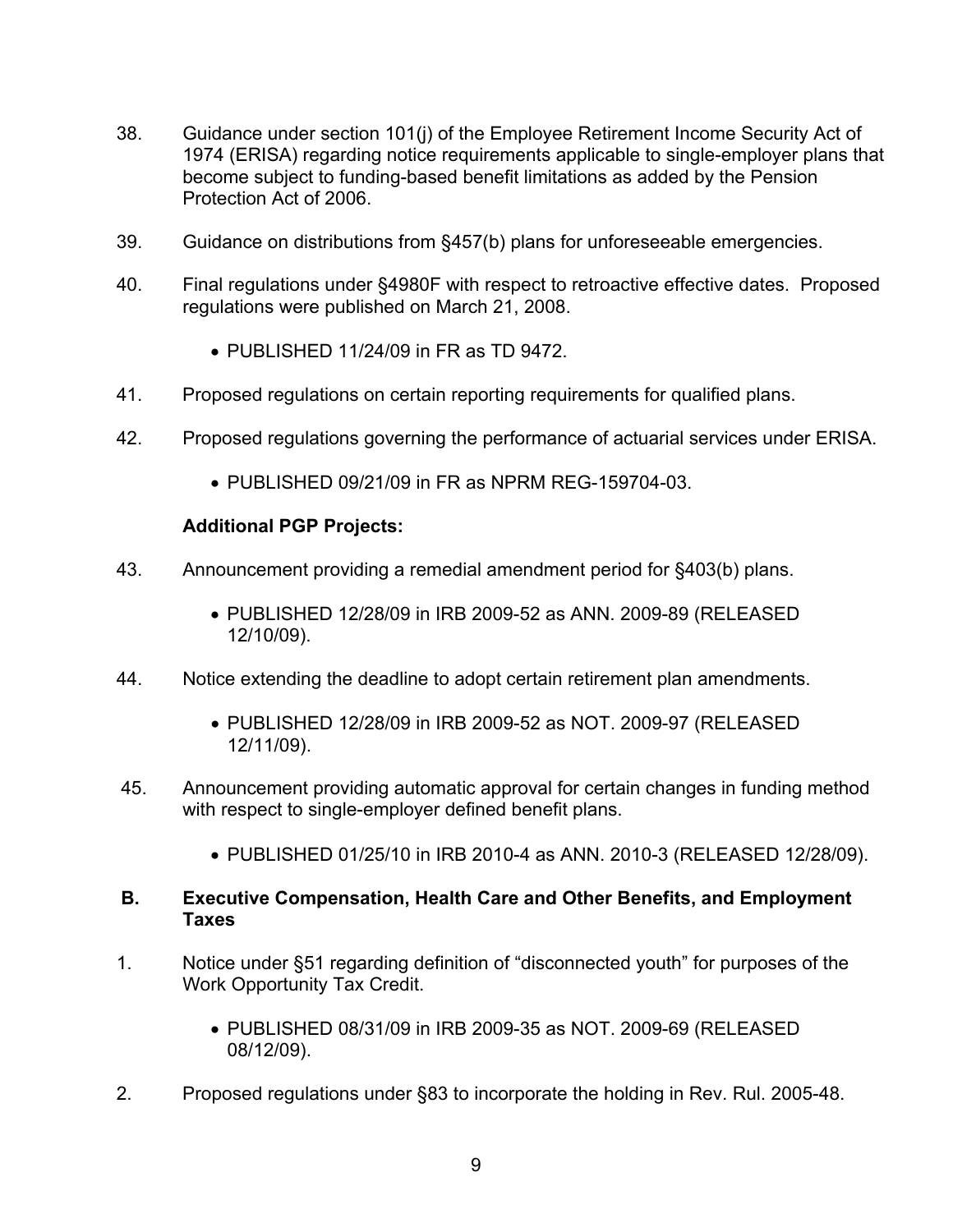- 3. Guidance on applying §105(h) nondiscrimination rules to self-insured retiree medical plans.
- 4. Final regulations on cafeteria plans under §125. Proposed regulations were published on August 6, 2007.
- 5. Notice on a sample cafeteria plan under §125.
- 6. Proposed regulations under Treas. Reg. §1.125-4 on change in status.
- 7. Revenue ruling on the applicability of §162(l) to COBRA premiums.
- 8. Proposed regulations under §162(m) on the transition relief under Treas. Reg. §1.162-27(f)(1).
- 9. Final regulations under §274(i) on qualified non-personal use vehicles. Proposed regulations were published on June 9, 2008.
- 10. Final regulations on income inclusion under §409A. Proposed regulations were published on December 8, 2008.
- 11. Guidance on §409A correction program.
	- PUBLISHED 01/19/10 in IRB 2010-3 as NOT. 2010-6 (RELEASED 01/05/10).
- 12. Guidance on the application of §409A(b).
- 13. Guidance under §419A.
- 14. Final regulations under §423 regarding employee stock purchase plans. Proposed regulations were published July 29, 2008.
	- PUBLISHED 11/17/09 in FR as TD 9471.
- 15. Guidance under §457(f) on ineligible plans.
- 16. Guidance under §457A.
- 17. Guidance on the employee retention credit under §1400R.
- 18. Update to guidance on tips under Rev. Rul. 95-7.
- 19. Regulations implementing new §3121(z), as added by the Heroes Earnings Assistance and Relief Tax Act of 2008, on foreign employers.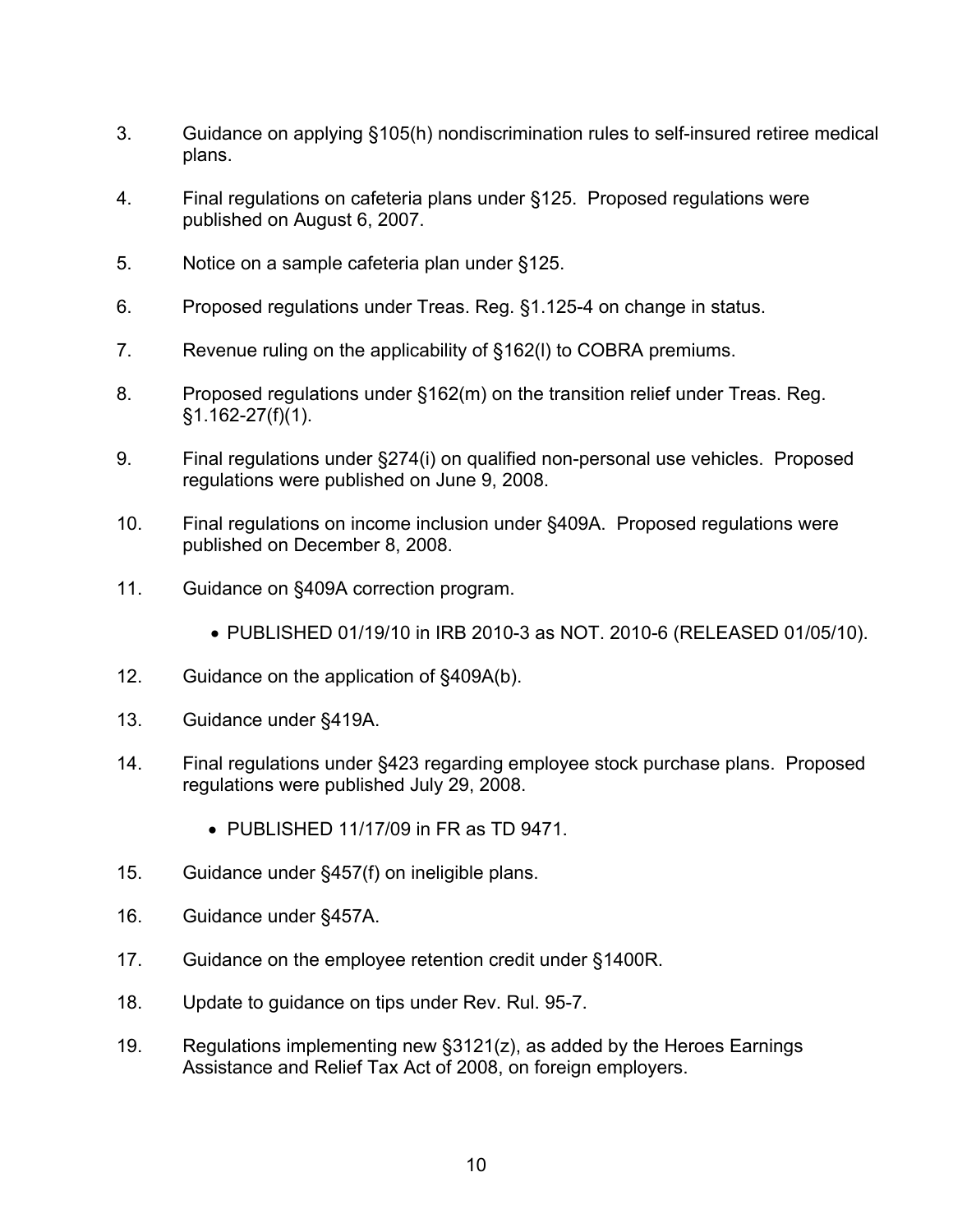- 20. Guidance under §§3127, 3121(b)(3)(A) and 3306(c)(5) making certain FICA exemptions available for disregarded entities.
- 21. Guidance under §3504 on reporting FUTA taxes for home care recipients.
	- PUBLISHED 01/13/10 in FR as NPRM REG-137036-08.
- 22. Regulations under §3504 designating certain parties who file employment tax returns under their EINS for their clients' workers as agents of the clients.
- 23. Guidance under §4980B regarding calculation of the applicable premium for COBRA continuation coverage.
- 24. Final regulations on Health Opportunity Patient Empowerment Act of 2006 changes to §4980G with respect to comparable employer contributions to employees' HSAs. Proposed regulations were published on July 16, 2008.
	- PUBLISHED 09/08/09 in FR as TD 9457.
- 25. Proposed regulations under §4980G on interaction of §4980G and §125 with respect to comparable employer contributions to employees' HSAs.
- 26. Final regulations under §6039 on information reporting on stock transfers. Proposed regulations were published on July 17, 2008.
	- PUBLISHED 11/17/09 in FR as TD 9470.
- 27. Revenue procedure extending the deadline for participation in the Attributed Tip Income Program (ATIP).
	- PUBLISHED 12/07/09 in IRB 2009-49 as REV. PROC. 2009-53 (RELEASED 12/01/09).
- 28. Guidance under §§6205, 6402, 6413, and 6414 on making employment tax adjustments and refund claims.
	- PUBLISHED 12/28/09 in IRB 2009-52 as REV. RUL. 2009-39 (RELEASED 12/10/09).
- 29. Temporary regulations implementing Genetic Information Nondiscrimination Act of 2008.
	- PUBLISHED 10/07/09 in FR as TEMP 9464.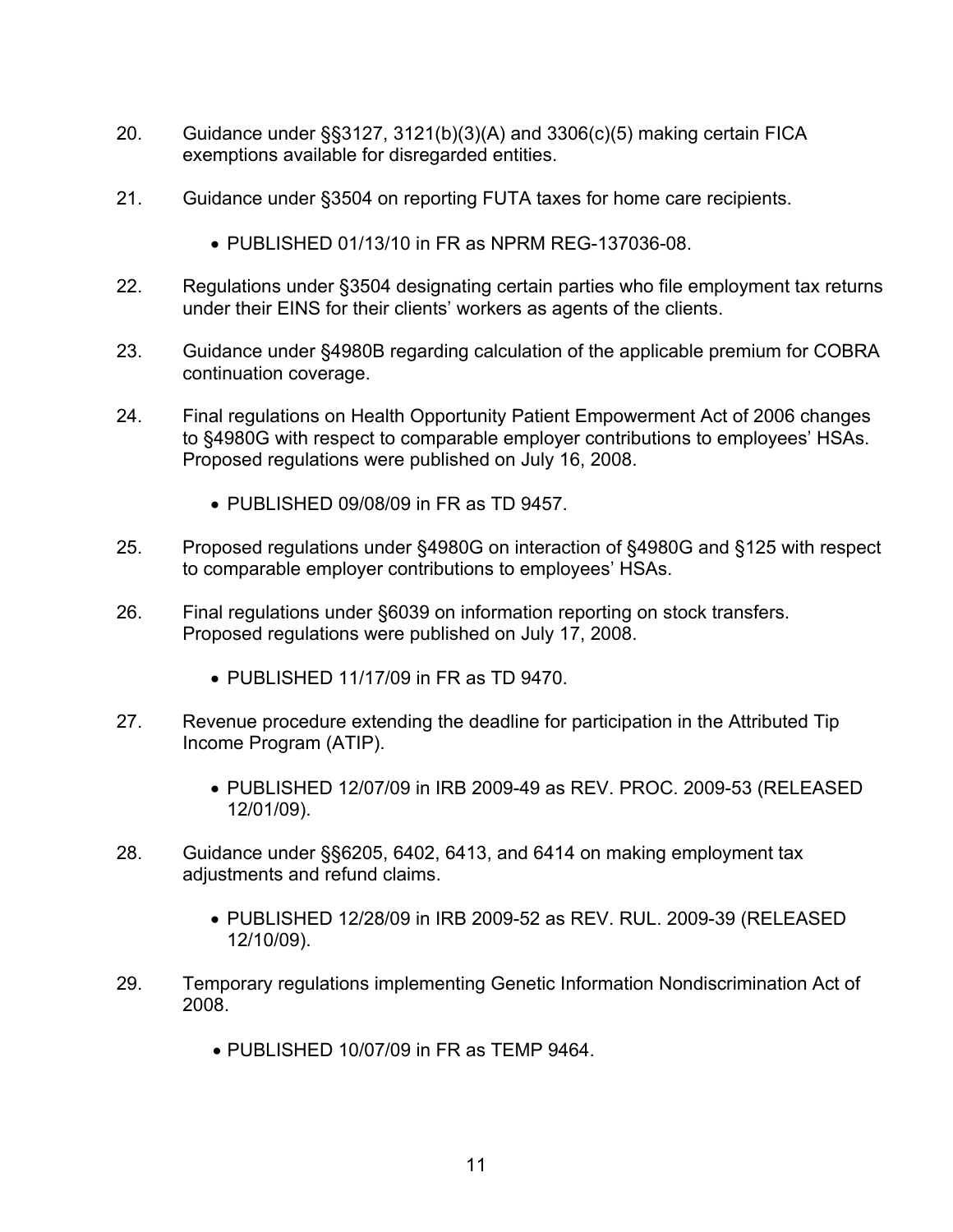- 30. Regulations under §9812 of the Code, as amended by the Mental Health Parity and Addiction Equity Act of 2008.
	- PUBLISHED 02/02/10 in FR as TEMP 9479.

- 31. Notice on withholding on nonresident alien employees performing services within the United States.
	- PUBLISHED 11/30/09 in IRB 2009-48 as NOT. 2009-91 (RELEASED 11/13/09).
- 32. Notice on §409A and Special Master Advisory Opinions issued under the Emergency Economic Stabilization Act of 2008.
	- PUBLISHED 12/28/09 in IRB 2009-52 as NOT. 2009-92 (RELEASED 12/11/09).
- 33. Notice on effective date of Rev. Rul. 2006-57 on the use of smartcards, debit or credit cards, or other electronic media to provide qualified transportation fringes.
	- PUBLISHED 12/28/09 in IRB 2009-52 as NOT. 2009-95 (RELEASED 12/14/09).

# **EXCISE TAX**

- 1. Final regulations under §§40, 40A, 6426, and 6427 on alternative and renewable fuel tax incentives added or affected by the American Jobs Creation Act of 2004, the Energy Policy Act, the Safe, Accountable, Flexible, Efficient Transportation Equity Act, and the Tax Technical Corrections Act of 2007, the Heartland, Habitat, Harvest, and Horticulture Act of 2008, and the Energy Improvement and Extension Act of 2008. Proposed regulations were published on July 29, 2008.
- 2. Guidance under §§4051 and 4071 on heavy trucks, trailers, tractors, and tires to update current regulations and to reflect recent statutory changes, including changes made by the American Jobs Creation Act of 2004.
- 3. Regulations under §§4081 through 4083 and 6427 on fuel tax provisions added or affected by the American Jobs Creation Act of 2004, the Energy Policy Act, the Safe, Accountable, Flexible, Efficient Transportation Equity Act, and the Tax Relief and Health Care Act of 2006, including issues that are related to kerosene used in aircraft and the Leaking Underground Storage Tank Trust Fund. Not. 2005-4 was published on December 15, 2004 and Not. 2005-80 was published on October 21, 2005.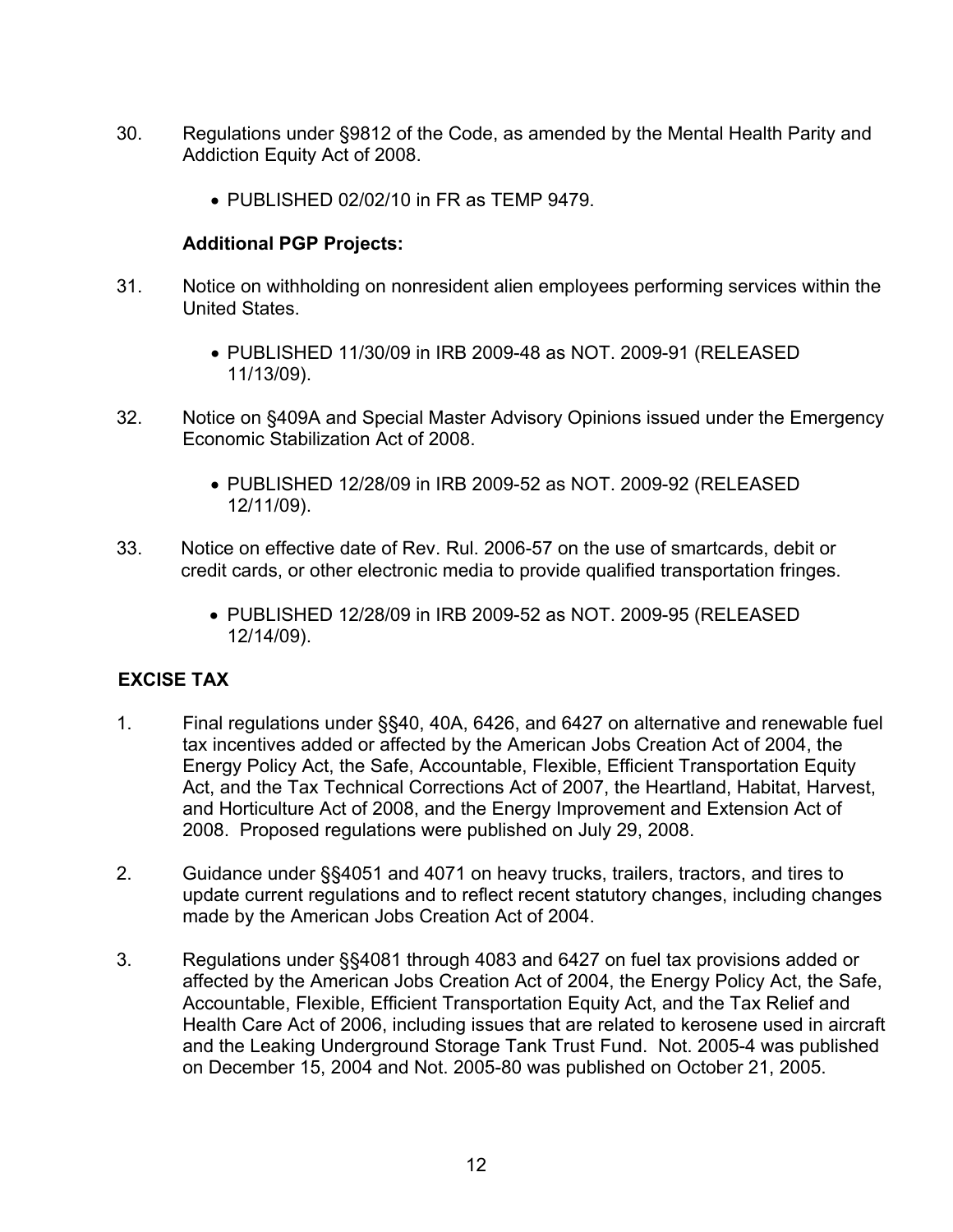- 4. Final regulations under §4082, as amended by the American Jobs Creation Act of 2004, on diesel fuel and kerosene that is dyed by mechanical injection. Temporary regulations were published on April 26, 2005, but were postponed by Notice 2005- 80.
- 5. Update of Rev. Rul. 74-346 under §4221(e) regarding reciprocal privileges related to fuel used in aircraft. To be published as Rev. Rul. 2009-76 on 10/19/09
	- PUBLISHED 10/19/09 in IRB 2009-42 as REV. RUL. 2009-34.
- 6. Final regulations under §4481 as amended by the American Jobs Creation Act of 2004 related to electronic filing of highway use tax returns and the proration of tax when vehicles are sold. Proposed regulations were published on January 16, 2009.
- 7. Guidance under §4121 on the lignite exemption from the coal excise tax.

# **EXEMPT ORGANIZATIONS**

- 1. Revenue procedure to provide terms for hosts of Cyber Assistant software (which is used to generate Forms 1023 eligible for a reduced user fee).
- 2. Proposed regulations under §§509 and 4943 regarding the new requirements for supporting organizations, as added by the Pension Protection Act of 2006.
	- PUBLISHED 09/24/09 in FR as NPRM REG-155929-06.
- 3. Final regulations under §§509 and 4943 regarding the new requirements for supporting organizations, as added by the Pension Protection Act of 2006. Proposed regulations were published on September 24, 2009.
- 4. Announcement superseding Announcement 2006-93 to request a change in public charity classification.
	- PUBLISHED 08/17/09 in IRB 2009-33 as ANN. 2009-62 (RELEASED 08/10/09).
- 5. Notice under §4943, as amended by the Pension Protection Act of 2006, on excess business holdings rules.
- 6. Guidance under §4944 on program-related investments.
- 7. Final regulations under §§4965, 6011, and 6033 on excise taxes on prohibited tax shelter transactions and related disclosure requirements. Proposed regulations were published on August 20, 2007.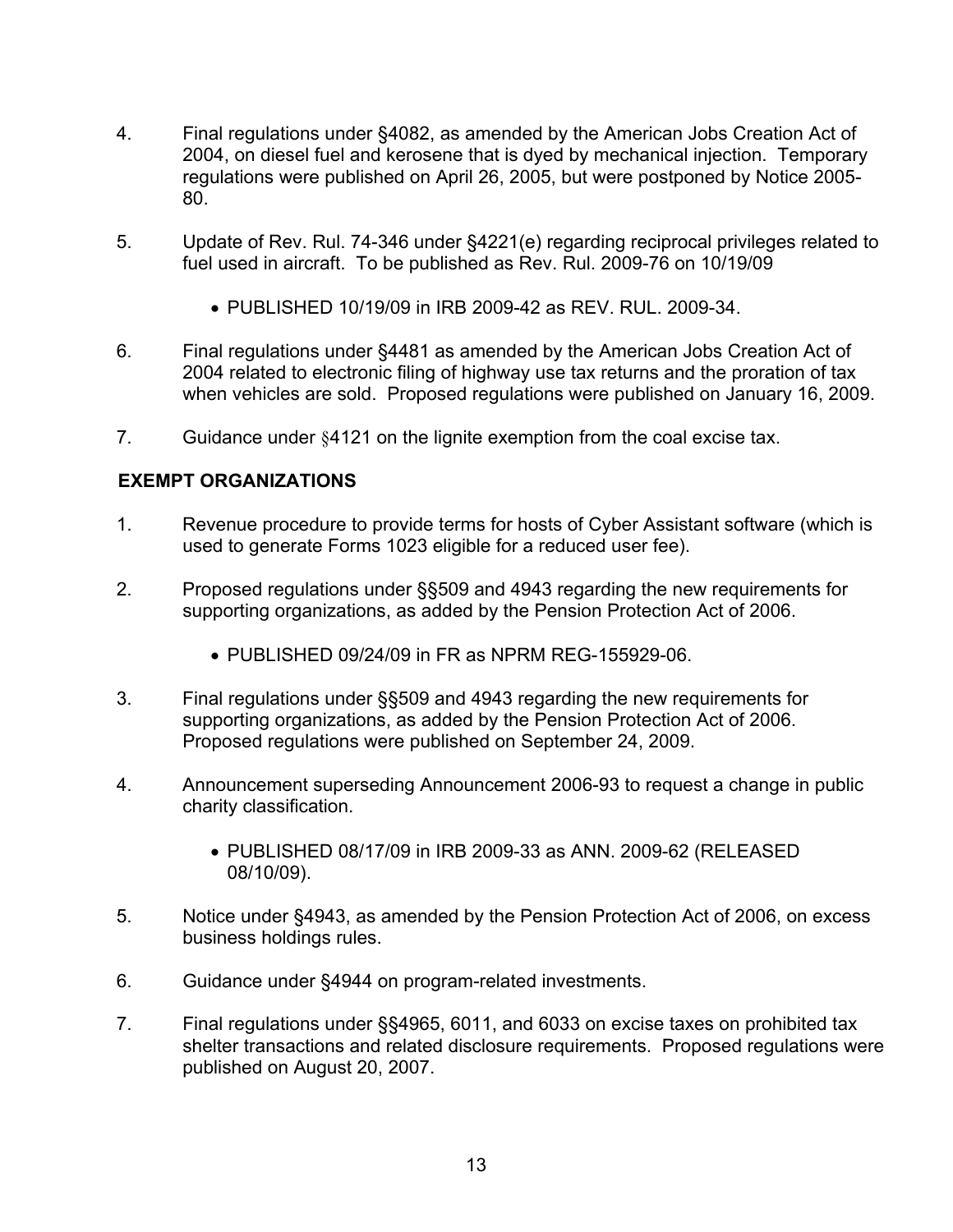- 8. Proposed regulations regarding the new excise taxes on donor advised funds, as added by the Pension Protection Act of 2006.
- 9. Regulations under §6033 on group returns.
- 10. Proposed regulations to update regulations under §6104(c) relating to disclosures to state charity agencies for changes made by the Pension Protection Act of 2006.
- 11. Proposed regulations under §7611 relating to church tax inquiries and examinations.
	- PUBLISHED 08/05/09 in FR as NPRM REG-112756-09.
- 12. Final regulations under §7611 relating to church tax inquiries and examinations. Proposed regulations were published on August 5, 2009.

- 13. Guidance updating grantor and contributor reliance criteria under §§170 and 509.
- 14. Guidance regarding certain annual information return requirements under §6033.

## **FINANCIAL INSTITUTIONS AND PRODUCTS**

- 1. Guidance relating to distressed debt.
	- PUBLISHED 01/25/10 in IRB 2010-4 as NOT. 2010-11 (RELEASED 12/24/09).
- 2. Guidance on prepaid forward contracts. Not. 2008-02 and Rev. Rul. 2008-01 were published January 14, 2008.
- 3. Guidance under §§265 and 291 involving the treatment of bank investment subsidiaries.
- 4. Regulations under §446 on notional principal contracts (NPC) relating to the inclusion in income or deduction of a contingent nonperiodic payment and guidance relating to the character of payments made pursuant to an NPC. Proposed regulations were published on February 26, 2004.
- 5. Treatment of an interest in a money market fund as a cash item under §856(c)(4)(A).
- 6. Final regulations under §860G addressing modifications of commercial mortgages held by real estate mortgage investment conduits (REMICs). Proposed regulations were published November 6, 2007.
	- PUBLISHED 09/16/09 in FR as TD 9463.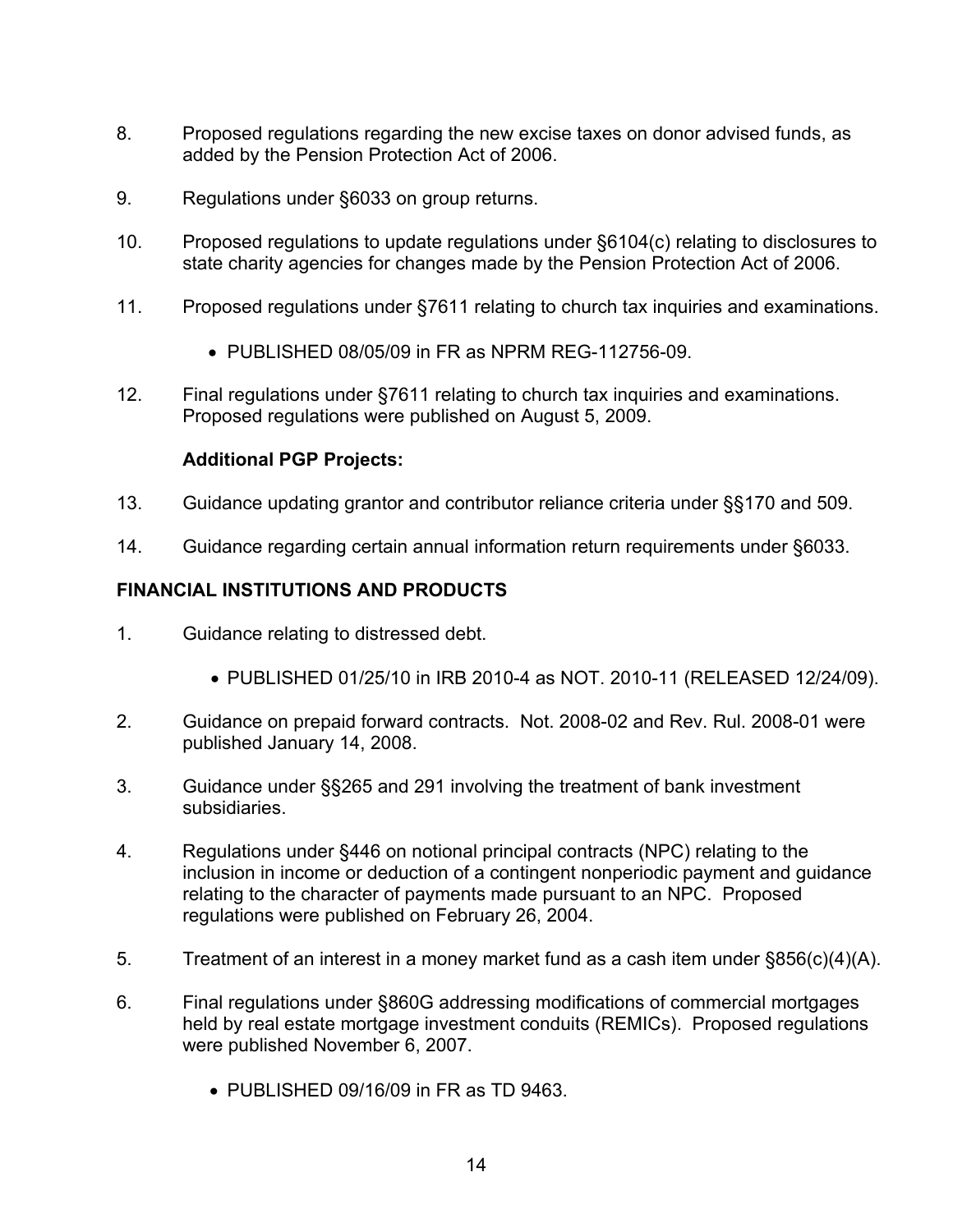- 7. Guidance under §1.1001-3 to clarify whether a deterioration in the financial condition of the issuer is taken into account to determine whether a modified debt instrument is debt or equity.
- 8. Guidance under §1272(a)(6) with respect to the accrual of original issue discount (OID) on pools of revolving cardholder debt held by credit card issuers.
- 9. Update the regulations under §1273 for determining when a debt instrument is publicly traded.
- 10. Guidance under §1286(f) as added by the American Jobs Creation Act of 2004 regarding treatment of stripped interests in bond and preferred stock funds.
- 11. Guidance under §7701(i) for certain entities created in connection with the Public-Private Investment Program.
	- PUBLISHED 09/14/09 in IRB 2009-37 as REV. PROC. 2009-38 (RELEASED 08/27/09).
- 12. Guidance under §1256 to classify ICE Futures Canada, Inc. as a qualified board or exchange.
	- PUBLISHED 09/08/09 in IRB 2009-36 as REV. RUL. 2009-24.
- 13. Guidance under §851 for a regulated investment company (RIC) that holds a partnership interest in a Public-Private Investment Partnership.
	- PUBLISHED 10/05/09 in IRB 2009-40 as REV. PROC. 2009-42 (RELEASED 09/09/09).
- 14. Revenue procedure on qualification of REMICs and fixed investment trusts upon the modification of commercial mortgage loans.
	- PUBLISHED 10/05/09 in IRB 2009-40 as REV. PROC. 2009-45 (RELEASED 09/15/09).
- 15. Request for comments relating to modifications of commercial mortgage loans held by investment trusts.
	- PUBLISHED 10/05/09 in IRB 2009-40 as NOT. 2009-79 (RELEASED 09/15/09).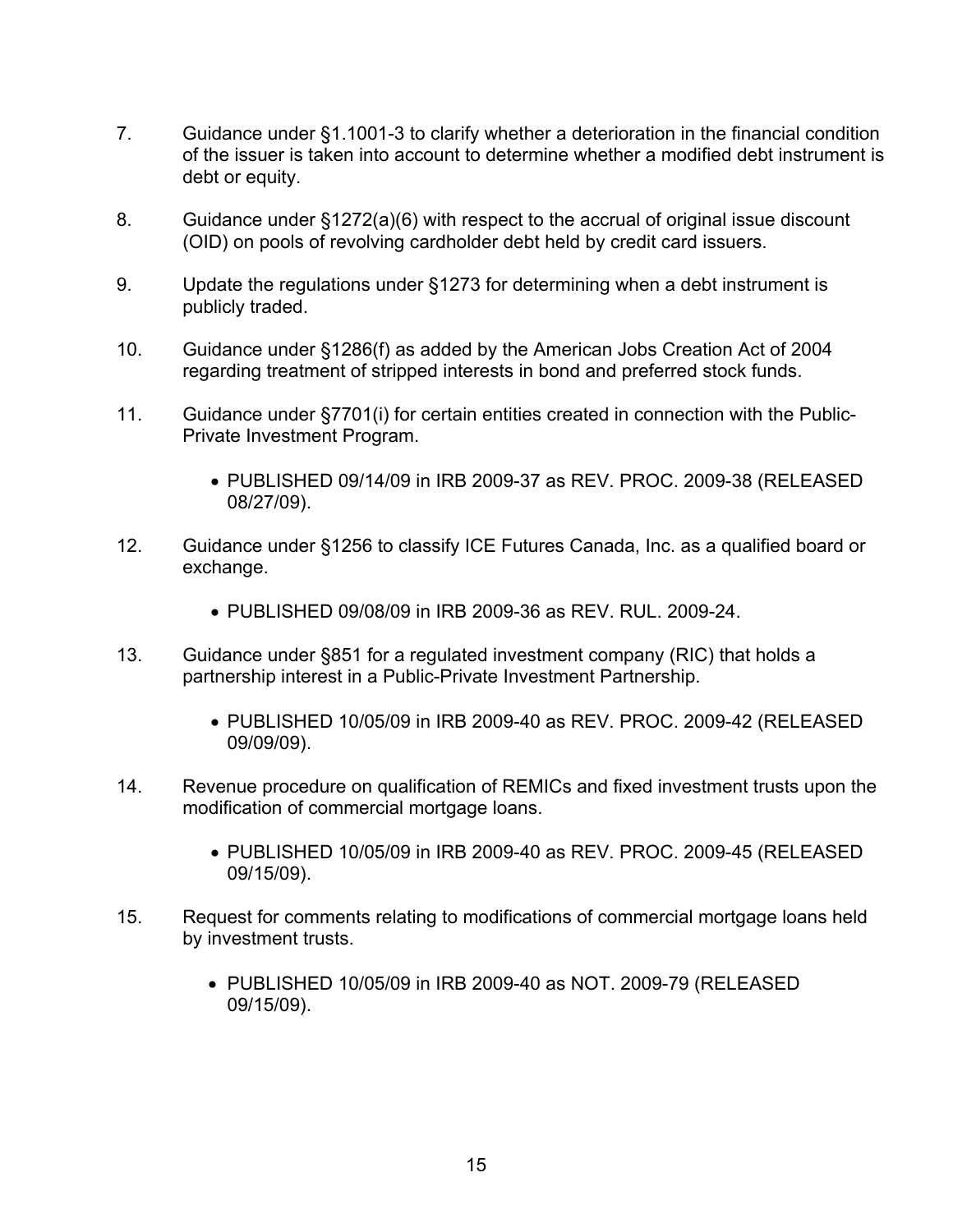- 16. Guidance under §1256 to classify London International Financial Futures and Options Exchange as a qualified board or exchange.
	- PUBLISHED 01/19/10 in IRB 2010-3 as REV. RUL. 2010-3 (RELEASED 12/24/09).

## **GENERAL TAX ISSUES**

- 1. Proposed regulations under §41 on the exception from the definition of "qualified research" for internal use software under §41(d)(4)(E).
- 2. Regulations under §41 on whether the gross receipts component of the research credit computation for a controlled group under §41(f) includes gross receipts from transactions between group members.
- 3. Final regulations on the alternative simplified credit under §41(c)(5), as added by the Tax Relief and Health Care Act of 2006. Proposed regulations were published June 17, 2008.
- 4. Final regulations on the reduced §41 credit election under §280C(c)(3). Proposed regulations were published July 16, 2009.
- 5. Final regulations under §42 on the requirements for a qualified contract. Proposed regulations were published June 19, 2007.
- 6. Guidance for the low-income housing credit under §42 relating to sections 1404 and 1602 of the American Recovery and Reinvestment Act of 2009.
- 7. Guidance under §45 on the definition of refined coal.
	- PUBLISHED 12/21/09 in IRB 2009-51 as NOT 2009-90 (RELEASED 12/07/09).
- 8. Final regulations under §45D on how an entity serving targeted populations meets the requirements to be a qualified active low-income community business. Proposed regulations were published September 24, 2008.
- 9. Final regulations under §45D that revise and clarify certain rules relating to the recapture of the new markets tax credit. Proposed regulations were published August 11, 2008.
- 10. Guidance concerning the credit for production from advanced nuclear power facilities under §45J.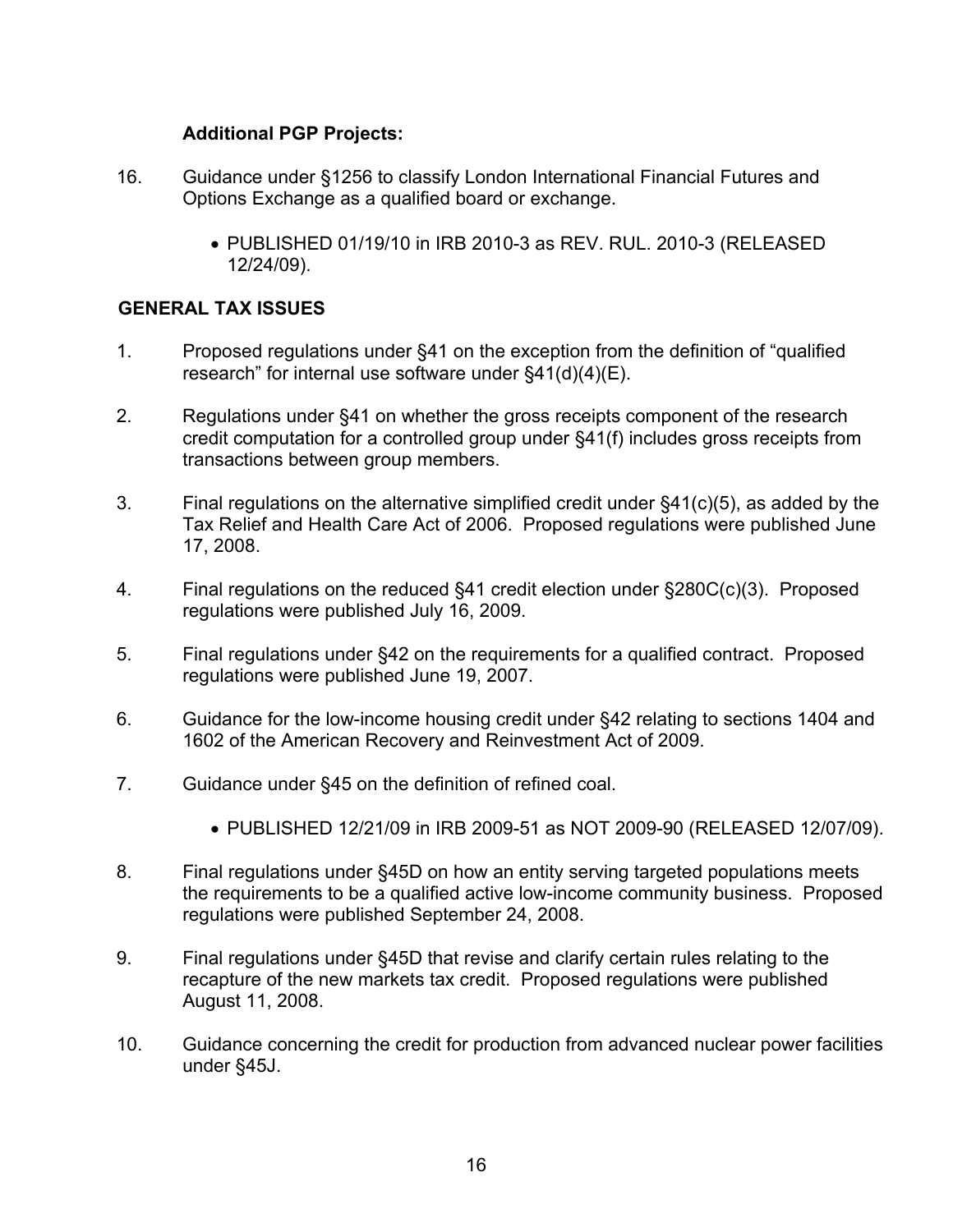- 11. Regulations under §104(a)(2) on the exclusion from income of damages received for personal physical injuries or physical sickness.
	- PUBLISHED 09/15/09 in FR as NPRM REG-127270-06.
- 12. Guidance under §108(i) regarding the election to defer discharge of indebtedness income under the American Recovery and Reinvestment Act of 2009.
	- PUBLISHED 09/08/09 in IRB 2009-36 as REV. PROC. 2009-37 (RELEASED 08/17/09).
- 13. Guidance under §108 relating to disregarded entities
- 14. Regulations under §174 concerning inventory property.
- 15. Guidance under §280A regarding disallowance of certain expenses in connection with the rental or business use of a dwelling unit used as a personal residence.
- 16. Final regulations under §468A regarding special rules for nuclear decommissioning costs. Proposed regulations were published on December 31, 2007.
- 17. Guidance under §469 involving grouping and regrouping of activities.
- 18. Final regulations under §1301(a) regarding income averaging for fishermen. Proposed and temporary regulations were published on July 22, 2008.
- 19. Guidance concerning the classification of series LLCs and cell companies under §7701.
- 20. Regulations under §7701 regarding disregarded entities and excise taxes. Proposed and temporary regulations were published on September 14, 2009.
	- PUBLISHED 09/14/09 as TD 6492.
- 21. Revenue ruling under §§61 and 451 on the inclusion in income of certain federal tax credits, such as credits related to alcohol and biodiesel fuel.
- 22. Regulations addressing significant issues under §152 concerning the definition of dependent.
- 23. Regulations regarding the deductibility of expenses for lodging not incurred in traveling away from home.
- 24. Final regulations under §170 regarding charitable contributions. Proposed regulations were published on August 7, 2008.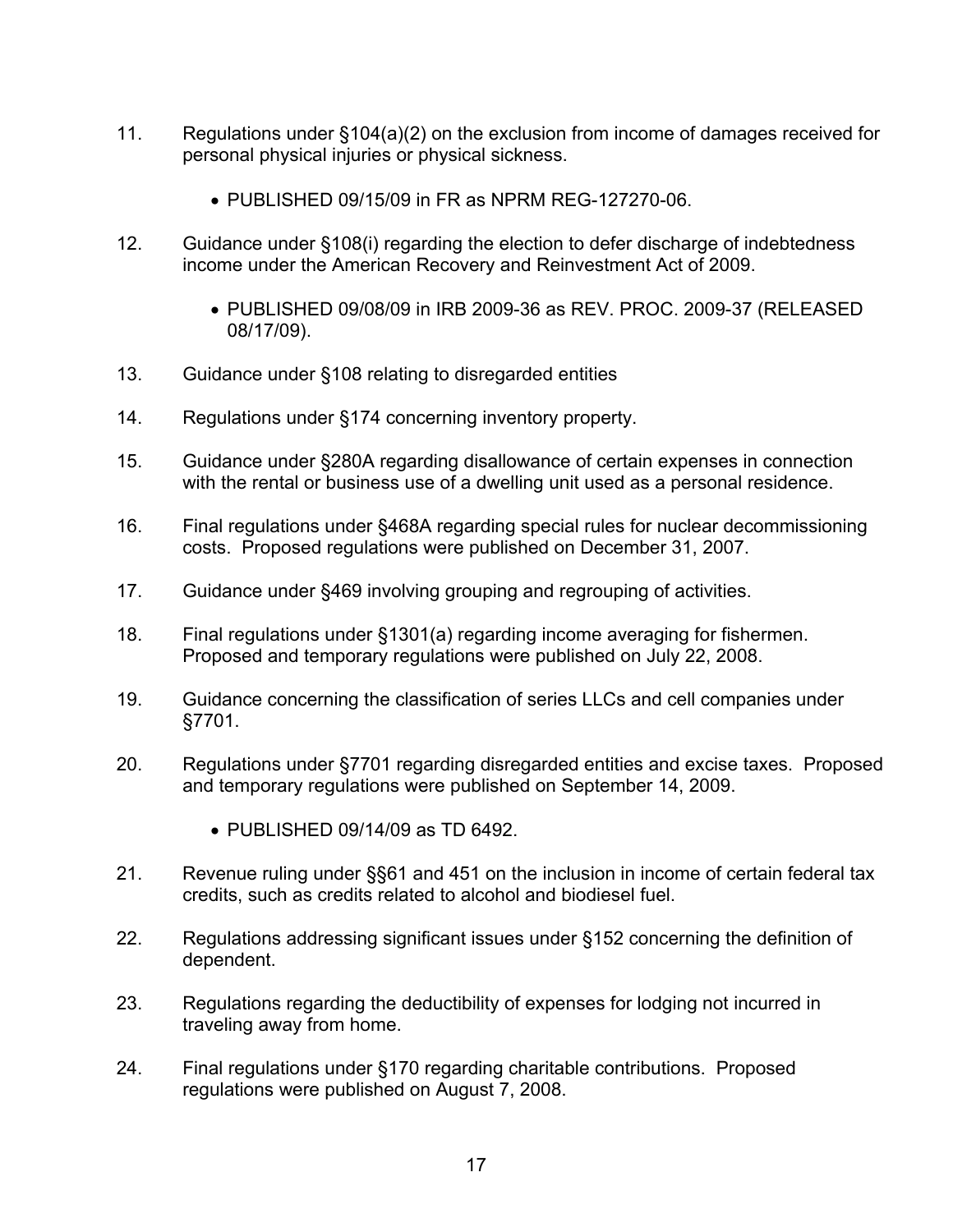- 25. Regulations regarding the §274(n) limitations in employee leasing arrangements.
- 26. Final regulations regarding the election by state legislators under §162(h) relating to deemed expenses for travel away from home. Proposed regulations were published on March 31, 2008.
- 27. Guidance under §163(h)(3) regarding the limitation on deductibility of home acquisition indebtedness.
- 28. Final regulations under §274 regarding personal use of company aircraft. Proposed regulations were published on June 15, 2007.
- 29. Guidance under §1031 regarding exchange fund accounts held by a qualified intermediary.
	- PUBLISHED 03/22/10 in IRB 2010-12 as REV. PROC. 2010-14 (RELEASED 03/05/10).
- 30. Final regulations under §3402(t) on extension of withholding to certain payments made by government entities.
- 31. Regulations providing criteria for treating an entity as an integral part of a state, local, or tribal government.
- 32. Final regulations under §302 of the Katrina Emergency Tax Relief Act of 2005 and §702 of the Heartland Disaster Tax Relief Act of 2008 regarding the \$500 reduction in taxable income of a taxpayer who provides housing for a displaced individual. Proposed and temporary regulations were published on December 12, 2006.
	- PUBLISHED 12/14/09 in FR as TD 9474.
- 33. Guidance under §30D for purchases, after December 31, 2009, of plug-in electric drive vehicles.
	- PUBLISHED 11/30/09 in IRB 2009-48 as NOT. 2009-89 (RELEASED 11/13/09).
- 34. Regulations concerning utility allowances under §42(g)(2)(B)(ii) for sub-metered buildings. Interim guidance was issued in Notice 2009-44.
- 35. Guidance relating to the reimbursement of the costs of specified energy property under section 1603 of the American Recovery and Reinvestment Act of 2009, including guidance regarding the interplay of section 1603 with sections 45 and 48 of the Internal Revenue Code.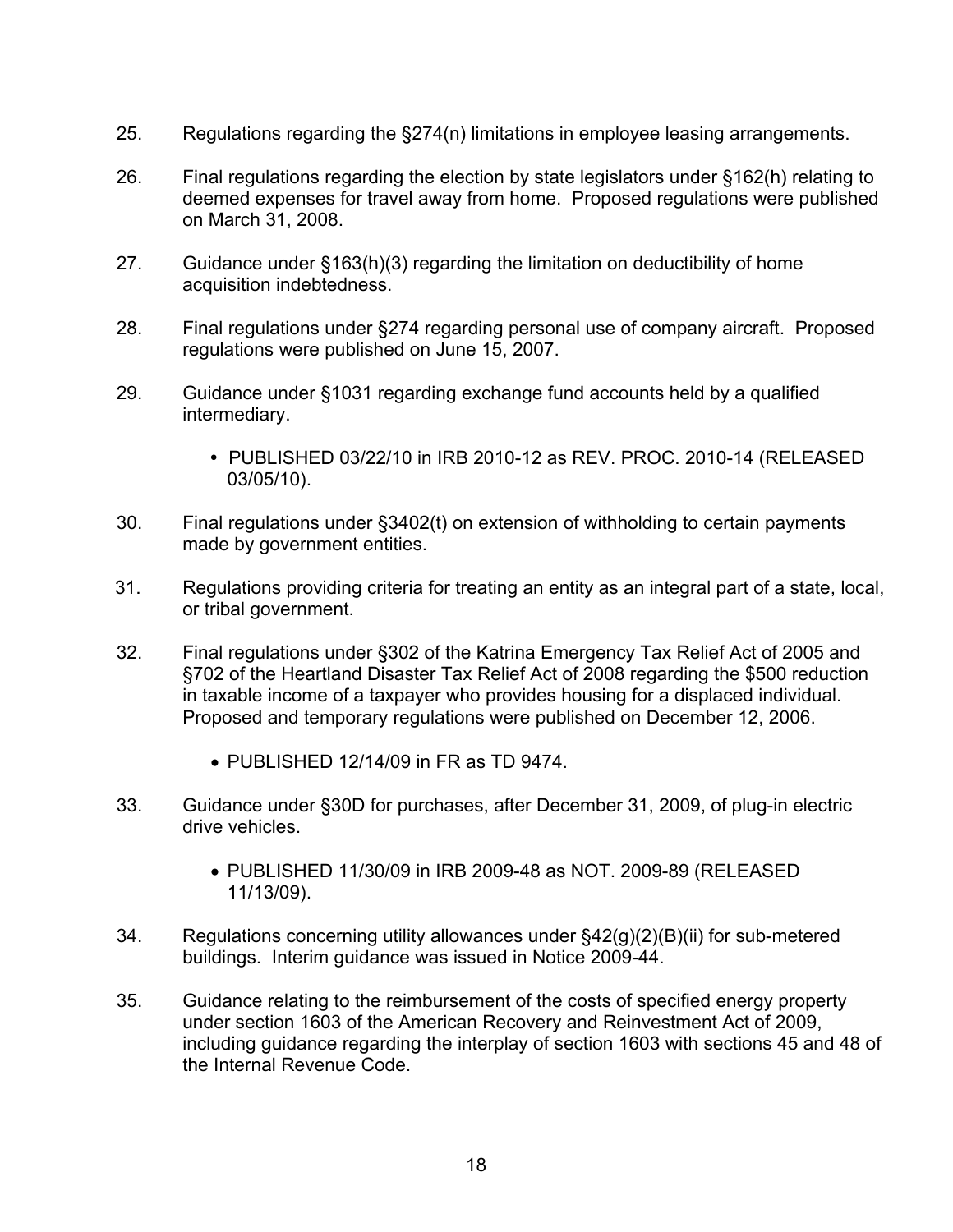- 36. Guidance under §45Q relating to the credit for carbon sequestration.
	- PUBLISHED 11/02/09 in IRB 2009-44 as NOT. 2009-83.
- 37. Guidance under §48C relating to procedures for the allocation of credits under the qualifying advanced energy project program.
	- PUBLISHED 09/14/09 in IRB 2009-37 as NOT. 2009-72.
- 38. Guidance under §108(i) relating to passthrough entities.
- 39. Guidance under §126 concerning whether cost-sharing payments are excluded under §126 if the payments are not related to land or if the payments are not related to income producing property.
- 40. Regulations under §199 including amendments by the Tax Extenders and Alternative Minimum Relief Act of 2008.
- 41. Guidance regarding real estate professionals under §469(c)(7).
- 42. Guidance under §7701 relating to insolvent entities.
- 43. Guidance under §§45 and 704 that modifies Rev. Proc. 2007-65 relating to the safe harbor for wind energy partnerships.
	- PUBLISHED 10/05/2009 in IRB 2009-40 as ANN. 2009-69.
- 44. Guidance under §108(c) with particular focus on definition of "secured by real property."

- 45. Revenue procedure under § 172 of the Internal Revenue Code and § 13 of the Worker, Homeownership, and Business Assistance Act of 2009 on electing a 5-year carryback of net operating losses.
	- PUBLISHED 12/07/09 in IRB 2009-49 as REV. PROC. 2009-52 (RELEASED 11/20/09).
- 46. Transition guidance for WHFITs.
	- PUBLISHED 01/10/10 in IRB 2010-2 as NOTICE 2010-4
- 47. Guidance concerning the application of section 469 to section 45D.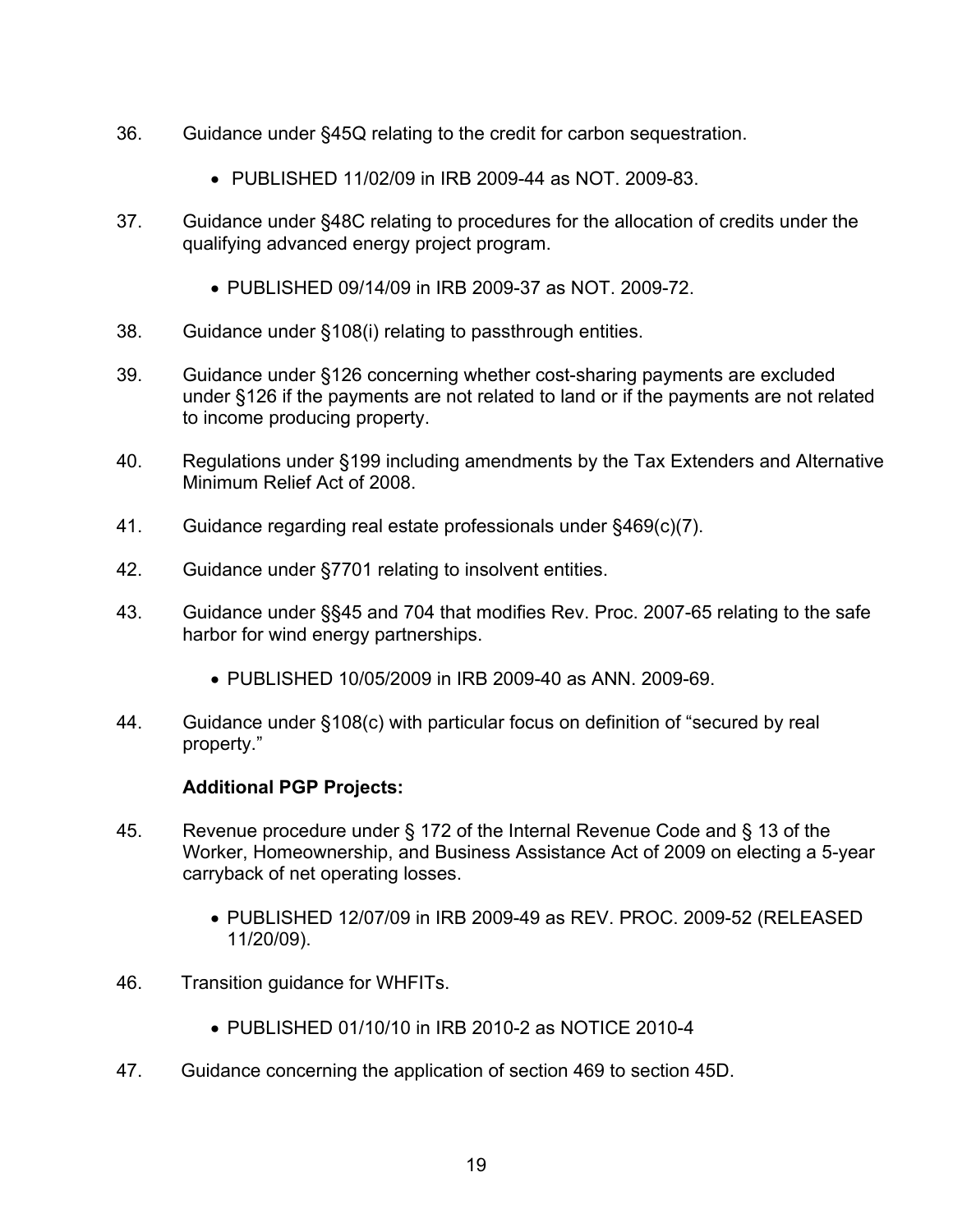- 48. Guidance under section 42(j)(6)(B)(i).
- 49. Notice on 2010 Haitian earthquake disaster.
	- PUBLISHED 02/08/10 in IRB 2010-6 as NOT. 2010-16 (RELEASED 01/22/10).
- 50. Notice on 2010 Chile earthquake disaster.
	- PUBLISHED 04/05/10 in IRB 2010-14 as NOT. 2010-26 (RELEASED 03/09/10).

# **GIFTS AND ESTATES AND TRUSTS**

- 1. Regulations under §67 regarding miscellaneous itemized deductions of a trust or estate. Proposed regulations were published on July 27, 2007.
- 2. Final regulations under §642(c) concerning the ordering rules for charitable payments made by a charitable lead trust. Proposed regulations were published on June 18, 2008.
- 3. Guidance under §643 regarding uniform basis rules for trusts.
- 4. Guidance concerning adjustments to sample charitable trust forms under §664.
- 5. Revenue ruling regarding the consequences under various income, estate, gift, and generation-skipping transfer tax provisions of using a family owned company as a trustee of a trust. A proposed Rev. Rul. was published on August 4, 2008.
- 6. Guidance under §2032(a) regarding imposition of restrictions on estate assets during the six month alternate valuation period. Proposed regulations were published on April 25, 2008.
- 7. Guidance under §2036 regarding graduated grantor retained annuity trusts (GRATs). Proposed regulations were published on April 30, 2009.
- 8. Guidance providing procedures for filing and perfecting protective claims for refunds for amounts deductible under §2053.
- 9. Guidance under §2053 regarding personal guarantees and the application of present value concepts in determining the deductible amount of administration expenses and claims against the estate.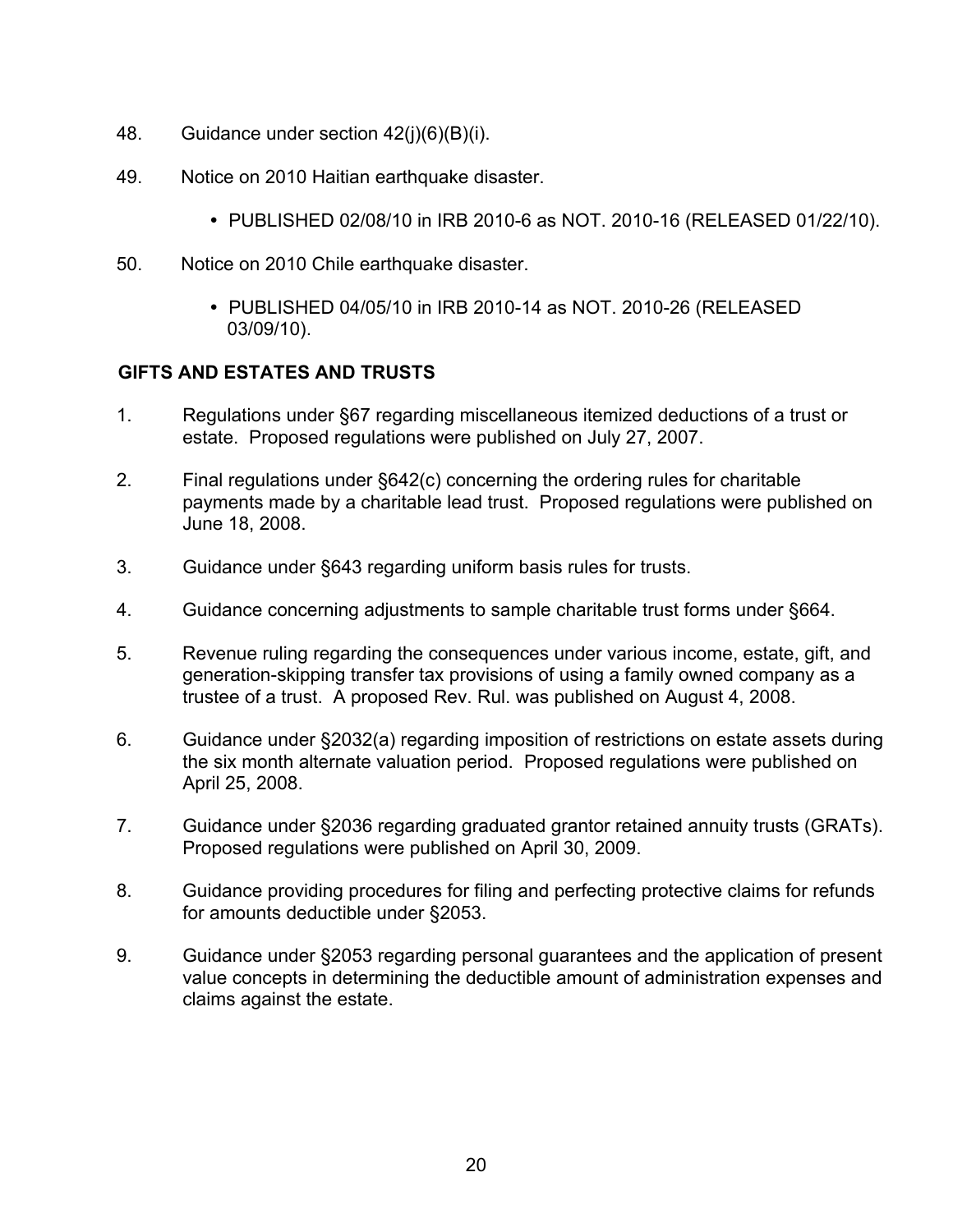- 10. Final regulations under §2053 regarding the extent to which post-death events may be considered in determining the deductible amount of a claim against the estate. Proposed regulations were published on April 23, 2007.
	- PUBLISHED 10/20/09 as TD 9468.
- 11. Limited Reexamination of Estate Tax Return Applicable to Certain §2053 Claims for Refunds.
	- PUBLISHED 10/16/09 in IRB 2009-44 as NOT. 2009-84.
- 12. Regulations under §2642(g) regarding extensions of time to make allocations of the generation-skipping transfer tax exemption. Proposed regulations were published on April 17, 2008.
- 13. Guidance under §2704 regarding restrictions on the liquidation of an interest in a corporation or partnership.
- 14. Final regulations under §7477 regarding declaratory judgment procedures relating to gift tax valuation issues.
	- PUBLISHED 09/08/09 as TD 9460.
- 15. Final regulations under §7520 updating the mortality based actuarial tables to reflect data compiled from the 2000 census. Proposed regulations were published May 4, 2009.
- 16. Guidance on whether a grantor's retention of a power to substitute trust assets in exchange for assets of equal value, held in a nonfiduciary capacity, will cause insurance policies held in the trust to be includible in the grantor's gross estate under §2042.
- 17. Guidance under §2801 regarding the tax imposed on U.S. citizens and residents who receive gifts or bequests from certain expatriates.

- 18. Guidance under section 2511(c).
	- PUBLISHED 02/16/10 in IRB 2010-7 as NOT. 2010-19 (RELEASED 02/02/2010).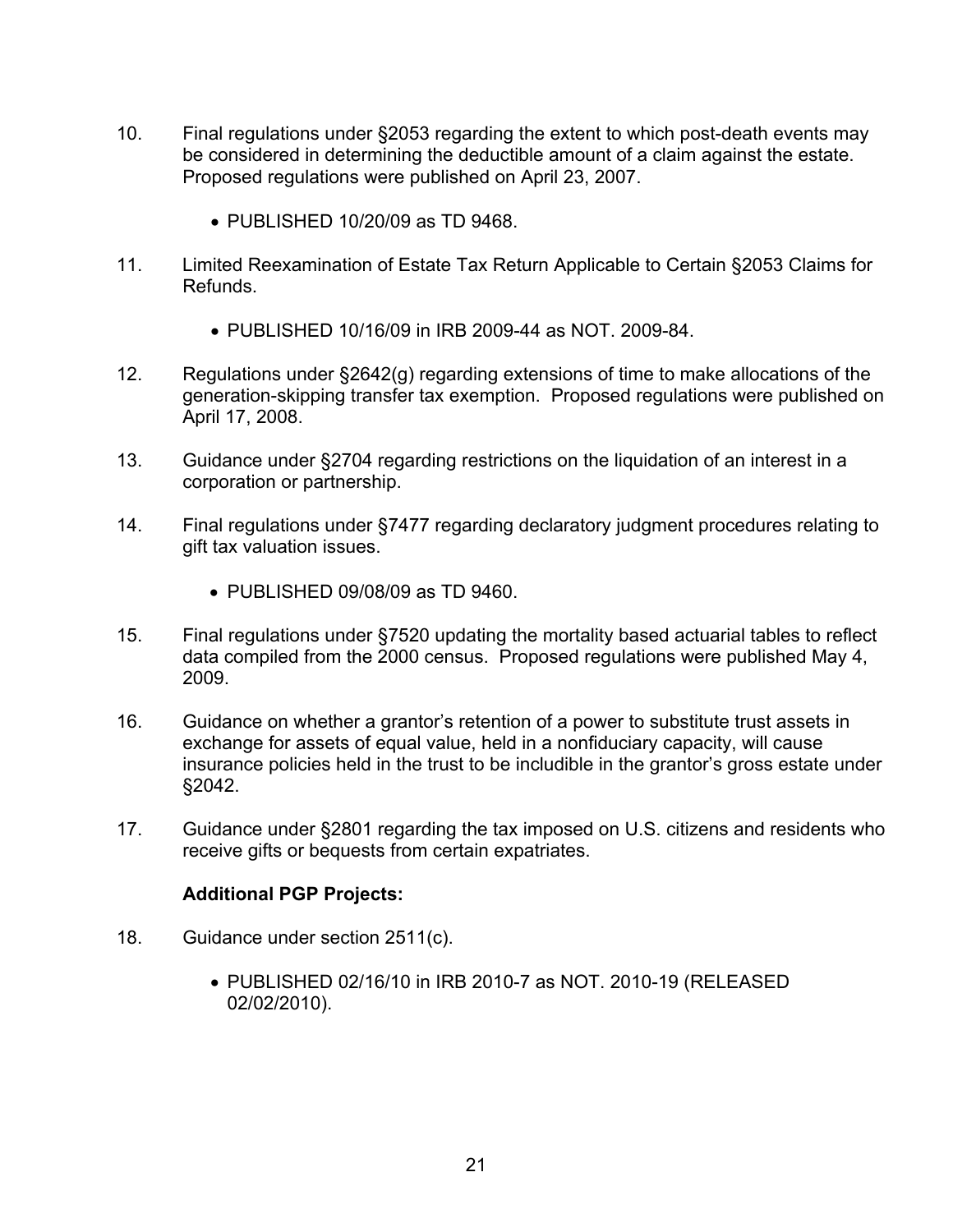# **INSURANCE COMPANIES AND PRODUCTS**

- 1. Final regulations on the exchange of property for an annuity contract. Proposed regulations were published on October 18, 2006.
- 2. Guidance on the tax treatment of a partial exchange or partial annuitization of an annuity contract.
- 3. Guidance on the classification of certain cell captive insurance arrangements. Previous guidance was published in Not. 2008-19.
- 4. Guidance on tax issues arising under §807 as a result of the adoption by the National Association of Insurance Commissioners (NAIC) of an Actuarial Guideline setting forth the Commissioners' Annuity Reserve Valuation Methodology for variable annuities (AG 43).
- 5. Revenue ruling regarding the tax-free exchange of life insurance contracts subject to §264(f).
- 6. Guidance clarifying whether deficiency reserves should be taken into account in computing the amount of statutory reserves under §807(d)(6).
- 7. Guidance on the determination of the company's share and policyholders' share of the net investment income of a life insurance company under §812.
- 8. Guidance on treatment of age 100 maturity under §7702 based on comments to Notice 2009-47.
- 9. Guidance on annuity contracts with a long-term care insurance feature under §§72 and 7702B.
- 10. Revenue ruling providing guidance on reinsurance arrangements entered into with a single ceding company.
	- PUBLISHED 09/21/09 in IRB 2009-38 as REV. RUL. 2009-26 (RELEASED 09/01/09).

#### **INTERNATIONAL ISSUES**

#### **A. Subpart F/Deferral**

- 1. Regulations under §954 and other guidance under subpart F.
	- PUBLISHED 01/25/10 in IRB 2010-4 as NOT. 2010-12 (RELEASED 12/28/09).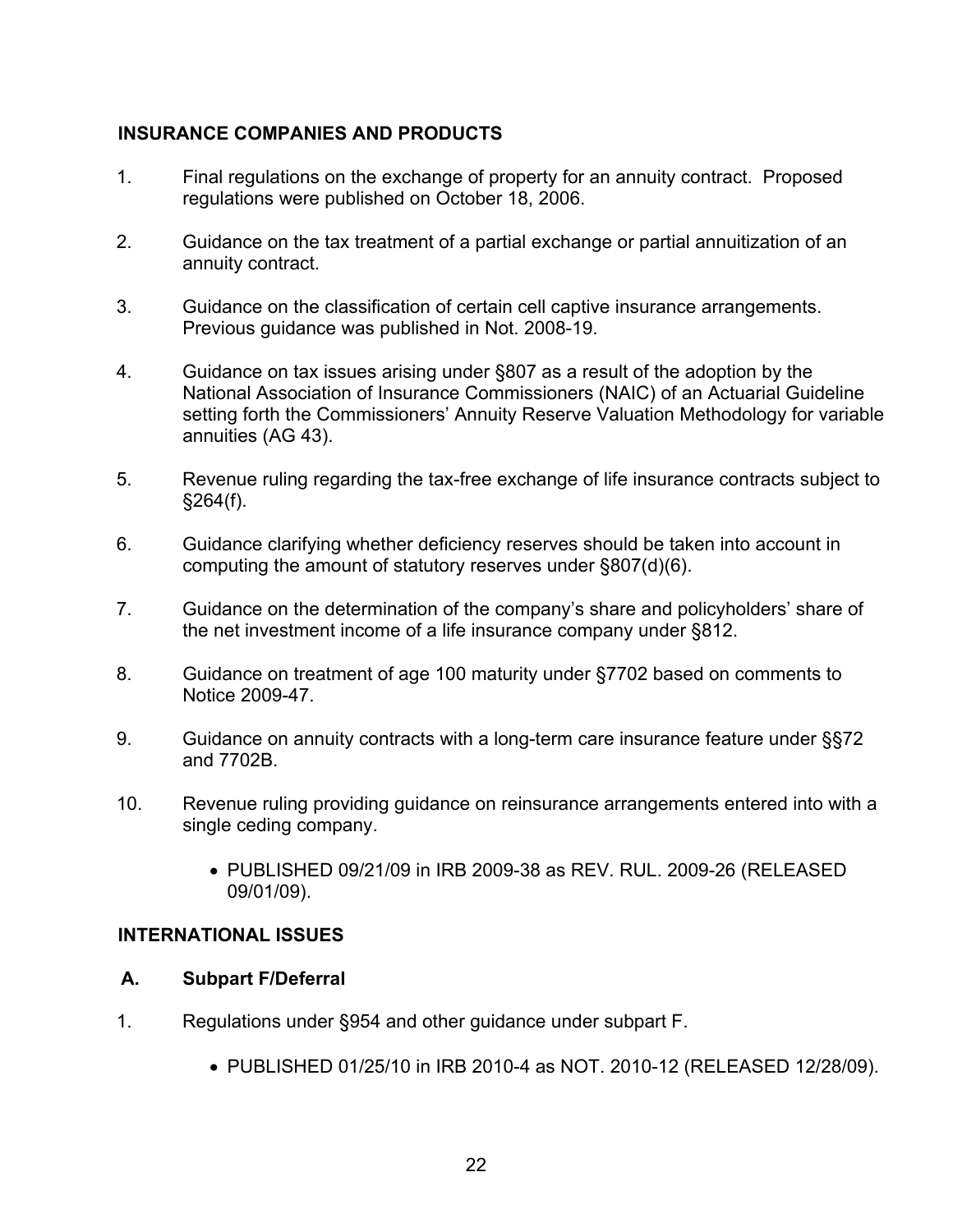2. Guidance under §§1296, 1297, and 1298 relating to tiered investments and other guidance relating to passive foreign investment companies.

## **B. Inbound Transactions**

- 1. Guidance under section 1441 on qualified intermediaries and other withholding issues.
- 2. Guidance regarding securities lending activities (see Notice 97-66, 1997-02 C.B. 328), swaps, and repos.
- 3. Other guidance on inbound investment.

## **C. Outbound Transactions**

- 1. Guidance under section 367 including guidance on repatriation transactions.
	- PUBLISHED 12/30/09 in FR as TD 9477.
- 2. Guidance under section 7874 regarding the treatment of expatriated entities and their foreign parents.
	- PUBLISHED 10/05/09 in IRB 2009-40 as NOT. 2009-78 (RELEASED 09/17/09).

# **D. Foreign Tax Credits**

1. Guidance on issues relating to the foreign tax credit, such as treatment of foreign and domestic losses, the computation of earnings and profits, and final regulations under sections 905(c) regarding foreign tax redeterminations.

# **E. Transfer Pricing**

- 1. Guidance under section 482, including on global dealing.
	- PUBLISHED 08/04/09 in FR as TD 9456.
- 2. Annual Report on the Advance Pricing Agreement Program.

#### **F. Sourcing and Expense Allocation**

- 1. Regulations or other guidance on interest expense apportionment and guidance on expense allocation including on issues relating to partnership structures.
	- PUBLISHED 09/28/09 in FR as TD 9465.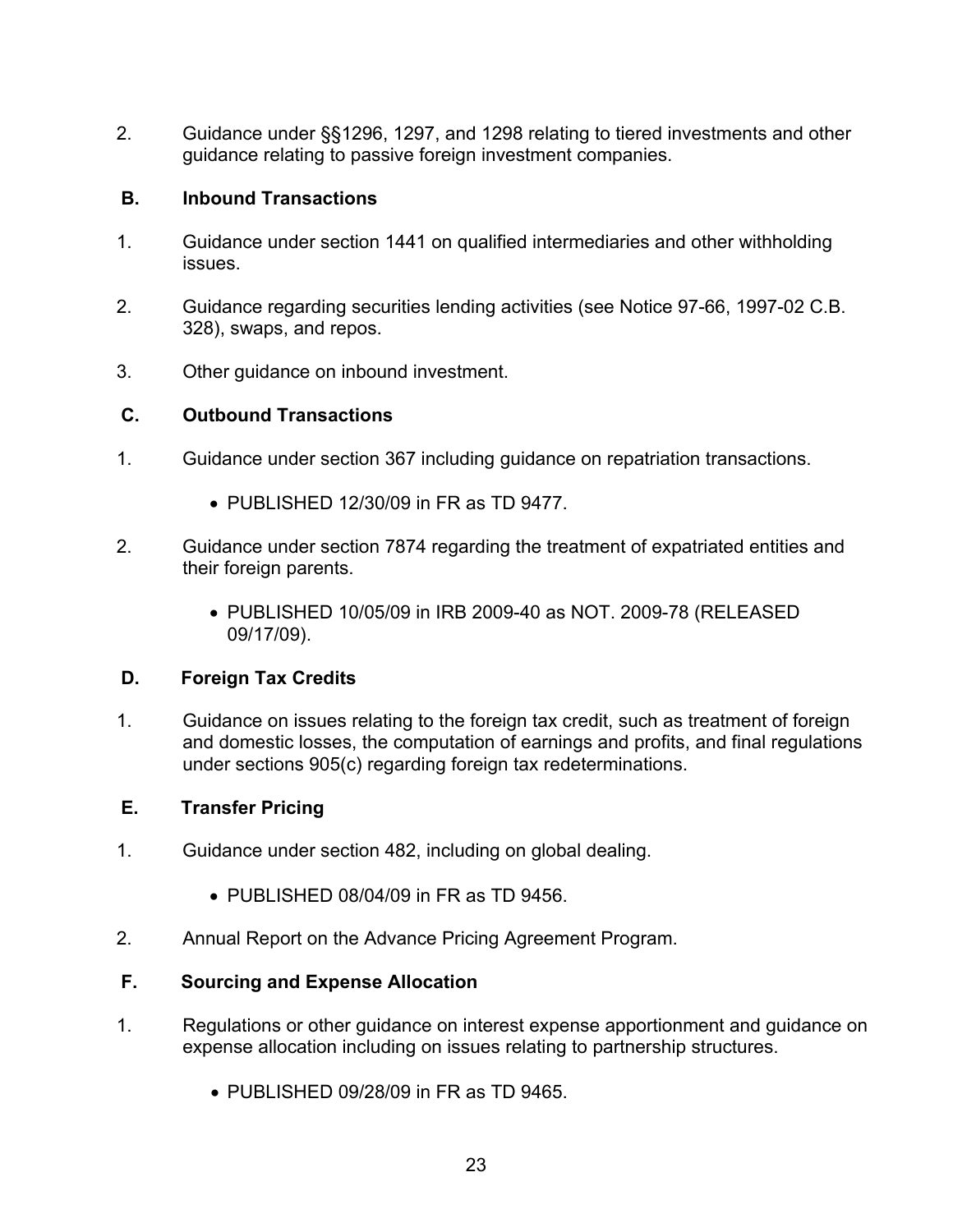2. Regulations or other guidance on source, such as income from mixed sources and final regulations for sourcing certain services compensation on an event basis.

## **G. Treaties**

- 1. Guidance under treaties.
- 2. Miscellaneous Announcements, e.g., of Mutual Agreement Procedures (MAPs).
	- PUBLISHED 11/16/09 in IRB 2009-45 as ANN. 2009-79.
	- PUBLISHED 01/11/10 in IRB 2010-2 as ANN. 2010-2.

#### **H. Other**

- 1. Guidance on the section 877A mark-to-market expatriation provision under the Heroes Earnings Assistance and Relief Tax Act of 2008.
	- PUBLISHED 11/09/09 in IRB 2009-45 as NOT. 2009-85 (RELEASED 10/15/09).
- 2. Guidance under the Tax Increase Prevention Reconciliation Act (TIPRA) for 2009 Housing Cost Amount under §911.
- 3. Guidance on cross-border information reporting and filing issues, including under §§6048 and 6677 regarding foreign trusts.
- 4. Regulations or other guidance relating to shipping and aircraft transportation.
- 5. Guidance concerning the treatment of currency gain or loss.
- 6. Guidance concerning FBAR filing.
	- RELEASED 08/07/09 as NOT. 2009-62.

#### **PARTNERSHIPS**

- 1. Final regulations under §108(e)(8), as amended by the American Jobs Creation Act of 2004, regarding debt satisfied by a partnership interest. Proposed regulations were published on October 31, 2008.
- 2. Regulations under §465 regarding the extent to which a limited partner will be considered at risk with respect to liabilities of a partnership including situations in which a limited partner may be obligated to contribute additional capital to the partnership in the future.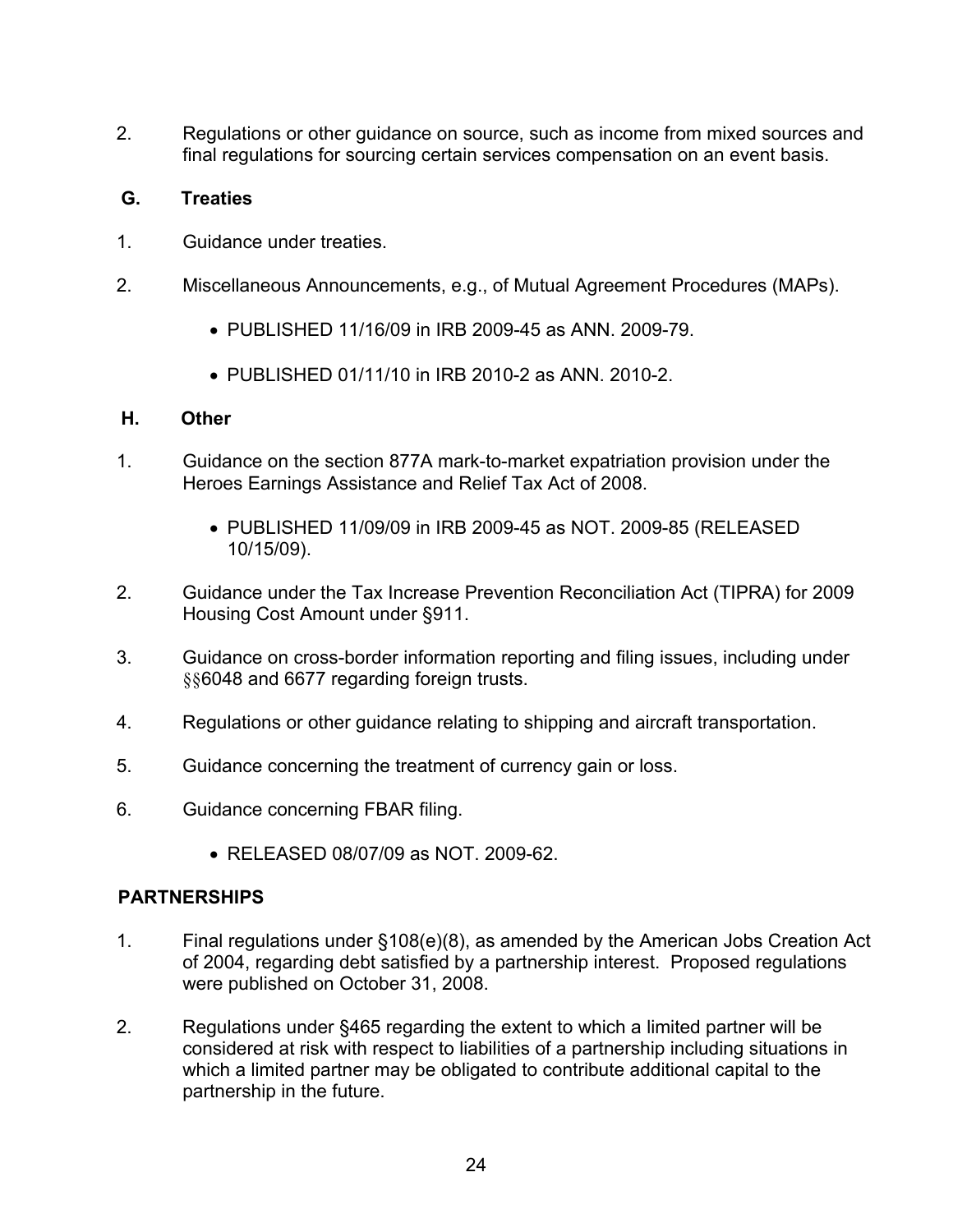- 3. Guidance under §704(c).
	- PUBLISHED 08/24/09 in IRB 2009-34 as NOT. 2009-70.
- 4. Regulations under §§704, 734, 743, and 755, as amended by the American Jobs Creation Act of 2004, regarding the disallowance of certain partnership loss transfers and no reduction of basis in stock held by a partnership in a corporate partner. Interim guidance was issued as Not. 2005-32.
- 5. Final regulations under §704 involving remedials and related parties. Proposed regulations were published on May 16, 2008.
- 6. Guidance concerning the rules for testing the substantiality of an allocation under §704(b) where the partnership is owned by certain related persons.
- 7. Final regulations under §706(d) regarding the determination of distributive share when a partner's interest changes. Proposed regulations were published on April 14, 2009.
- 8. Final regulations under §721 regarding the tax treatment of noncompensatory options and convertible instruments issued by a partnership. Proposed regulations were published on January 22, 2003.
- 9. Modification of Rev. Proc. 2003-84 regarding monthly closing elections for partnership investments in tax-exempt bonds.
- 10. Guidance under section 7704 related to cancellation of indebtedness income.
- 11. Guidance under §704(b) relating to alternative energy credits.
- 12. Regulations under §751(b) regarding unrealized receivables and substantially appreciated inventory items of a partnership.
- 13. Guidance under §469 relating to material participation.

# **SUBCHAPTER S CORPORATIONS**

- 1. Final regulations on S corporation losses/reduction in tax attributes under §108(b) for discharge of indebtedness income that is excluded from gross income. Proposed regulations were published on August 6, 2008.
	- PUBLISHED 10/30/09 in FR as TD 9469
- 2. Guidance under §1367 regarding S corporations and back-to-back loans.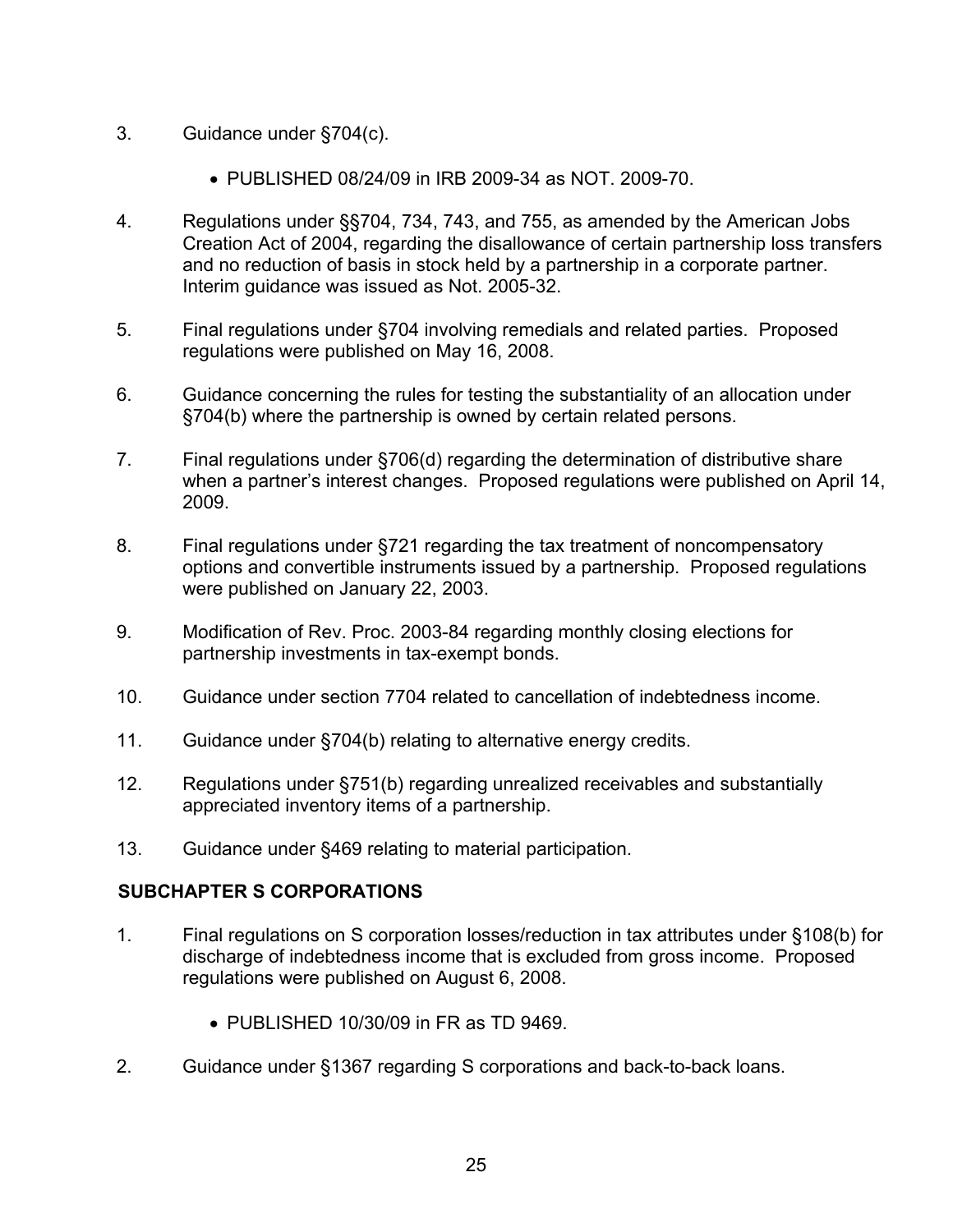#### 3. Guidance under §1362.

## **TAX ACCOUNTING**

- 1. Guidance under §168 addressing the recovery period of ethanol production equipment.
	- PUBLISHED 09/08/09 in IRB 2009-36 as NOT. 2009-64 (RELEASED 08/24/09).
- 2. Guidance under §174 regarding changes in method of accounting from an impermissible method.
- 3. Final regulations under §263(a) regarding the deduction and capitalization of expenditures for tangible assets. Proposed regulations were published on March 10, 2008.
- 4. Proposed regulations under §263(a) regarding the treatment of capitalized transaction costs.
- 5. Guidance regarding the supporting documentation required under §1.263(a)-5(f) to allocate success-based fees between activities that facilitate a transaction and activities that do not facilitate a transaction.
- 6. Guidance under §263A regarding the treatment of post-production costs, such as sales-based royalties.
- 7. Guidance under §263A regarding whether "negative" additional §263A costs are taken into account under §1.263A-1(d)(4).
- 8. Revenue ruling regarding whether an automobile dealership is a producer for purposes of §263A when it installs parts on customer-owned and dealership-owned vehicles.
- 9. Guidance on the carry-over of last-in first-out (LIFO) layers following a §351 or §721 transaction.
- 10. Final regulations under §381(c)(4) and (5) regarding changes in method of accounting. Proposed regulations were published on November 16, 2007.
- 11. Regulations clarifying the definition of a material item in §1.446-1(e)(2)(ii)(a).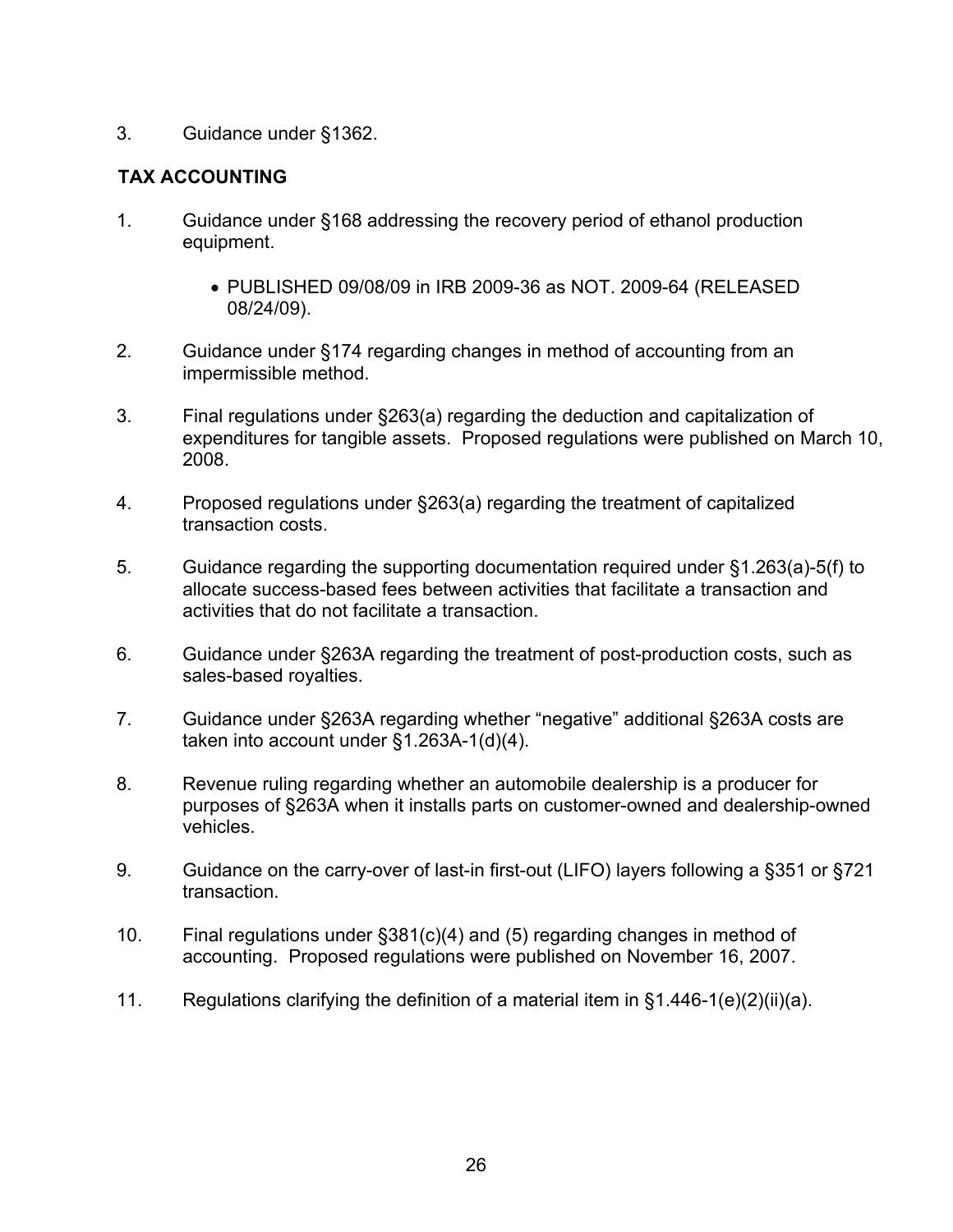- 12. Revenue procedure clarifying and modifying Rev. Proc. 2008-52, which provides procedures for obtaining automatic consent for certain changes in methods of accounting under §446.
	- PUBLISHED 09/21/09 in IRB 2009-38 as REV. PROC. 2009-39 (RELEASED 08/27/09).
	- PUBLISHED 09/21/09 in IRB 2009-38 as ANN. 2009-67 (RELEASED 09/04/09).
- 13. Guidance regarding the nonaccrual experience method under §448.
- 14. Guidance addressing a retailer's inclusion of income under §451 resulting from the sale and use of gift cards.
- 15. Guidance under §453 addressing the exchange of property for an annuity.
- 16. Regulations regarding the application of §453A to contingent payment installment sales.
- 17. Regulations under §460 addressing the application of the lookback interest rules to certain pass-through entities with tax-exempt owners.
- 18. Additional guidance under §460 regarding home construction contracts. Proposed regulations were published on August 4, 2008.
- 19. Revenue ruling applying the all events test of §461 to services and other liabilities related to such services.
- 20. Guidance under §1.472-8 regarding the inventory price index computation (IPIC) method.

### **TAX ADMINISTRATION**

- 1. Guidance under §3406 regarding abusive tax avoidance schemes.
- 2. Guidance under §6001 regarding use of statistical sampling by taxpayer.
- 3. Revision of Not. 2005-88 regarding the grace period for perfecting e-filed returns.
	- PUBLISHED 01/25/10 in IRB 2010-4 as NOT 2010-13 (RELEASED 12/31/09).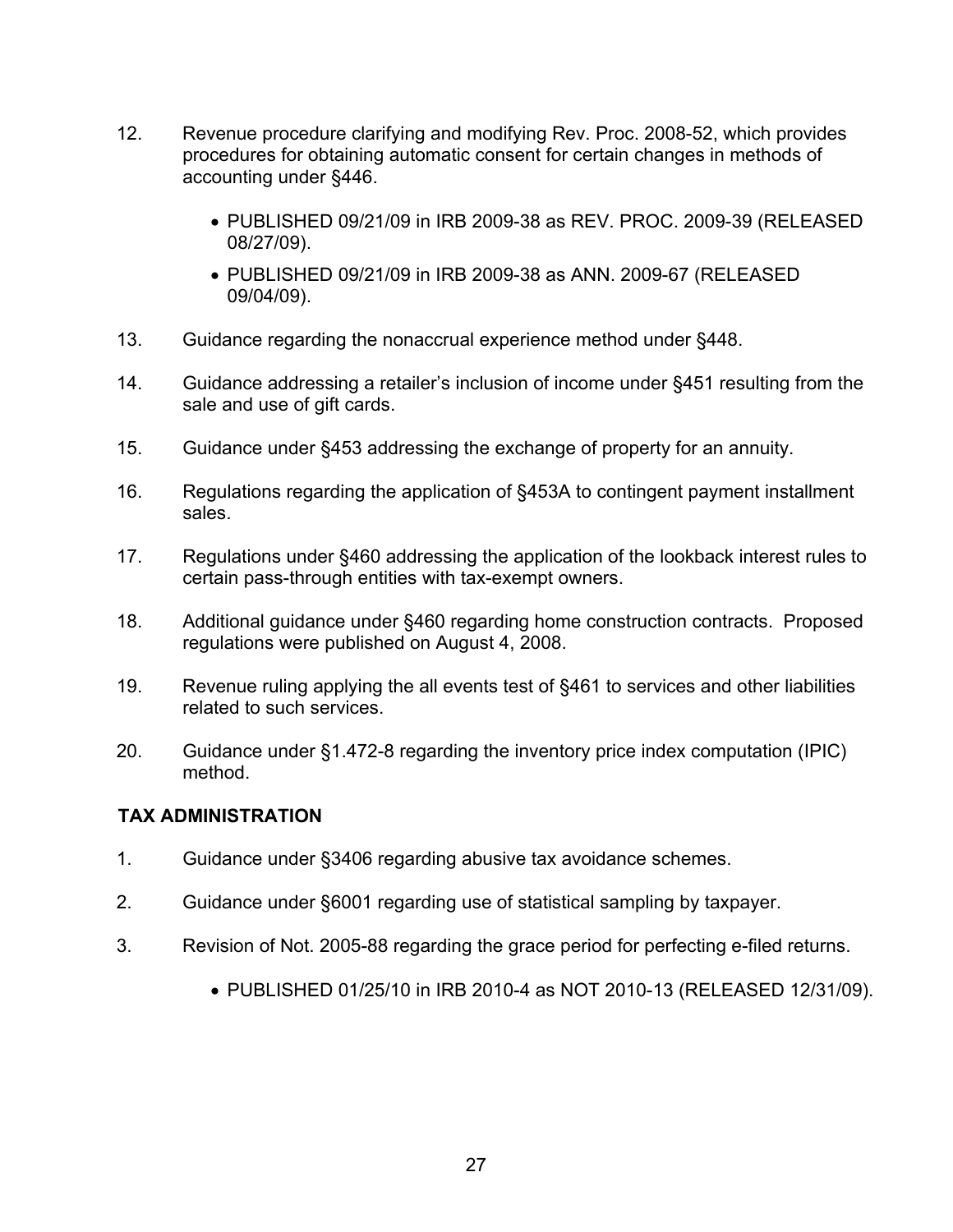- 4. Revision of Rev. Proc. 80-59 pertaining to procedures for processing requests from trustees of blind trusts for authorization to file income tax returns.
	- PUBLISHED 01/11/10 in IRB 2010-2 as REV. PROC. 2010-11 (RELEASED 12/22/09).
	- PUBLISHED 11/16/09 in IRB 2009-46 as NOT. 2009-87 (RELEASED 10/30/09).
- 5. Proposed regulations under §6015 updating the existing regulations regarding relief from joint and several liability.
- 6. Guidance regarding third-party payer issues and reporting agents.
- 7. Regulations under §§6045, 6045A and 6045B regarding cost basis information reporting relating to securities transactions.
	- PUBLISHED 12/17/09 in FR as NPRM REG-101896-09.
	- PUBLISHED 01/19/10 in IRB 2010-3 as NOT. 2010-9 (RELEASED 12/18/09).
- 8. Regulations under §6050P regarding information reporting relating to cancellation of indebtedness.
	- PUBLISHED 09/17/09 in FR as TD 9461.
- 9. Guidance under §6050W, as added by the Housing Assistance Act of 2008, regarding information reporting on payment card and third party payment transactions.
	- PUBLISHED 11/24/09 in FR as NPRM REG-139255-08.
- 10. Revision of Not. 2000-19 regarding the signature requirement with respect to Form SS-4, including digital or electronic signatures.
- 11. Revision of Rev. Proc. 2009-13 regarding procedures relating to the Form 944 program.
	- PUBLISHED 11/09/09 in IRB 2009-45 as REV. PROC. 2009-51 (RELEASED 10/26/09).
- 12. Regulations under §6103 regarding disclosures to the Department of Commerce, Census Bureau, for statistical purposes.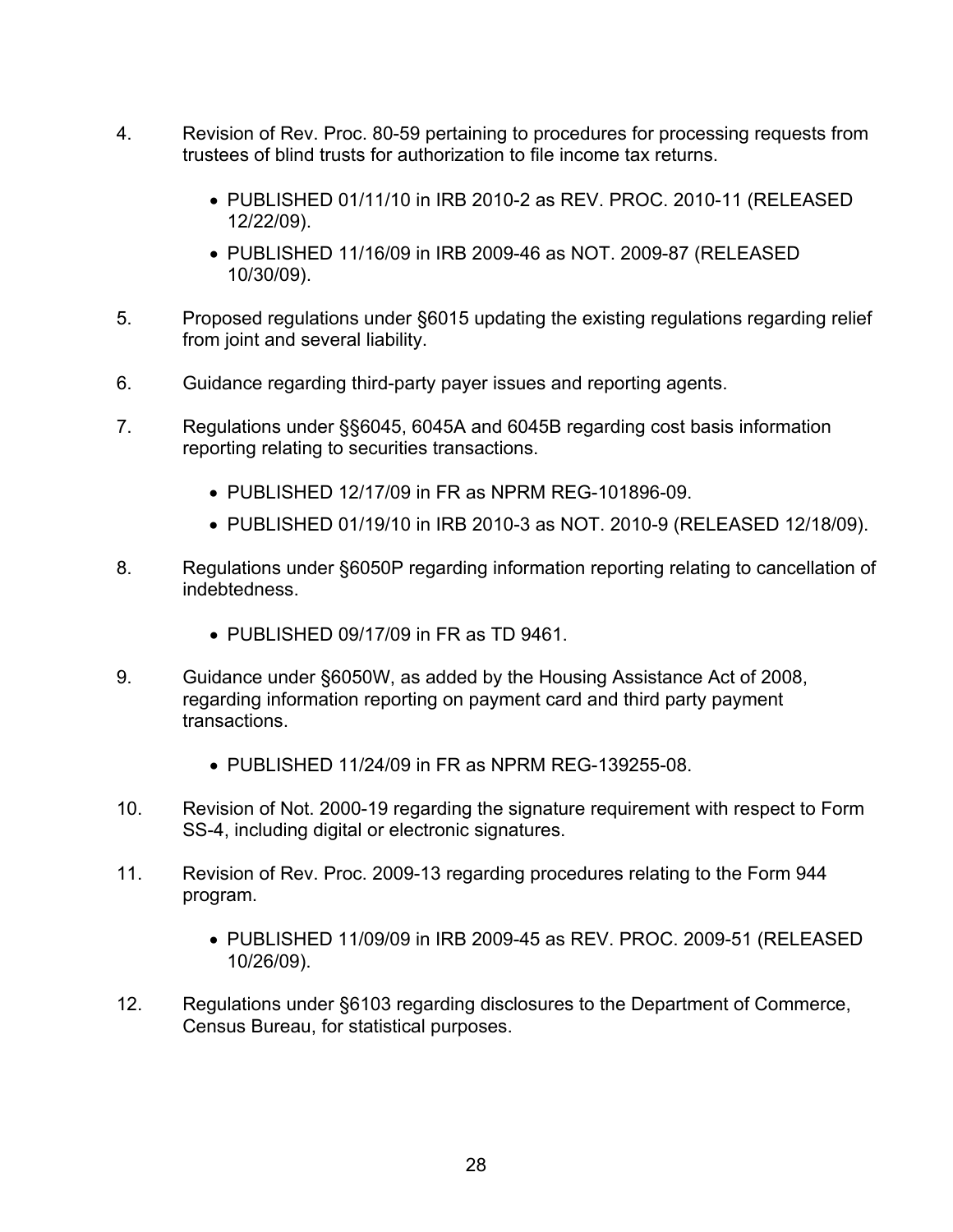- 13. Final regulations under §6104 regarding the disclosure of certain administrative actions that are required to be made available to the public. Proposed regulations were published on August 14, 2007.
- 14. Regulations under §6109 regarding the use of preparer tax identification numbers (PTINs) by tax return preparers.
- 15. Regulations under §6159 regarding installment agreements. Proposed regulations were published on March 5, 2007.
	- PUBLISHED 11/25/09 in FR as TD 9473.
- 16. Regulations regarding the furnishing of security in connection with an election to pay the estate tax in installments under §6166. Interim guidance was issued as Not. 2007-90.
- 17. Revenue procedure under §6213 regarding internet and oral change of address requests.
- 18. Regulations under §§6229(c)(2) and 6501(e) regarding the definition of "omission from gross income". Temporary regulations published 09/28/09 as TD 9466.
	- PUBLISHED 09/28/09 in FR as NPRM REG-108045-08.
- 19. Final regulations under §6231 regarding the special enforcement exception to the application of the Tax Equity and Fiscal Responsibility Act (TEFRA) partnership procedures. Proposed regulations were published on February 13, 2009.
- 20. Guidance relating to rescission of notices of determination issued under §§6320 and 6330.
- 21. Final regulations under §6323 regarding electronic lien filing authority. Proposed regulations were published on April 16, 2008.
- 22. Regulations under §6402 regarding the proper place to file claims for credit or refund.
- 23. Final regulations under §6404(g) regarding the application of the interest suspension period. Proposed regulations were published on June 21, 2007.
- 24. Final regulations under §6411. Proposed regulations were published on August 27, 2007.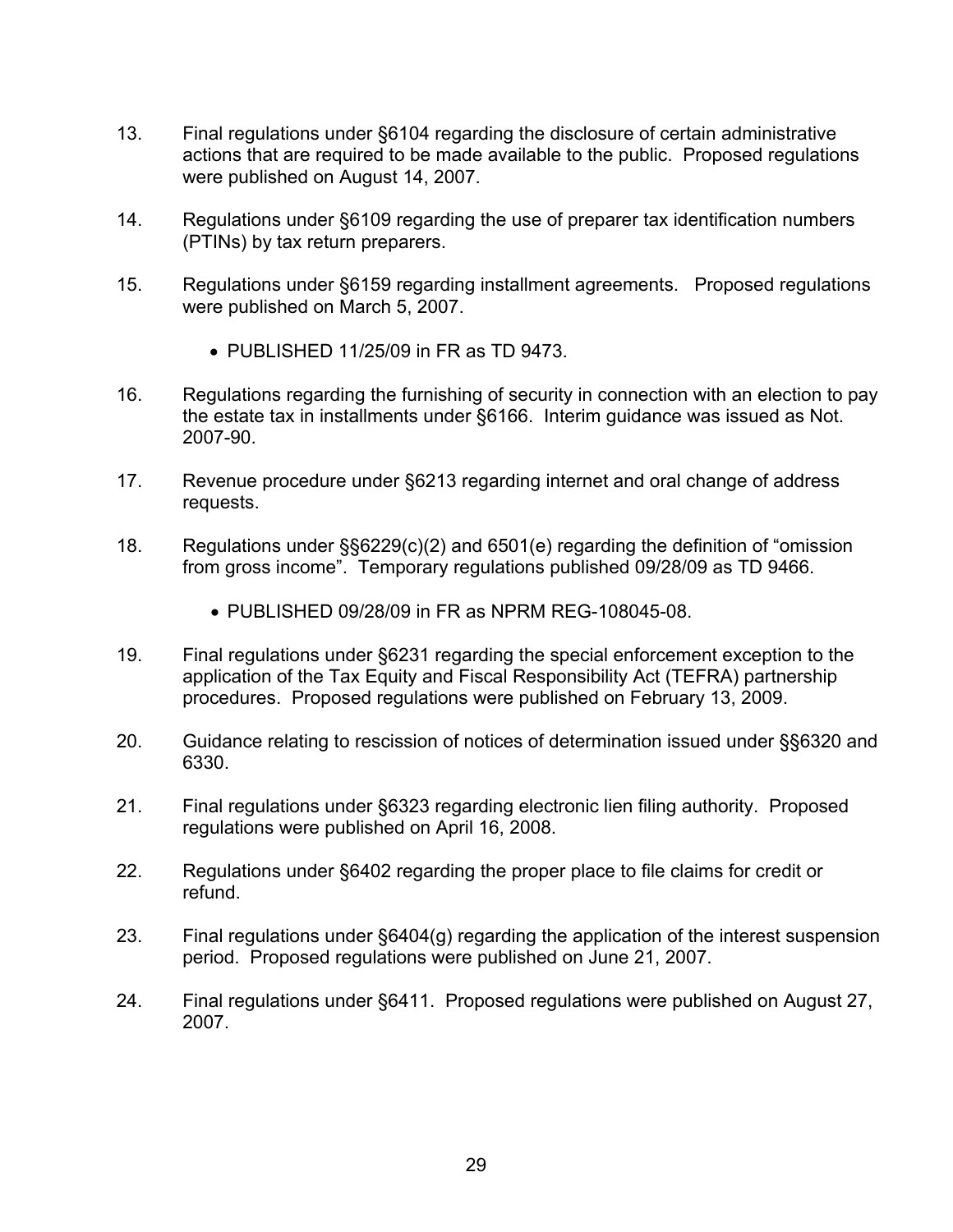- 25. Regulations under §6501(c)(10) regarding the extension of the statute of limitations for assessment relating to failures to report required information concerning listed transactions. Interim guidance was issued as Rev. Proc. 2005-26.
	- PUBLISHED 10/07/09 in FR as NPRM REG-160871-04.
- 26. Regulations under §6611 regarding interest on overpayments by tax exempt organizations.
- 27. Regulations under §6654 regarding estimated tax payments by individuals with small business income.
	- PUBLISHED 03/01/10 as TD 9480.
	- PUBLISHED 03/01/10 IN FR AS NPRM REG-117501-09.
- 28. Regulations under §§6662A, 6662 and 6664 regarding accuracy-related penalties relating to understatements. Interim guidance was issued as Not. 2005-12.
- 29. Update of Rev. Proc. 94-69 regarding qualified amended returns filed by coordinated industry case (CIC) taxpayers. Final regulations under §6664 were published on January 9, 2007.
- 30. Guidance under §6676 regarding the penalty for erroneous claims for refund.
- 31. Guidance under §§6694 and 6695 relating to return preparer penalties. Final regulations were published on December 22, 2008.
- 32. Guidance under §6695A, as added by the Pension Protection Act of 2006, regarding the penalty applicable to appraisers.
- 33. Guidance under §6702 relating to reduction of penalties for frivolous tax submissions.
- 34. Regulations under §6707 regarding the penalty for failure to furnish information required by §6111. Proposed regulations were published on December 19, 2008.
- 35. Guidance under §6707A regarding the penalty for failure to disclose reportable transactions. Prior guidance was issued as Not. 2005-11, Rev. Proc. 2005-51, Rev. Proc. 2007-21 and Rev. Proc. 2007-25. Temporary and proposed regulations were published on September 11, 2008.
- 36. Regulations under §6708 regarding the penalty for failure to make a list of advisees available as required by §6112. Interim guidance was issued as Not. 2004-80.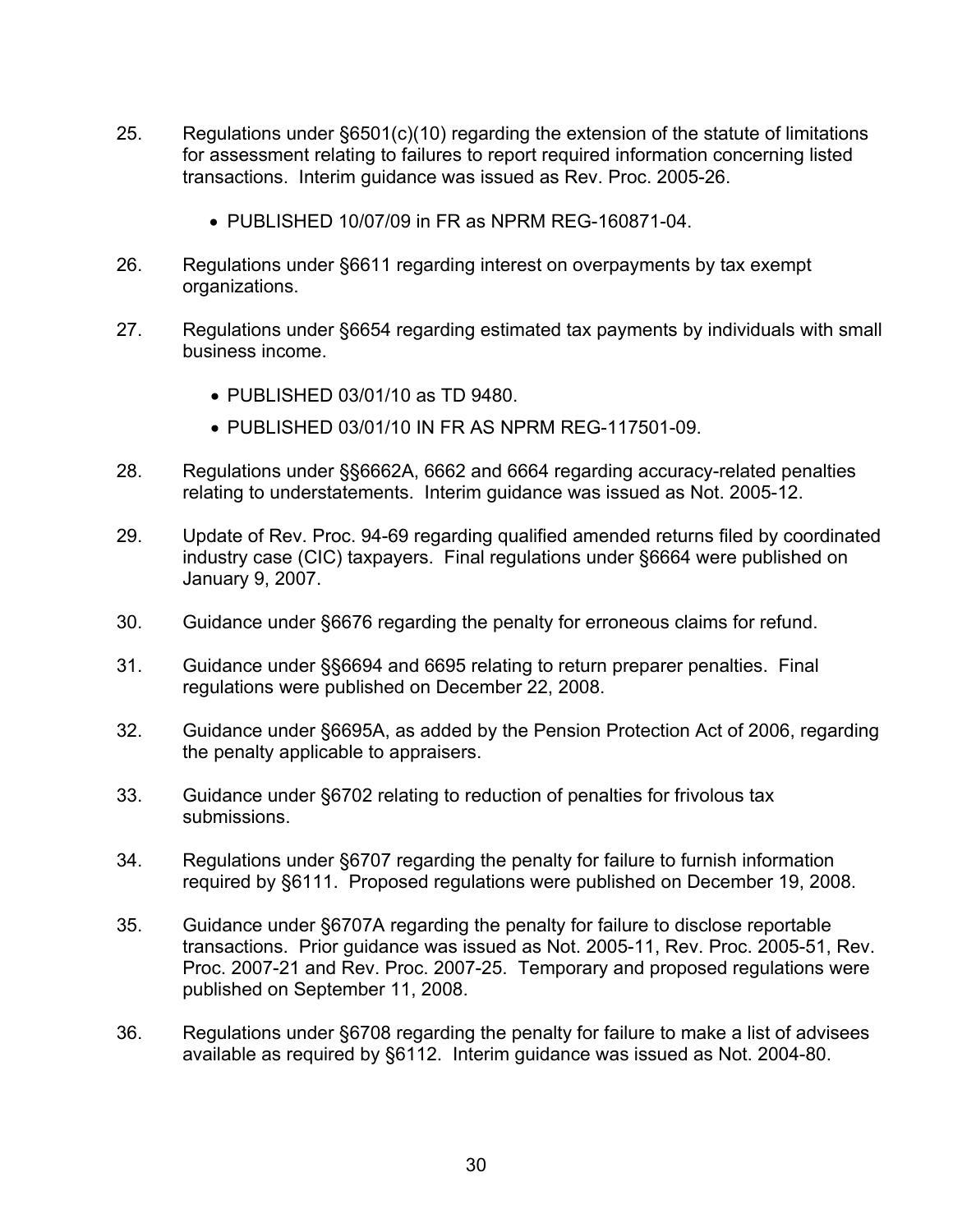- 37. Guidance under §7122, as amended by the Tax Increase Prevention and Reconciliation Act of 2005, regarding the partial payment requirement for offers in compromise.
- 38. Guidance regarding Appeals mediation procedures.
	- PUBLISHED 10/05/09 in IRB 2009-40 as REV. PROC. 2009-44.
- 39. Guidance under §7216 regarding the disclosure and use of tax return information by tax return preparers. Final regulations were published on December 16, 2008. Temp regulations published 01/04/10 as TD 9478.
	- PUBLISHED 01/04/10 in FR as NPRM REG-131028-09.
	- PUBLISHED 01/25/10 in IRB 2010-4 as REV. RUL. 2010-4 (RELEASED 12/30/09).
	- PUBLISHED 01/25/10 in IRB 2010-4 as REV. RUL. 2010-5 (RELEASED 12/30/09).
- 40. Guidance under §7430 regarding attorney fees to reflect miscellaneous changes made by the Tax Reform Act of 1997 and the Internal Revenue Service Restructuring and Reform Act of 1998.
	- PUBLISHED 11/25/09 in FR as NPRM REG-111833-99.
- 41. Guidance under §7430 regarding awards of attorney fees to low income taxpayer clinics.
- 42. Final regulations under §7502 pertaining to when filing occurs. Proposed regulations were published on September 21, 2004.
- 43. Revisions of Rev. Rul. 83-116 relating to application of §7503 to specific situations.
- 44. Regulations under §7623, as amended by the Tax Relief and Healthcare Act of 2006, regarding whistleblower awards and the operation of the Whistleblower Office.
- 45. Revisions to Circular 230 regarding practice before the IRS. Final regulations regarding matters relating to tax shelters, including standards for covered opinions and other written advice, were published on December 20, 2004. Proposed regulations regarding the standards with respect to tax returns under §10.34 were published on September 26, 2007, and proposed regulations regarding contingent fees were published on July 28, 2009.
- 46. Guidance regarding the procedures for the imposition of a monetary penalty under Circular 230. Prior guidance was issued as Not. 2007-39.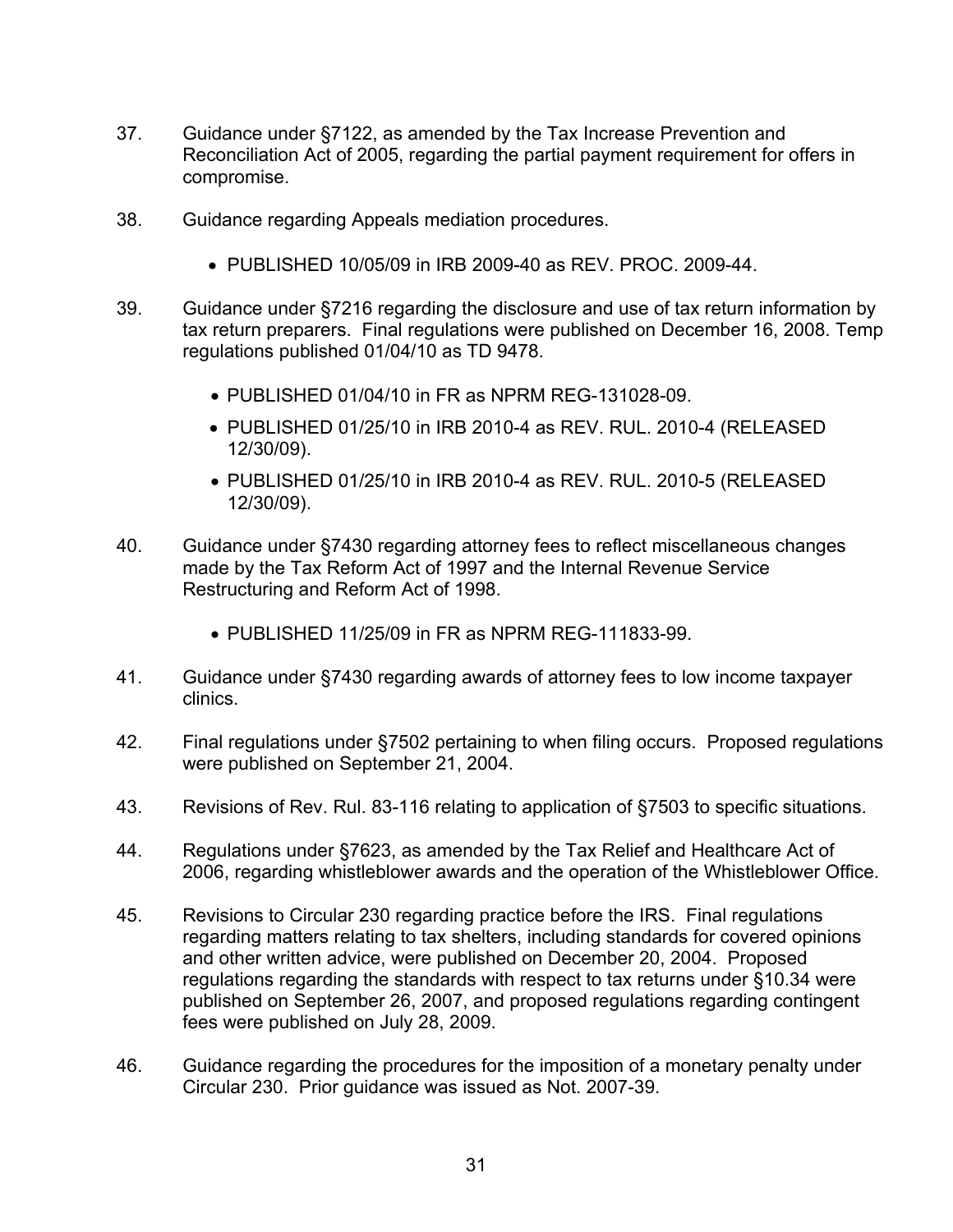- 47. Update of guidance regarding user fees.
- 48. Revision of Not. 2003-19 regarding the proper place for filing certain elections, statements, returns and other documents.
- 49. Update of guidance regarding the Appeals function.
- 50. Guidance pertaining to enhancing return preparer compliance.
	- PUBLISHED 08/10/09 in IRB 2009-32 as NOT. 2009-60 (RELEASED 07/24/09).
- 51. Proposed regulations under §6112 with respect to list maintenance and under §6011 with respect to disclosure.
	- PUBLISHED 09/11/09 in FR as NPRM REG-136563-07.
- 52. Guidance under §9100 regarding extensions of time to file entity classification elections. Released to the public on September 3, 2009.
	- PUBLISHED 09/28/09 in IRB 2009-39 as REV. PROC. 2009-41.
- 53. Guidance under §9100.
- 54. Final regulations under §7811 regarding taxpayer assistance orders. Proposed regulations regarding taxpayer assistance orders were published in the Federal Register on July 27, 2009.
	- PUBLISHED 07/27/09 in FR as NPRM REG–152166–05.

- 55. Guidance on FBARs, including whether and under what circumstances hedge funds and private equity funds are financial assets.
	- PUBLISHED 08/31/09 in IRB 2009-35 as NOT. 2009-62.
	- TO BE PUBLISHED 03/15/10 in IRB 2010-11 as NOT. 2010-23 (RELEASED 02/26/10).
	- TO BE PUBLISHED 03/15/10 in IRB 2010-11 as ANN. 2010-16 (RELEASED 02/26/10).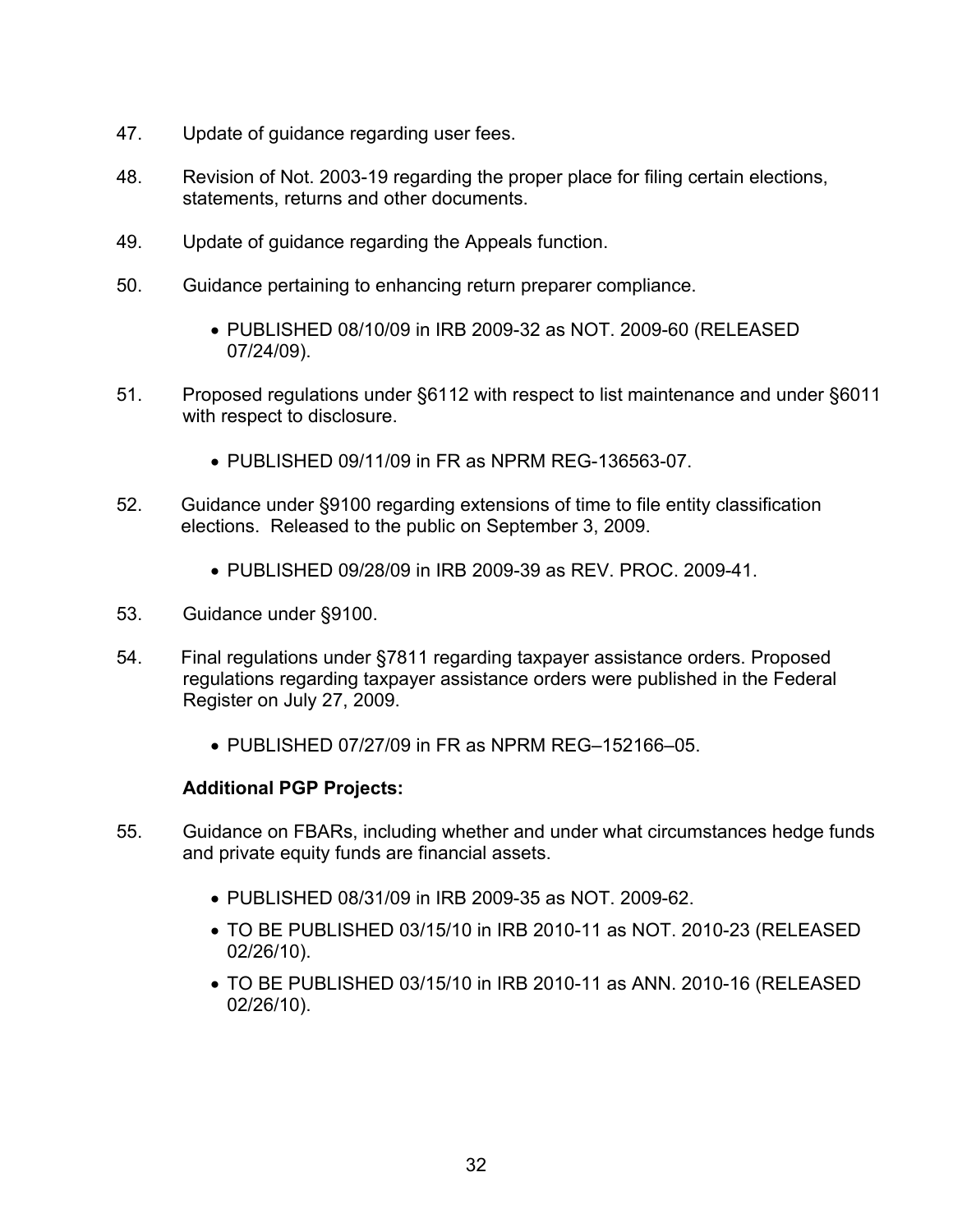- 56. Guidance relating to Taxpayer Identification Numbers on Payee Statements.
	- PUBLISHED 12/21/09 in IRB 2009-51 as NOT. 2009-93 (RELEASED 11/19/09).
- 57. Guidance relating to Written Consent to Disclose Returns and Return Information.
	- PUBLISHED 01/19/10 in IRB 2010-3 as NOT. 2010-8 (RELEASED 12/18/09).
- 58. Proposed regulations under §6302 pertaining to electronic payments of depository taxes.
- 59. Proposed amendments to section 6011(e) regulations that relate to Worker, Homeowner and Business Assistance Act of 2009.
- 60. Announcement explaining the potential content of a schedule that will require certain business taxpayers to report uncertain tax positions on their tax returns, and inviting public comment on the IRS's proposed approach.
	- PUBLISHED 02/16/10 in IRB 2010-7 as ANN 2010-9 (RELEASED 01/26/10).
	- TO BE PUBLISHED 03/29/10 in IRB 2010-13 as ANN 2010-17 (RELEASED 03/05/10), extending date to submit public comments to 06/01/10.

#### **TAX-EXEMPT BONDS**

- 1. Guidance under §54A on tax credit bonds.
- 2. Guidance under §54F on Qualified School Construction Bonds.
- 3. Guidance under section 54AA on Build America Bonds.
- 4. Final regulations under §141, including allocation and accounting principles. Proposed regulations regarding allocation and accounting principles were published on September 26, 2006.
- 5. Final regulations on public approval requirements for private activity bonds under §147(f).
- 6. Proposed regulations on arbitrage investment restrictions under §148.
- 7. Final regulations under §1397E on Qualified Zone Academy Bonds.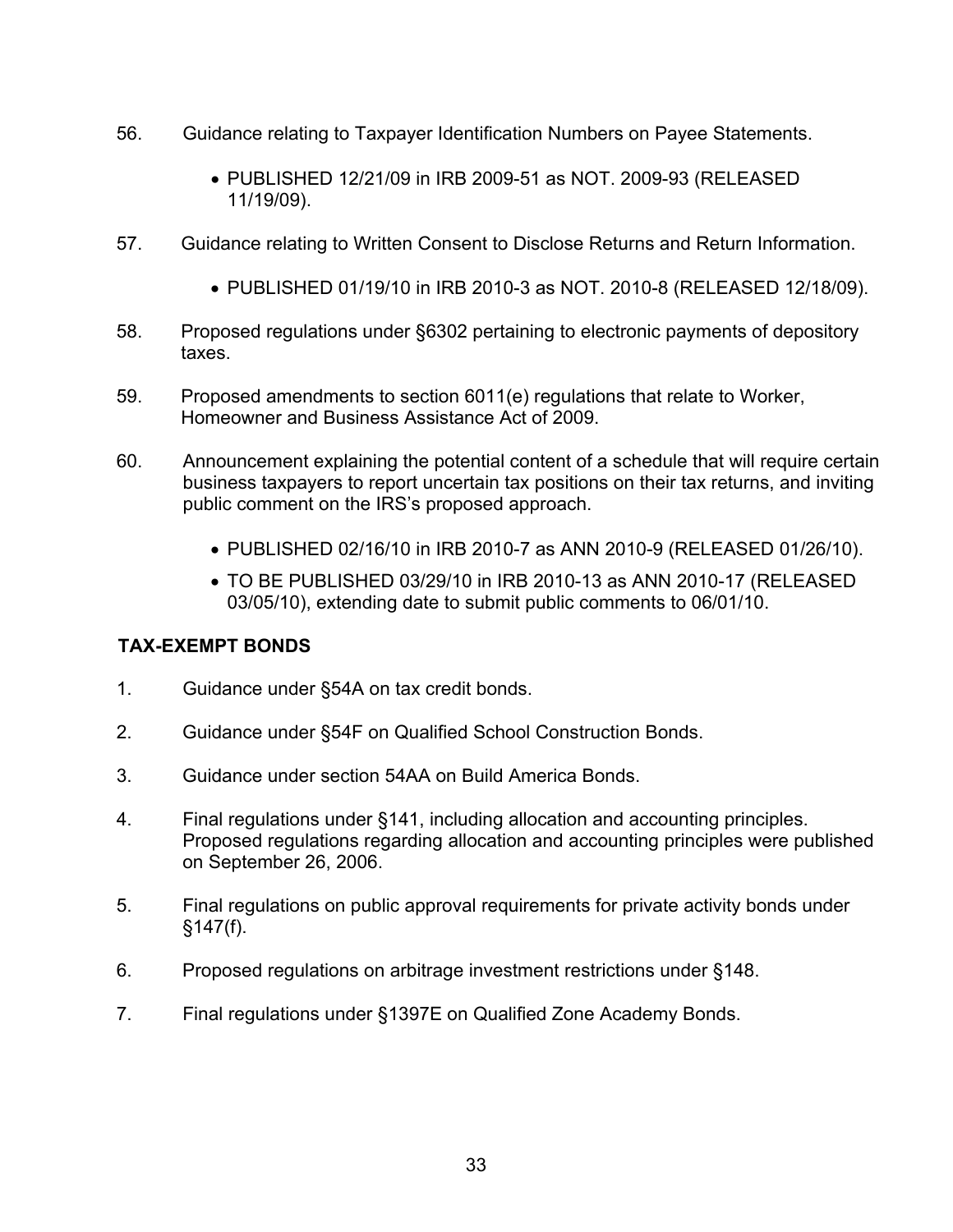- 8. Guidance on tax-exempt bonds issued in Midwestern and Hurricane Ike disaster areas.
	- PUBLISHED 01/19/10 in IRB 2010-3 as NOT. 2010-10 (RELEASED 12/18/09).
- 9. Final regulations on solid waste disposal facilities under §142. Proposed regulations were published on September 16, 2009.
- 10. Guidance on a revised arbitrage exception for certain state guarantee funds under §148.
	- PUBLISHED 01/11/10 in IRB 2010-2 as NOT. 2010-5 (RELEASED 12/16/09).

- 11. Extension of temporary rules allowing governmental issuers to purchase and hold their own tax-exempt bonds.
	- PUBLISHED 01/19/10 in IRB 2010-3 as NOT. 2010-7 (RELEASED 12/22/09).
- 12. Proposed regulations under §142 regarding solid waste disposal facilities. Proposed regulations were published on May 10, 2004.
	- PUBLISHED 09/16/09 in FR as NPRM REG-140492-02

# **APPENDIX – Regularly Scheduled Publications**

#### **JULY 2009**

- 1. Revenue ruling setting forth tables of the adjusted applicable federal rates for the current month for purposes of §§42, 382, 1274, 1288 and 7520.
	- PUBLISHED 07/13/09 in IRB 2009-28 as REV. RUL. 2009-20 (RELEASED 06/23/09).
- 2. Revenue ruling providing the monthly bond factor amounts to be used by taxpayers who dispose of qualified low-income buildings or interests therein during the period July through September 2008.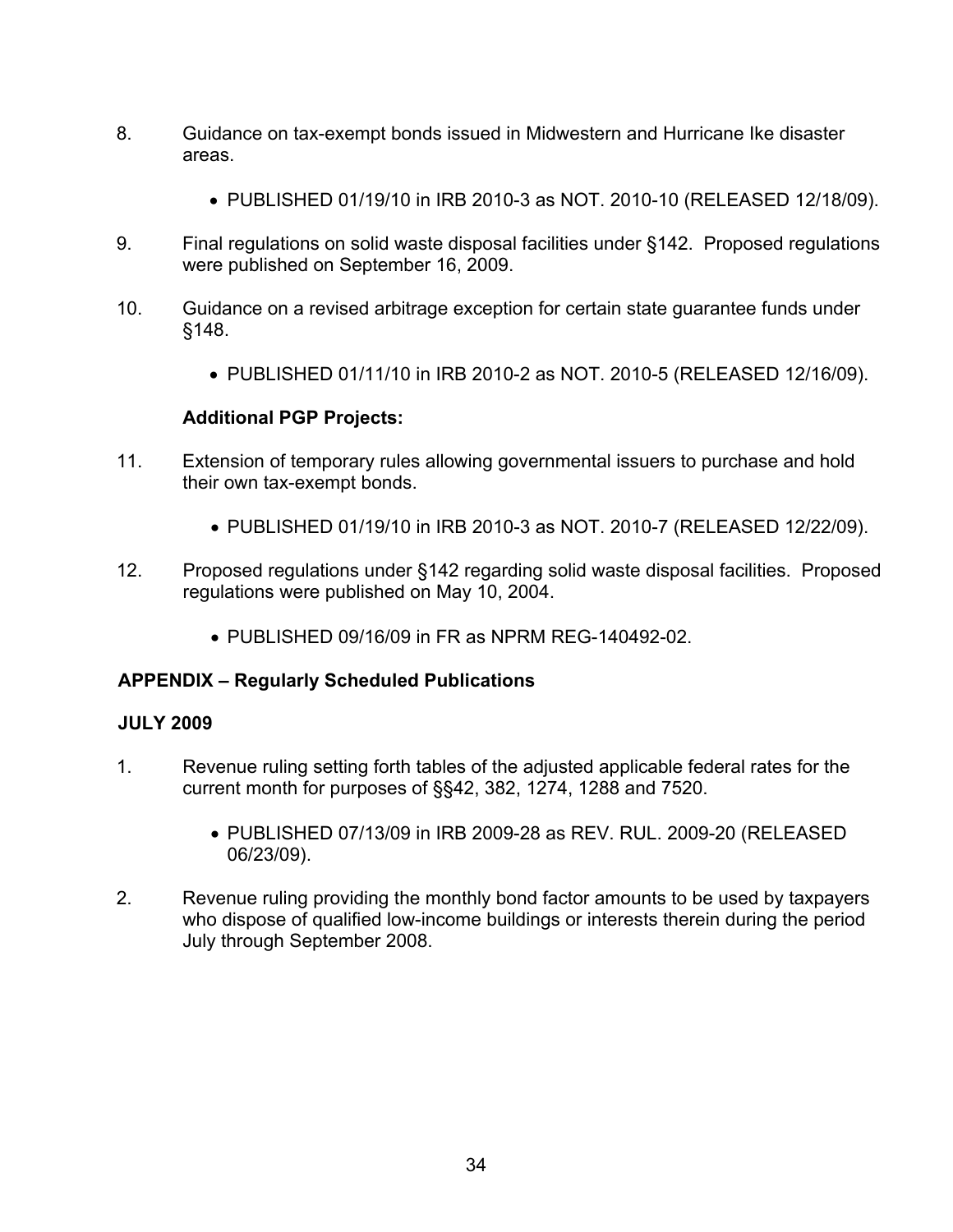- 3. Notice setting forth the corporate bond weighted average interest rates, the 24 month average segment rates, and the funding transitional segment rates used to determine the minimum required contribution for plan years beginning in July 2009, and the minimum present value transitional rates for June 2009.
	- PUBLISHED 07/20/09 in IRB 2009-29 as NOT. 2009-54 (RELEASED 07/08/09).

## **AUGUST 2009**

- 1. Revenue ruling setting forth tables of the adjusted applicable federal rates for the current month for purposes of §§42, 382, 1274, 1288 and 7520.
	- PUBLISHED 08/03/09 in IRB 2009-31 as REV. RUL. 2009-22 (RELEASED 07/21/09).
- 2. Notice providing the inflation adjustment factor to be used in determining the enhanced recovery credit under §43 for tax years beginning in the calendar year.
	- PUBLISHED 09/21/09 in IRB 2009-38 as NOT. 2009-73 (RELEASED 08/28/09).
- 3. Notice providing the applicable percentage to be used in determining percentage depletion for marginal properties under §613A for the calendar year.
	- PUBLISHED 09/21/09 in IRB 2009-38 as NOT. 2009-74 (RELEASED 08/28/09).
- 4. Notice setting forth the corporate bond weighted average interest rates, the 24 month average segment rates, and the funding transitional segment rates used to determine the minimum required contribution for plan years beginning in August 2009, and the minimum present value transitional rates for July 2009.
	- PUBLISHED 08/24/09 in IRB 2009-34 as NOT. 2009-63 (RELEASED 08/07/09).
- 5. Revenue procedure providing the domestic asset/liability percentages and the domestic investment yield percentages for taxable years beginning after December 31, 2009, for foreign companies conducting insurance business in the United States.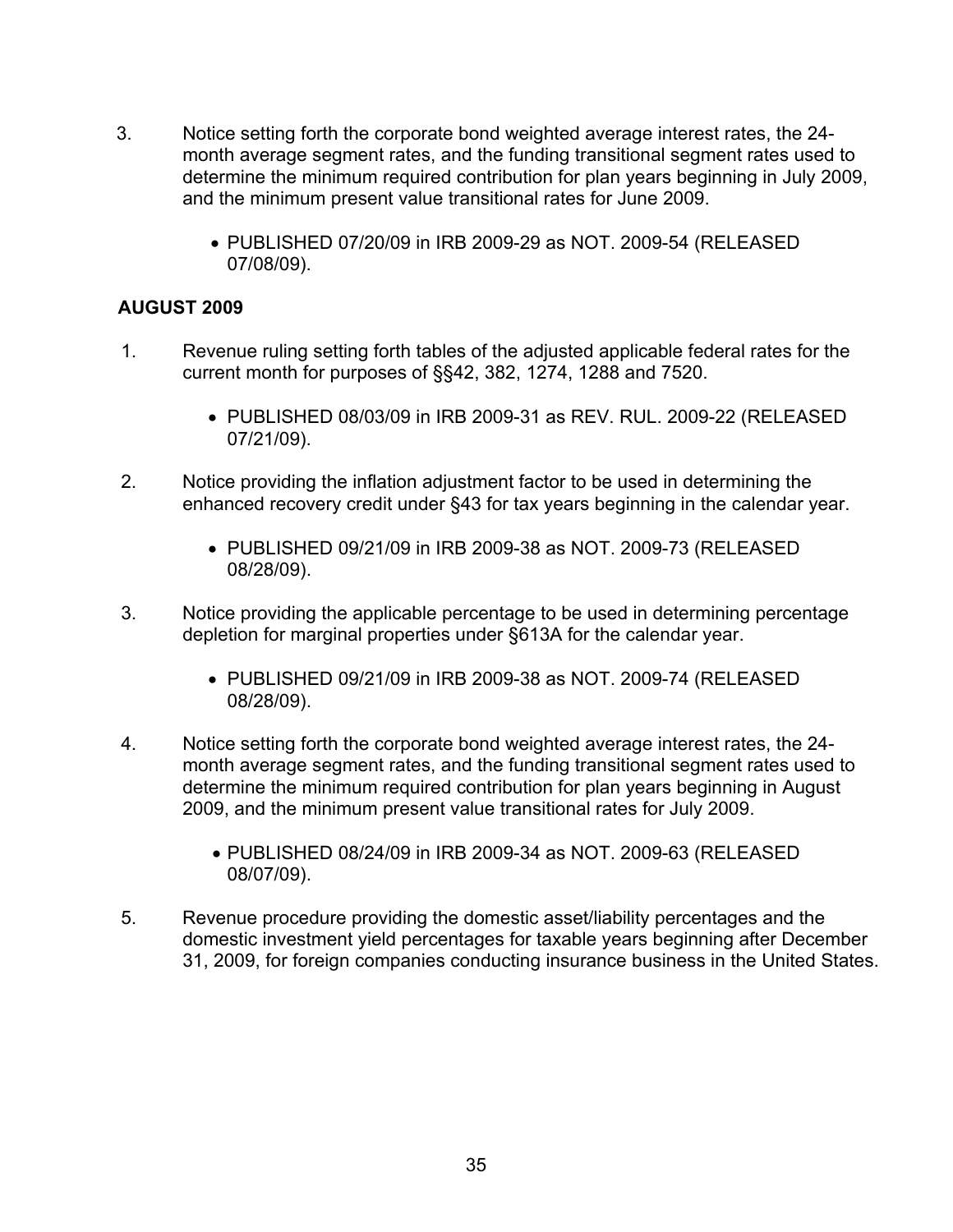## **SEPTEMBER 2009**

- 1. Revenue ruling setting forth tables of the adjusted applicable federal rates for the current month for purposes of §§42, 382, 1274, 1288 and 7520.
	- PUBLISHED 09/14/09 in IRB 2009-37 as REV. RUL. 2009-29 (RELEASED 08/18/09).
- 2. Revenue procedure providing the amounts of unused housing credit carryover allocated to qualified states under §42(h)(3)(D) for the calendar year.
	- PUBLISHED 09/28/09 in IRB 2009-39 as REV. PROC. 2009-40 (RELEASED 09/02/09)
- 3. Revenue ruling under §6621 regarding the applicable interest rates for overpayments and underpayments of tax for the period October through December 2009.
	- PUBLISHED 09/28/09 in IRB 2009-39 as REV. RUL. 2009-27 (RELEASED 08/14/09).
- 4. Notice setting forth the corporate bond weighted average interest rates, the 24 month average segment rates, and the funding transitional segment rates used to determine the minimum required contribution for plan years beginning in September 2009, and the minimum present value transitional rates for August 2009.
	- PUBLISHED 10/05/09 in IRB 2009-40 as NOT. 2009-77 (RELEASED 09/09/09).
- 5. Revenue procedure under §274 regarding the deduction and deemed substantiation of federal travel per diem amounts.
	- PUBLISHED 10/19/09 in IRB 2009-42 as REV. PROC. 2009-47 (RELEASED 09/30/09).
- 6. Update of Not. 2004-83 to add approved applicants for designated private delivery service status under §7502(f). Will be published only if any new applicants are approved.
- 7. Notice identifying the counties that experienced exceptional, extreme, or severe drought during the preceding 12-month period ending August 31, 2009, for purposes of determining whether the replacement period within which to replace livestock sold on account of drought is extended under §1033(e)(2)(B) and Not. 2006-82.
	- PUBLISHED 10/05/09 in IRB 2009-40 as NOT. 2009-81 (RELEASED 09/21/09).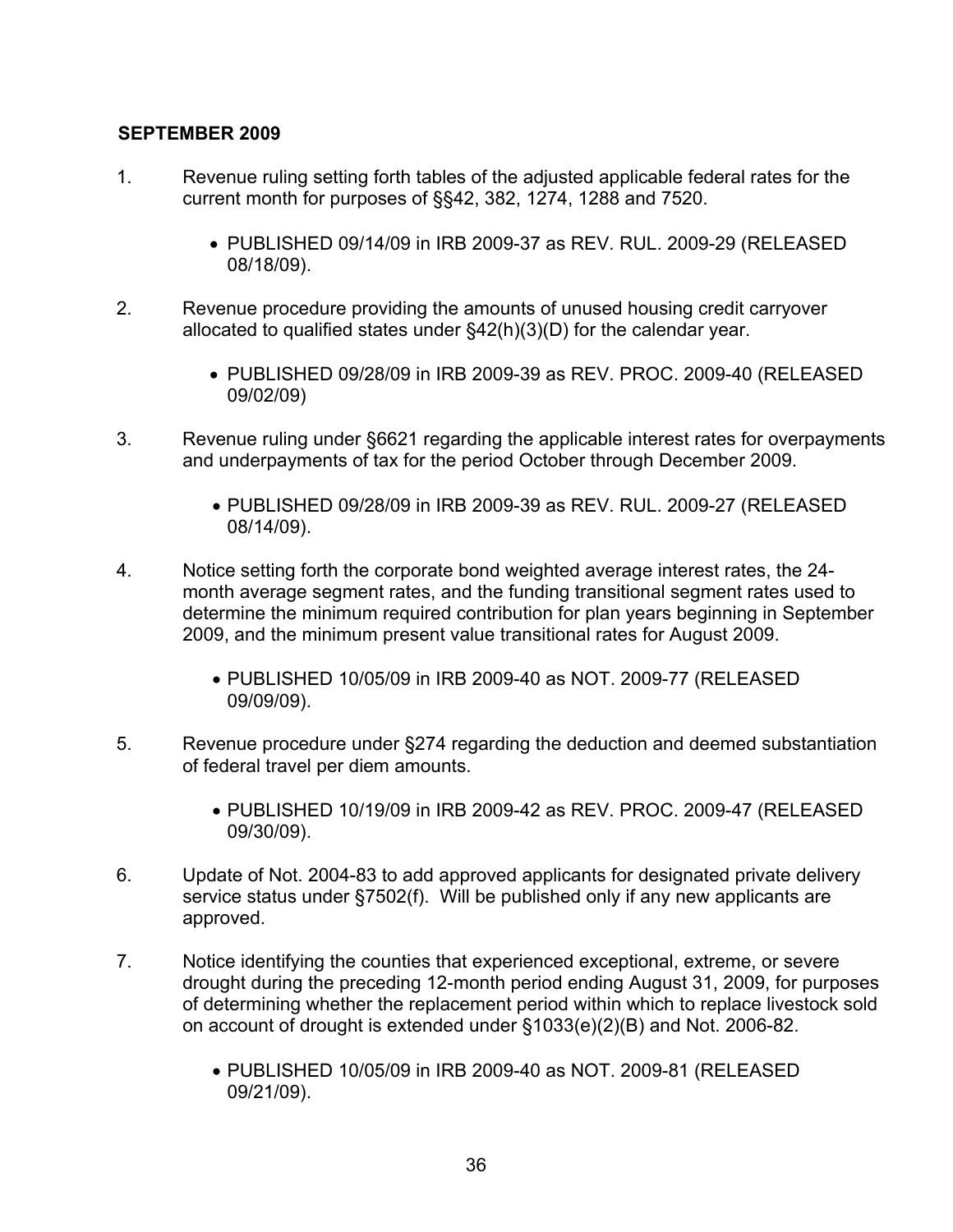- 8. Revenue ruling setting forth the terminal charge and the standard industry fare level (SIFL) cents-per-mile rates for the second half of 2009 for use in valuing personal flights on employer-provided aircraft.
	- PUBLISHED 09/28/09 in IRB 2009-39 as REV. RUL. 2009-28.

## **OCTOBER 2009**

- 1. Revenue ruling setting forth tables of the adjusted applicable federal rates for the current month for purposes of §§42, 382, 1274, 1288 and 7520.
	- PUBLISHED 10/05/09 in IRB 2009-40 as REV. RUL. 2009-33 (RELEASED 09/18/09).
- 2. Notice setting forth the corporate bond weighted average interest rates, the 24 month average segment rates, and the funding transitional segment rates used to determine the minimum required contribution for plan years beginning in October 2009, and the minimum present value transitional rates for September 2009.
	- PUBLISHED 10/26/09 in IRB 2009-43 as NOT. 2009-76 (RELEASED 10/06/09).
- 3. Revenue procedure under §1 and other sections of the Code regarding the inflation adjusted items for 2010.
	- PUBLISHED 11/09/09 in IRB 2009-45 as REV. PROC. 2009-50 (RELEASED 10/15/09).
- 4. Revenue procedure providing the loss payment patterns and discount factors for the 2009 accident year to be used for computing unpaid losses under §846.
	- PUBLISHED 12/28/09 in IRB 2009-52 as REV. PROC. 2009-55 (RELEASED 12/04/09).
- 5. Revenue procedure providing the salvage discount factors for the 2009 accident year to be used for computing discounted estimated salvage recoverable under §832.
	- PUBLISHED 12/28/09 in IRB 2009-52 as REV. PROC. 2009-56 (RELEASED 12/04/09).
- 6. Update of Rev. Proc. 2005-27 listing the tax deadlines that may be extended by the Commissioner under §7508A in the event of a Presidentially-declared disaster or terrorist attack.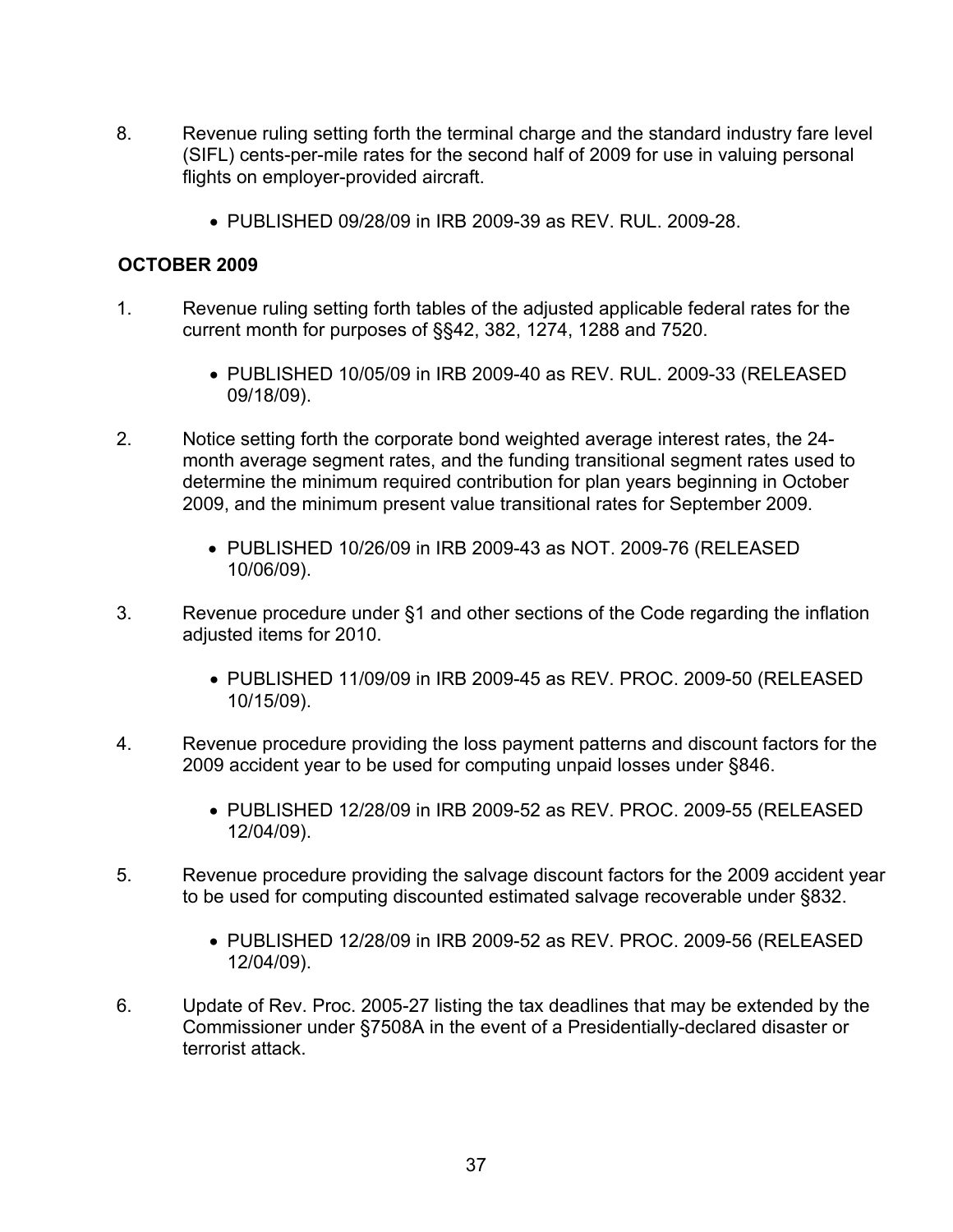## **NOVEMBER 2009**

- 1. Revenue ruling setting forth tables of the adjusted applicable federal rates for the current month for purposes of §§42, 382, 1274, 1288 and 7520.
	- PUBLISHED 11/02/09 in IRB 2009-44 as REV. RUL. 2009-35.
- 2. Revenue ruling providing the "base period T-Bill rate" as required by section 995(f)(4).
	- PUBLISHED 11/23/09 in IRB 2009-47 as REV. RUL. 2009-36.
- 3. Revenue ruling setting forth covered compensation tables for the 2010 calendar year for determining contributions to defined benefit plans and permitted disparity.
	- PUBLISHED 12/28/09 in IRB 2009-52 as REV. RUL. 2009-40 (RELEASED 12/04/09).
- 4. Notice setting forth the corporate bond weighted average interest rates, the 24 month average segment rates, and the funding transitional segment rates used to determine the minimum required contribution for plan years beginning in November 2009, and the minimum present value transitional rates for October 2009.
	- PUBLISHED 11/23/09 in IRB 2009-47 as NOT. 2009-88 (RELEASED 11/06/09).
- 5. Update of Rev. Proc. 2006-48 regarding adequate disclosure for purposes of the §6662 substantial understatement penalty and the §6694 preparer penalty.
- 6. News release setting forth cost-of living adjustments effective January 1, 2010, applicable to the dollar limits on benefits under qualified defined benefit pension plans and other provisions affecting certain plans of deferred compensation.
	- PUBLISHED 12/14/09 in IRB 2009-50 as NOT. 2009-94 (RELEASED 11/24/09); ALSO RELEASED 10/15/09 as IR-2009-94.
- 7. Federal Register notice on Railroad Retirement Tier 2 tax rate.
	- PUBLISHED 11/27/09 in FR as FRNT. REG-143940-09.
- 8. Revenue procedure under §274 regarding the deduction and deemed substantiation of federal standard mileage amounts.
	- PUBLISHED 12/21/09 in IRB 2009-51 as REV. PROC. 2009-54 (RELEASED 12/03/09).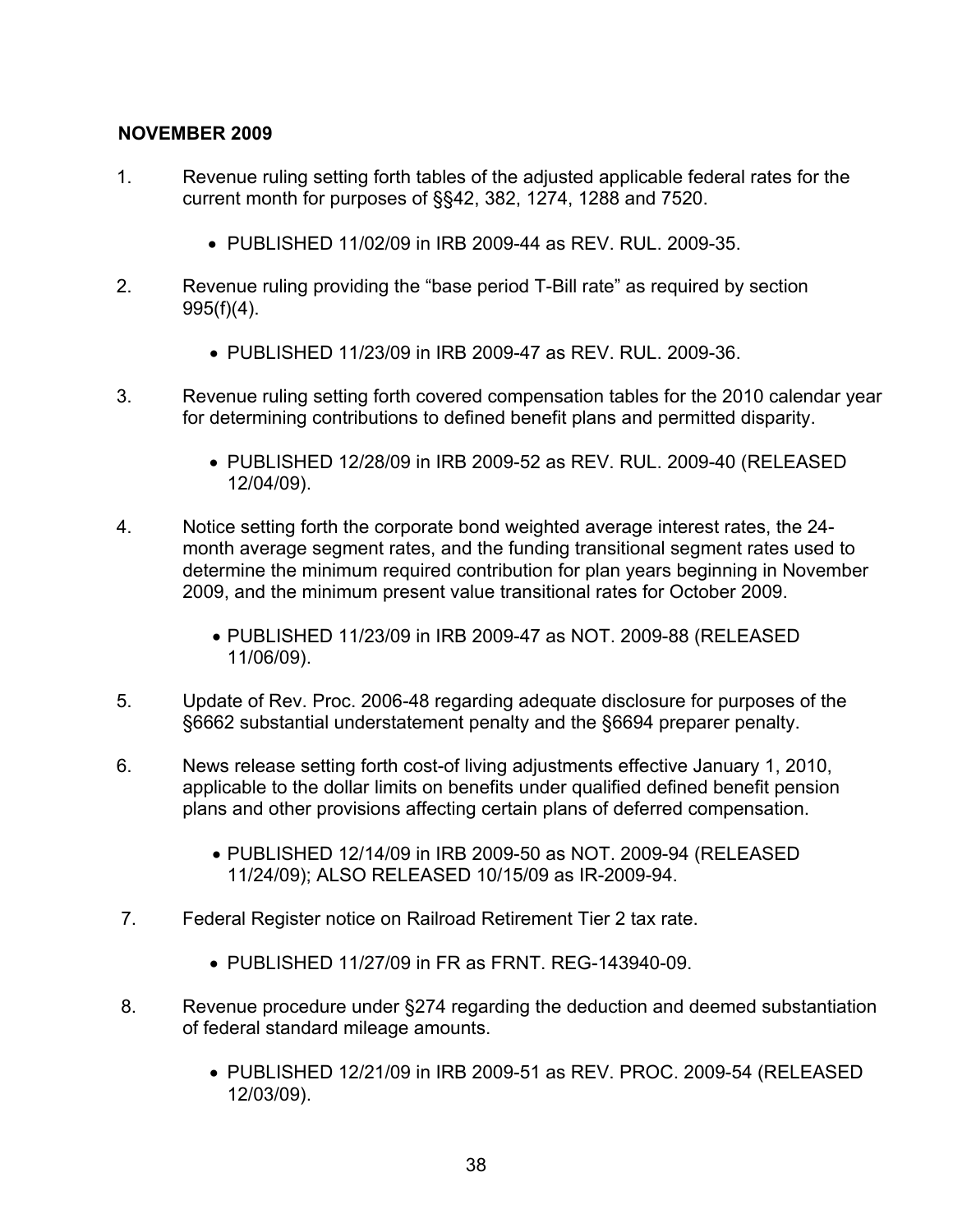# **DECEMBER 2009**

- 1. Revenue ruling setting forth tables of the adjusted applicable federal rates for the current month for purposes of §§42, 382, 1274, 1288 and 7520.
	- PUBLISHED 12/07/09 in IRB 2009-49 as REV. RUL. 2009-38 (RELEASED 11/17/09).
- 2. Revenue ruling under §6621 regarding the applicable interest rates for overpayments and underpayments of tax for the period January through March 2009.
	- PUBLISHED 12/28/09 in IRB 2009-52 as REV. RUL. 2009-37 (RELEASED 11/23/09).
- 3. Notice setting forth the corporate bond weighted average interest rates, the 24 month average segment rates, and the funding transitional segment rates used to determine the minimum required contribution for plan years beginning in December 2009, and the minimum present value transitional rates for November 2009.
	- PUBLISHED 12/28/09 in IRB 2009-52 as NOT. 2009-96 (RELEASED 12/07/09).
- 4. Notice setting forth, pursuant to §54E, the maximum face amount of Qualified Zone Academy Bonds that may be issued for each state during 2010.
	- PUBLISHED 03/08/10 in IRB 2010-10 as NOT. 2010-22 (RELEASED 02/19/10).

#### **JANUARY 2010**

- 1. Revenue procedure updating the procedures for issuing private letter rulings, determination letters, and information letters on specific issues under the jurisdiction of the Chief Counsel.
- 2. Revenue procedure updating the procedures for furnishing technical advice, including technical expedited advice, to certain IRS offices, in the areas under the jurisdiction of the Chief Counsel.
- 3. Revenue procedure updating the previously published list of "no-rule" issues under the jurisdiction of certain Associates Chief Counsel other than the Associate Chief Counsel (International) on which advance letter rulings or determination letters will not be issued.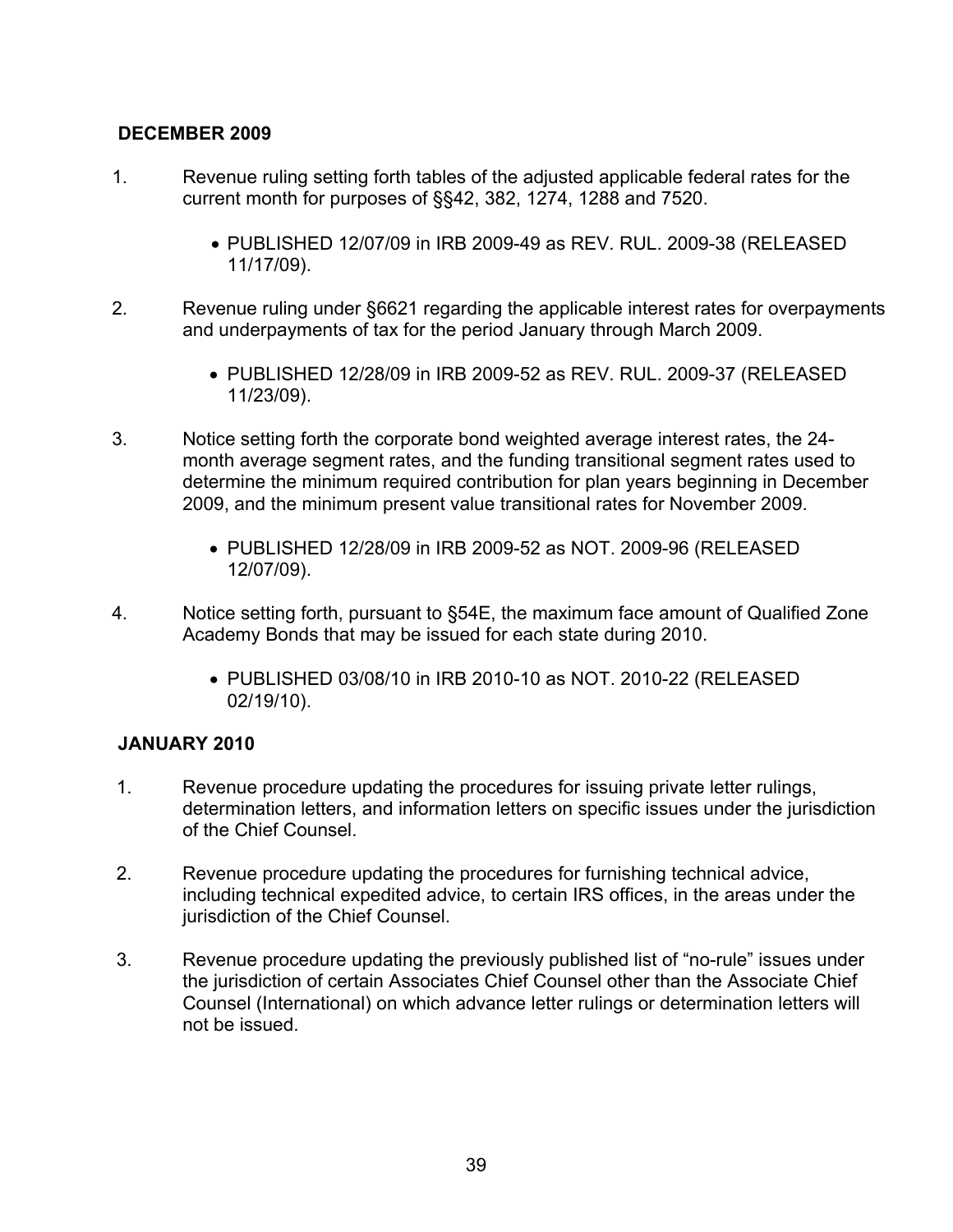- 4. Revenue procedure updating the previously published list of "no-rule" issues under the jurisdiction of the Associate Chief Counsel (International) on which advance letter ruling or determination letters will not be issued.
	- PUBLISHED 01/04/10 in IRB 2010-1 as REV. PROC. 2010-7.
- 5. Revenue procedure updating procedures for furnishing letter rulings, general information letters, etc. in employee plans and exempt organization matters relating to sections of the Code under the jurisdiction of the Office of the Commissioner, Tax Exempt and Government Entities Division.
	- PUBLISHED 01/04/10 in IRB 2010-1 as REV. PROC. 2010-4.
- 6. Revenue procedure updating procedures for furnishing technical advice in employee plans and exempt organization matters under the jurisdiction of the Commissioner, Tax Exempt and Government Entities Division.
	- PUBLISHED 01/04/10 in IRB 2010-1 as REV. PROC. 2010-5.
- 7. Revenue ruling setting forth tables of the adjusted applicable federal rates for the current month for purposes of §§42, 382, 1274, 1288 and 7520.
	- PUBLISHED 01/11/10 in IRB 2010-2 as REV. RUL. 2010-1 (RELEASED 12/22/09).
- 8. Revenue ruling setting forth the prevailing state assumed interest rates provided for the determination of reserves under §807 for contracts issued in 2009 and 2010.
	- PUBLISHED 02/22/10 in IRB 2010-8 as REV. RUL. 2010-7 (RELEASED 02/17/10).
- 9. Revenue ruling providing the dollar amounts, increased by the 2010 inflation adjustment, for §1274A.
	- PUBLISHED 01/19/10 in IRB 2010-3 as REV. RUL. 2010-2 (RELEASED 12/18/09).
- 10. Revenue procedure providing procedures for limitations on depreciation deductions for owners of passenger automobiles first placed in service during the calendar year and amounts to be included in income by lessees of passenger automobiles first leased during the calendar year.
	- PUBLISHED 03/01/10 in IRB 2010-9 as REV. PROC. 2010-18 (RELEASED 02/16/10).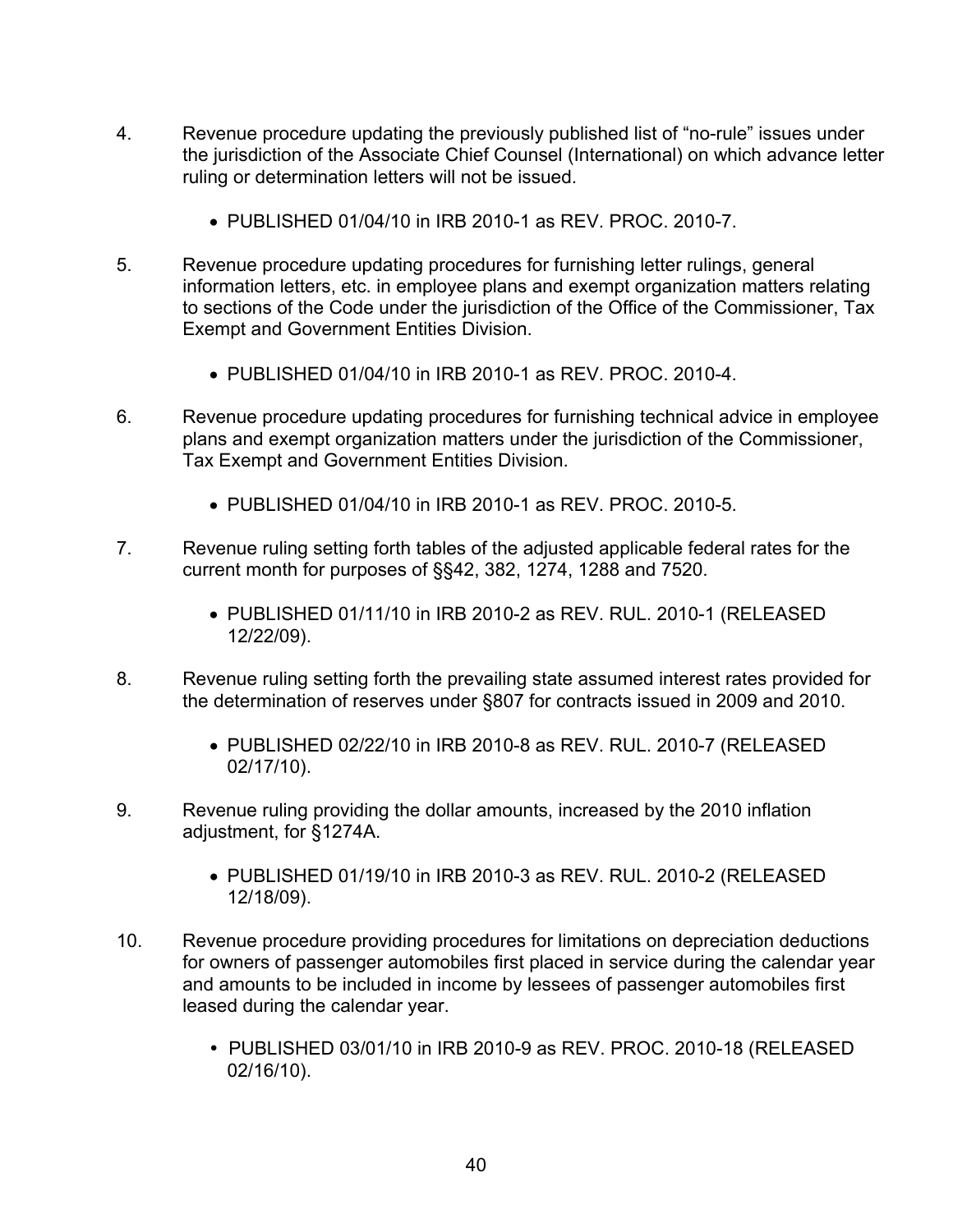- 11. Revenue procedure updating procedures for issuing determination letters on the qualified status of employee plans under §§401(a), 403(a), 409, and 4975.
	- PUBLISHED 01/04/10 in IRB 2010-1 as REV. PROC. 2010-6.
- 12. Revenue procedure updating the user fee program as it pertains to requests for letter rulings, determination letters, etc. in employee plans and exempt organizations matters under the jurisdiction of the Office of the Commissioner, Tax Exempt and Government Entities Division.
	- PUBLISHED 01/04/10 in IRB 2010-1 as REV. PROC. 2010-8.
- 13. Notice setting forth the corporate bond weighted average interest rates, the 24 month average segment rates, and the funding transitional segment rates used to determine the minimum required contribution for plan years beginning in January 2010, and the minimum present value transitional rates for December 2009.
	- PUBLISHED 02/01/10 in IRB 2010-5 as NOT. 2010-14 (RELEASED 01/13/10).
- 14. Revenue procedure under §143 regarding average area purchase price.
- 15. Revenue procedure providing the maximum allowable value for use of the fleetaverage value and vehicle-cents-per-mile rules to value employer-provided automobiles first made available to employees for personal use in the calendar year.
	- PUBLISHED 01/19/10 in IRB 2010-3 as REV PROC. 2010-10.

# **FEBRUARY 2010**

- 1. Revenue ruling setting forth tables of the adjusted applicable federal rates for the current month for purposes of §§42, 382, 1274, 1288 and 7520.
	- PUBLISHED 02/08/10 in IRB 2010-6 as REV. RUL. 2010-6 (RELEASED 01/20/10).
- 2. Notice setting forth the corporate bond weighted average interest rates, the 24 month average segment rates, and the funding transitional segment rates used to determine the minimum required contribution for plan years beginning in February 2010, and the minimum present value transitional rates for January 2010.
	- PUBLISHED 02/22/10 in IRB 2010-8 as NOT. 2010-20 (RELEASED 02/04/10).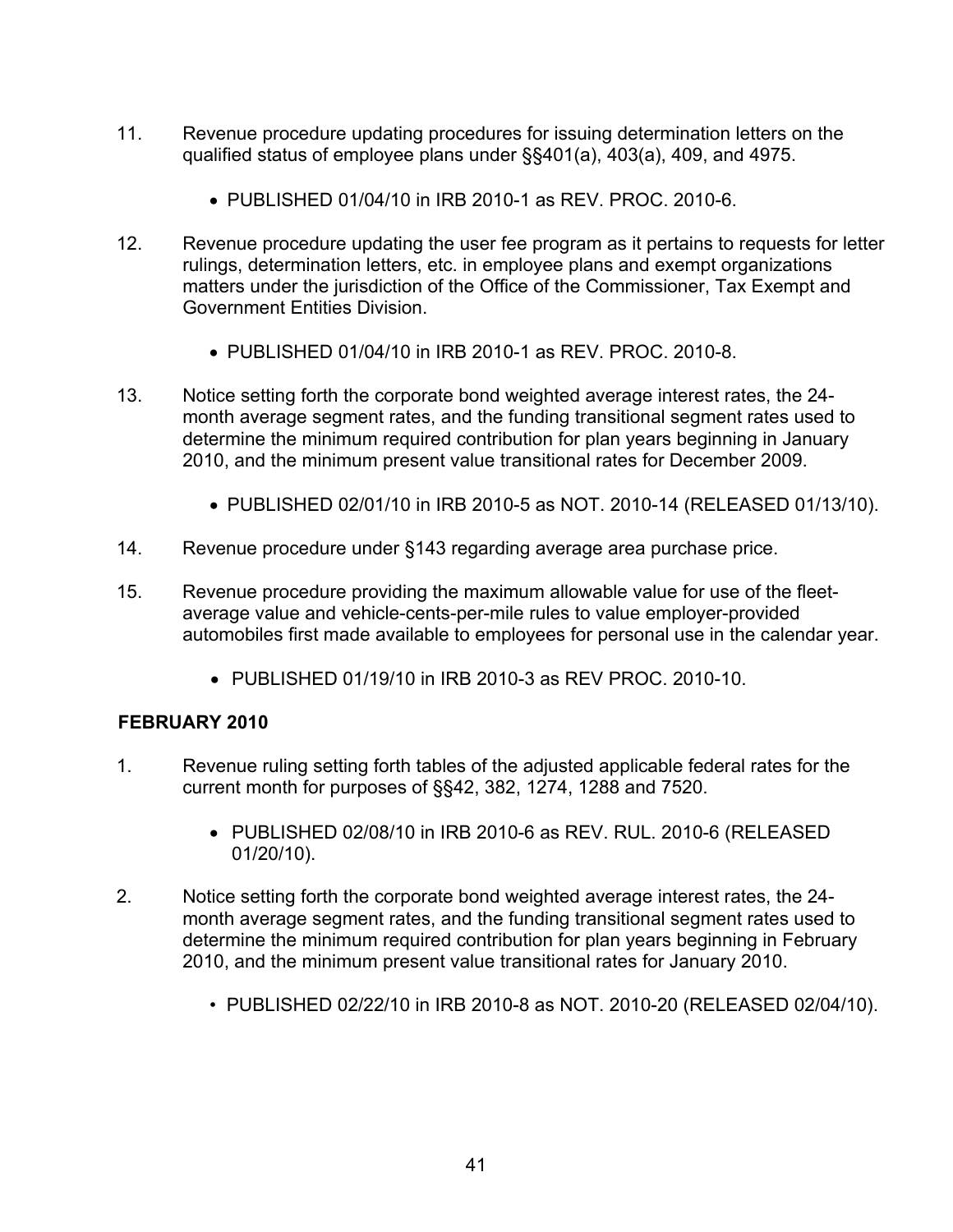# **MARCH 2010**

- 1. Revenue ruling setting forth tables of the adjusted applicable federal rates for the current month for purposes of §§42, 382, 1274, 1288 and 7520.
	- PUBLISHED 03/08/10 in IRB 2010-10 as REV. RUL. 2010-8 (RELEASED 02/19/10).
- 2. Notice providing the 2010 calendar year resident population estimates used in determining the state housing credit ceiling under §42(h) and the private activity bond volume cap under §146.
- 3. Revenue ruling under §6621 regarding the applicable interest rates for overpayments and underpayments of tax for the period April through June 2009.
	- PUBLISHED 03/29/10 in IRB 2010-13 as REV. RUL. 2010-9 (RELEASED 02/26/10).
- 4. Revenue ruling setting forth the terminal charge and the standard industry fare level (SIFL) cents-per-mile rates for the first half of 2010 for use in valuing personal flights on employer-provided aircraft.
- 5. Notice setting forth the corporate bond weighted average interest rates, the 24 month average segment rates, and the funding transitional segment rates used to determine the minimum required contribution for plan years beginning in March 2010, and the minimum present value transitional rates for February 2010.
	- WILL BE PUBLISHED 03/22/10 in IRB 2010-12 as NOT. 2010-24 (RELEASED 03/04/10).

#### **APRIL 2010**

- 1. Revenue ruling setting forth tables of the adjusted applicable federal rates for the current month for purposes of §§42, 382, 1274, 1288 and 7520.
- 2. Notice providing the inflation adjustment factor, nonconventional fuel source credit, and reference price for the calendar year that determines the availability of the credit for producing fuel from a nonconventional source under §45K.
- 3. Revenue procedure providing a current list of countries and the dates those countries are subject to the §911(d)(4) waiver and guidance to individuals who fail to meet the eligibility requirements of §911(d)(1) because of adverse conditions in a foreign country.